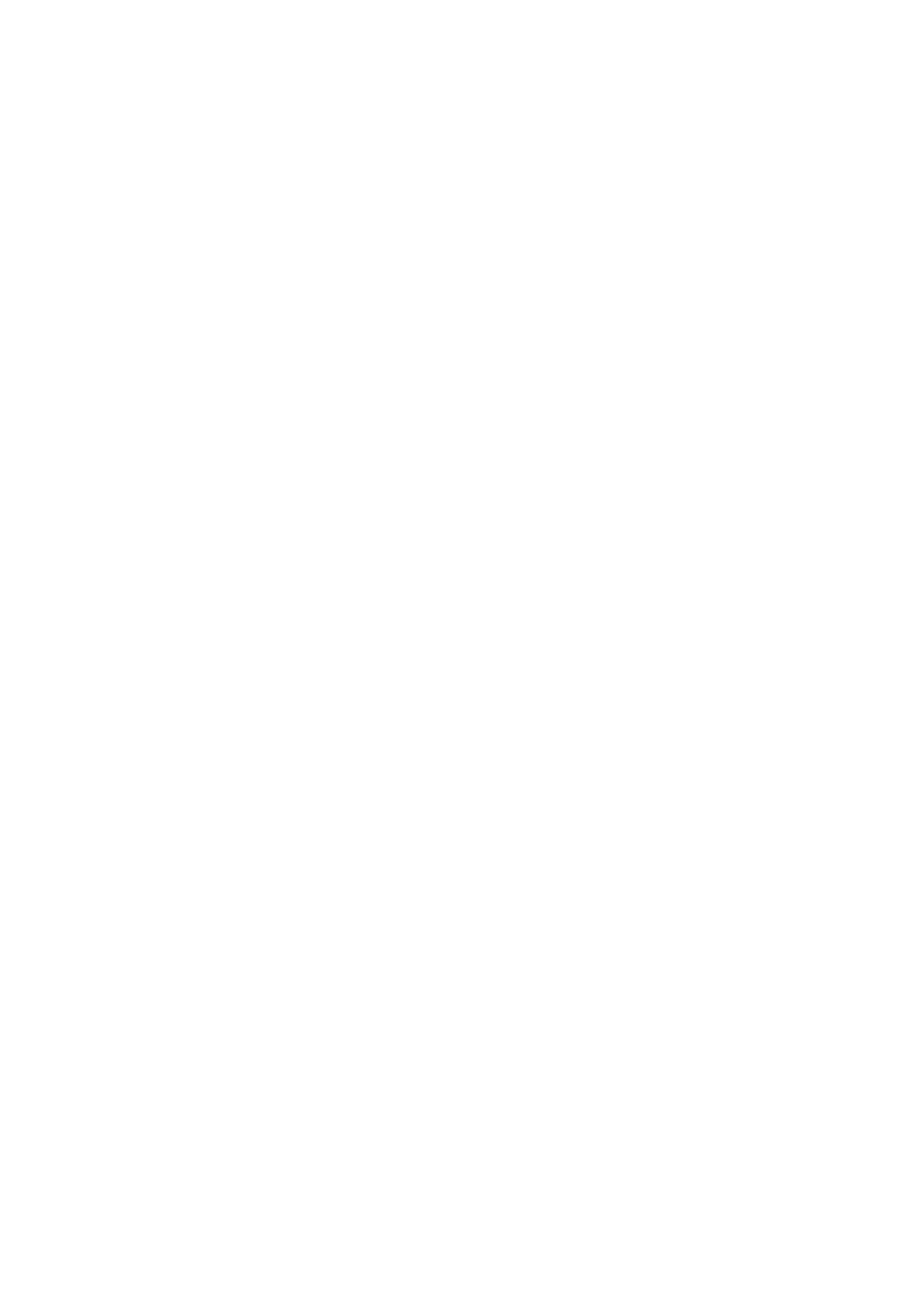# **EUROPEAN UNIVERSITY INSTITUTE DEPARTMENT OF POLITICAL AND SOCIAL SCIENCES**

*Claims-making of Danish Muslims during the Muhammad Caricatures Controversy: A Challenge to the Principles of the Secular Public Sphere?*

**LASSE E. LINDEKILDE**

EUI Working Paper **SPS** No. 2008/05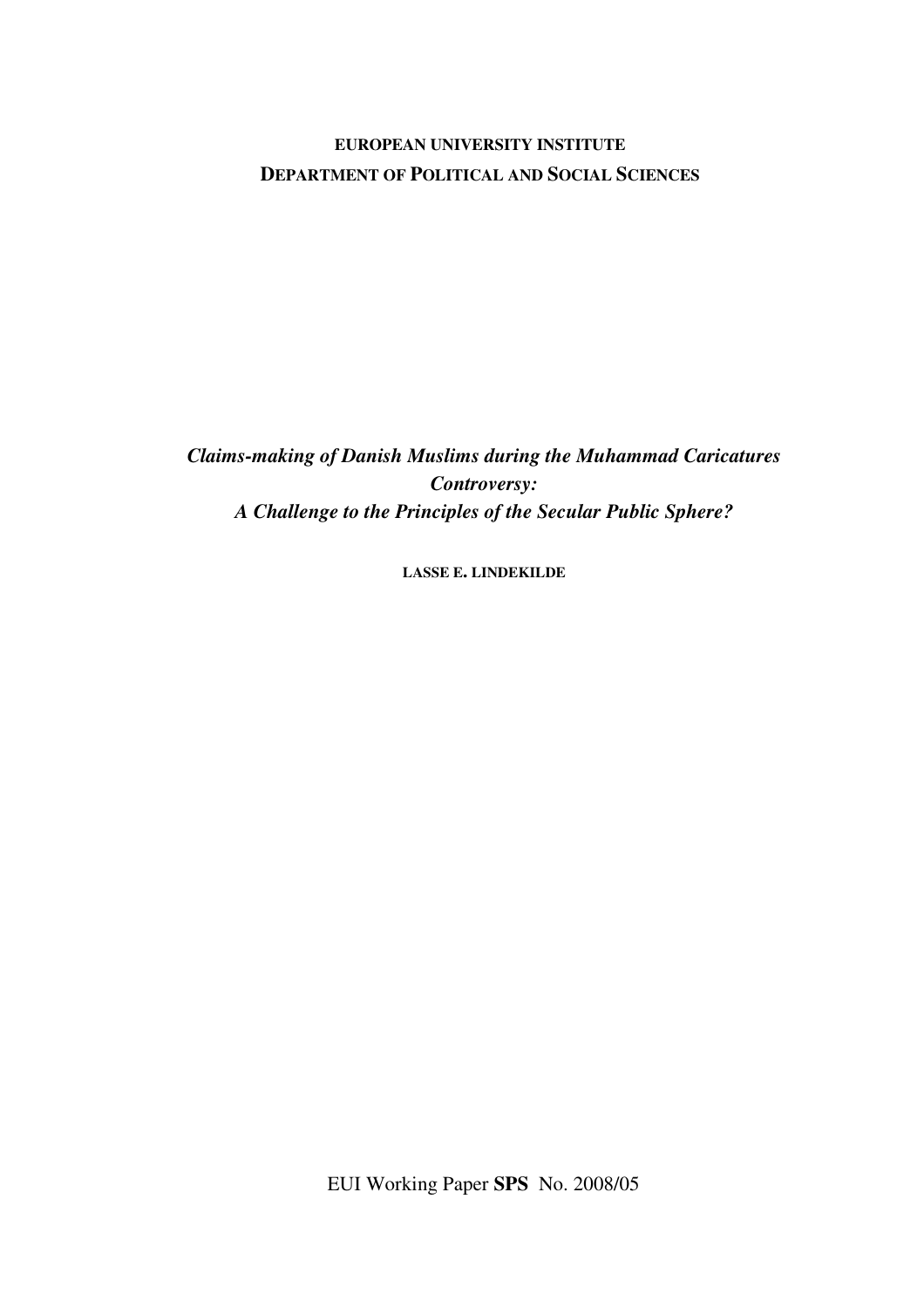This text may be downloaded for personal research purposes only. Any additional reproduction for other purposes, whether in hard copy or electronically, requires the consent of the author(s), editor(s). If cited or quoted, reference should be made to the full name of the author(s), editor(s), the title, the working paper or other series, the year, and the publisher.

The author(s)/editor(s) should inform the Political and Social Sciences Department of the EUI if the paper is to be published elsewhere, and should also assume responsibility for any consequent obligation(s).

ISSN 1725-6755

© 2008 Lasse E. Lindekilde Printed in Italy European University Institute Badia Fiesolana I – 50014 San Domenico di Fiesole (FI) Italy

> http://www.eui.eu/ http://cadmus.eui.eu/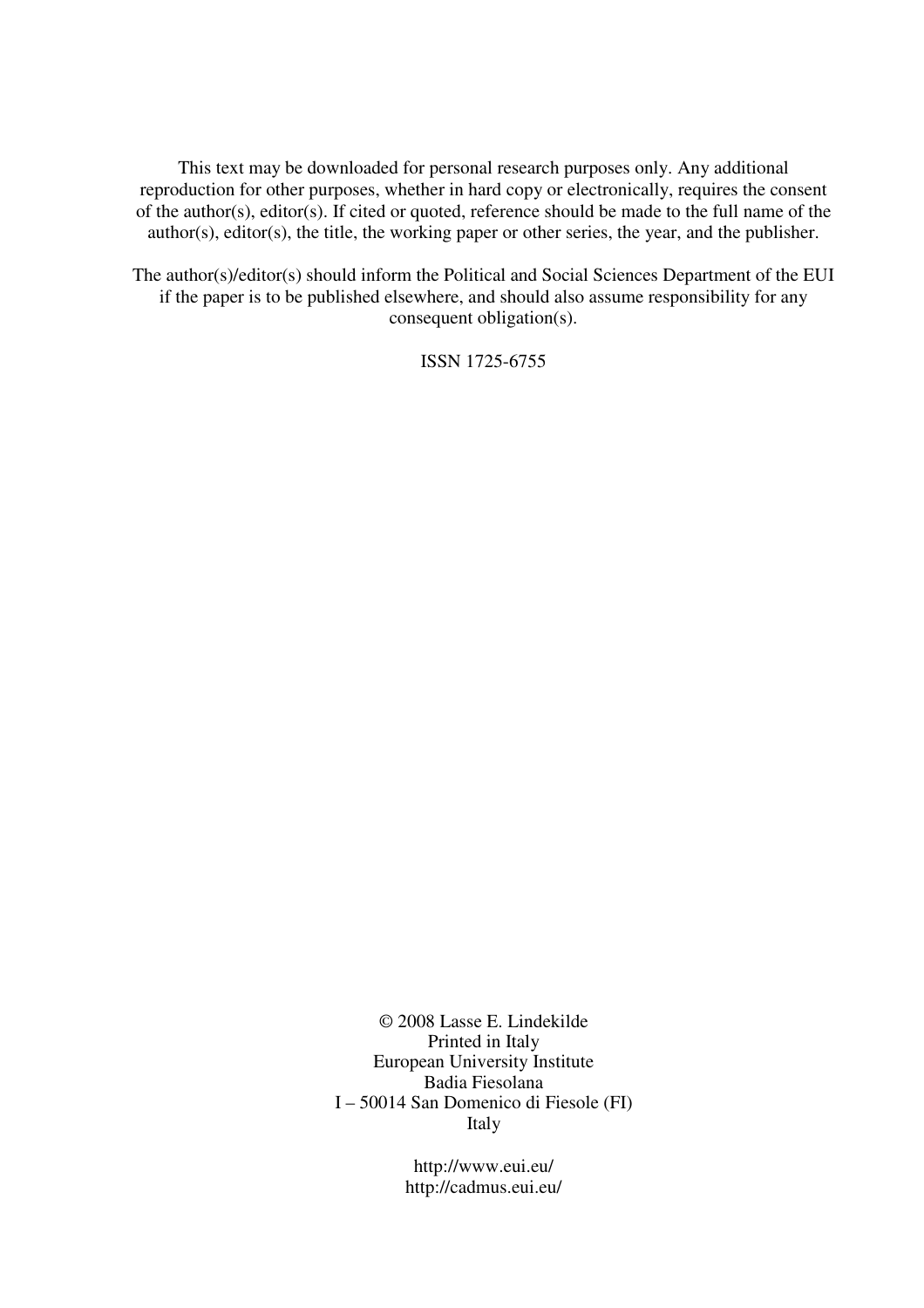#### **Abstract**

During the Danish public debate following the publication of the twelve Muhammad caricatures in September 2005, many commentators stated that the (re)actions/claims of Danish Muslims showed lack of familiarity with the basic principles of democracy and Danish traditions of political debate. The article offers an empirical test to several such public accusations through a systematic analysis of the *content* and *justification* of Muslim claims throughout the controversy. Thus, the paper raises the basic question: To what extent did claims-making by Danish Muslims challenge the principles of the secular public sphere? The article argues that rather than challenging the principles of the secular public sphere, Danish Muslims, in general, seem to actively affirm such principles. Many Muslims demanded an apology, not for the insulting of the prophet per se, but for what they saw as a deliberate attack on Muslim religious feelings. Muslims demanded that the person responsible be prosecuted, not according to *Sharia*, but according to existing secular laws limiting free speech. Danish Muslims demanded equal treatment - not special rights. Danish Muslims, were thus, to a large degree, able to "translate" their religiously based anger and despair into a secular discourse of rights and duties when operating in the secular public sphere.

#### **Keywords**

MUSLIM, CLAIMS-MAKING, SECULARISM, MUHAMMAD CARTOONS, ISLAM, PUBLIC SPHERE, DISCOURSE

*I would like to thank Donatella della Porta, Virginie Guiraudon and Niklas Olsen as well as an anomounous referee for valuable and insightful comments on previous versions of this article*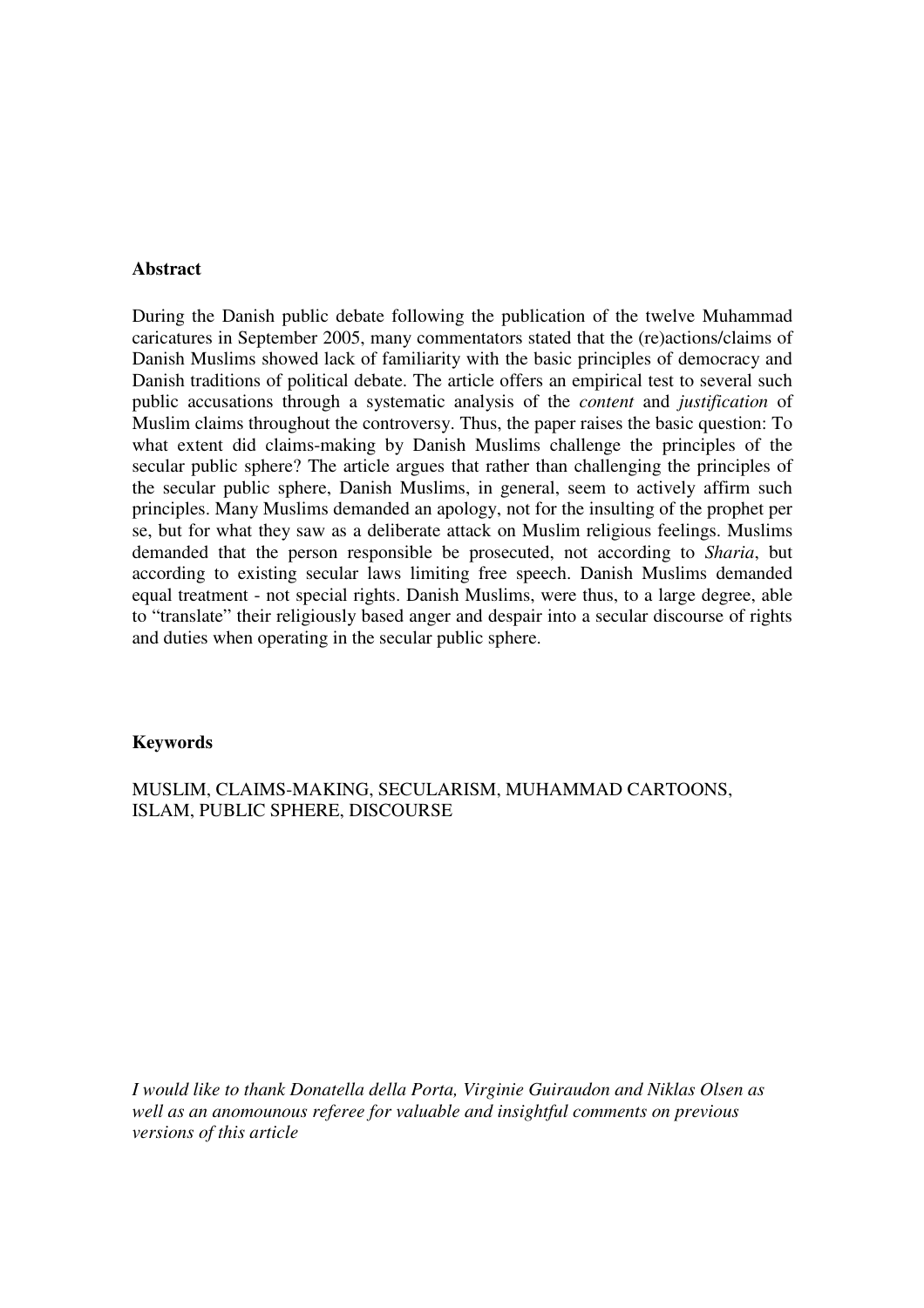[Table of contents or Blank page]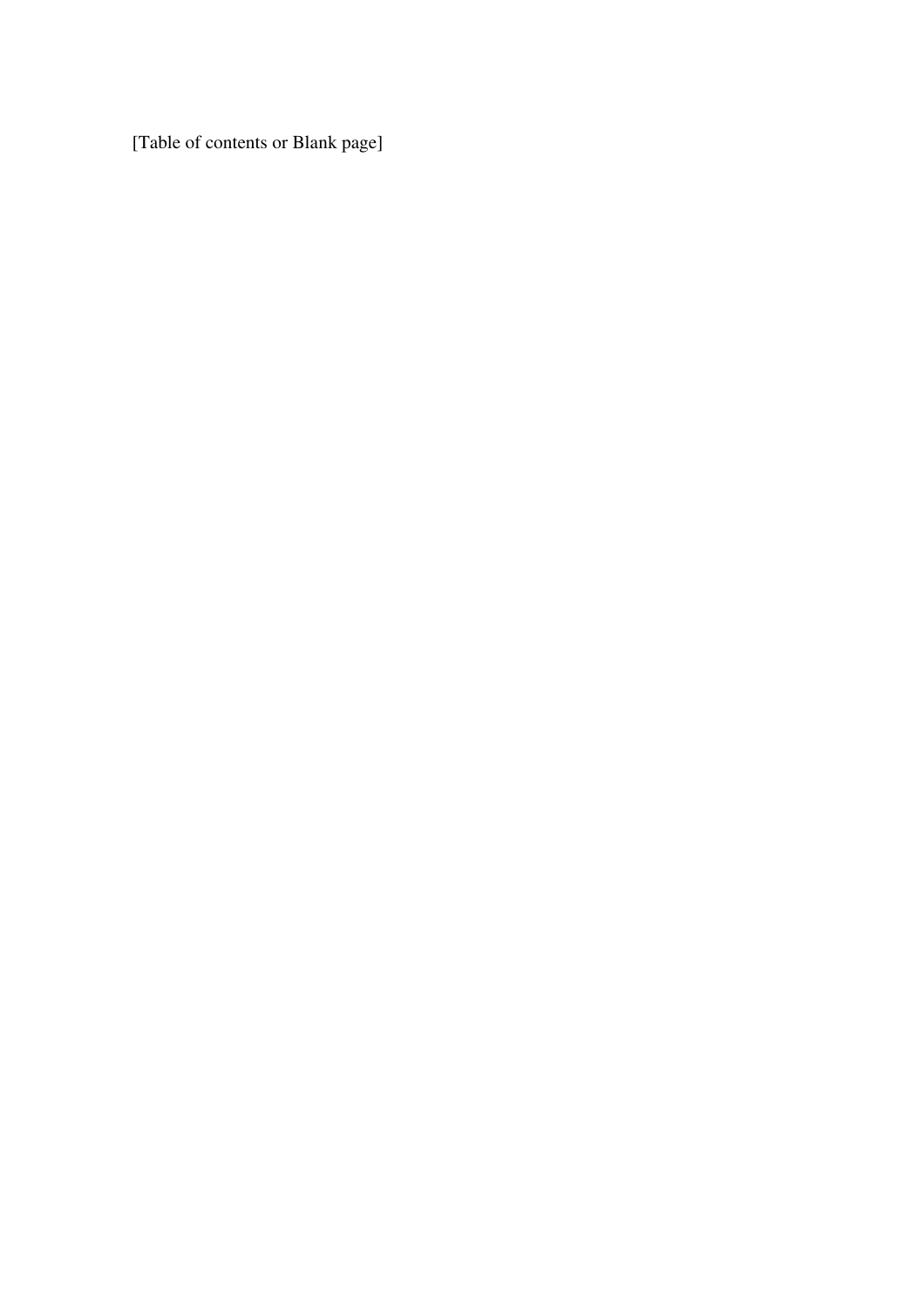#### **1. Introduction: Studying Muslim Claims-making**

During the Danish public debate that followed the publication of twelve Muhammad caricatures in September 2005, the reactions of Danish Muslims were a central issue. Many Danish commentators, and some politicians, stated that the actions/claims of Danish Muslims showed their lack of familiarity with basic principles of democracy and Danish traditions of political debate. This paper sets out in an explorative manner to investigate the content and framing of *concrete* claims made by Danish Muslim actors throughout the controversy. The paper raises three specific questions – one explorative and two more analytical: 1) What was the content of Danish Muslims' claims, and how were these claims justified during the controversy?; 2) how did Muslim claimsmaking develop throughout the controversy, and what can account for observed transformations?; and 3) to what degree did the claims-making of Danish Muslims in response to the Muhammad caricatures challenge central principles of the Danish secular public sphere? A "claim" is here defined as the expression of a political opinion by physical or verbal action in the public sphere (Koopmans and Statham 1999a). The content of claims refers to a) the main issue-field in which the claim is raised (e.g. freedom of speech, discrimination, integration, etc.) indicating perceptions of what is at stake, and b) the proposed solution to the identified problem (the prognostic frame, see Snow et al. 1986). This content can then be justified in different ways. The justification of a claim answers the question: Why should the claim be met?

The three empirical questions raised above pose a range of both methodological and theoretical challenges. First, the second question entails studying the dynamic aspects of Muslims claims-making, i.e. investigating how Muslim claims-making develop as circumstances change. In existing literature on Muslim minorities in Europe this is barely touched upon. In fact, the vast literature dealing with the Muslim presence in Europe, inspired by sociology of religion, tends to focus on the experience of "being Muslim" in different European settings, thus covering such aspects as Muslim organisational life, identity-formation, transformation of rituals and institutionalization (for a state of the art review of this literature see Allievi et al. 2003). Little attention is paid to Muslims as political actors engaging in public claims-making (some exceptions are Statham etal. 2005; Amiraux 2005; Amir Moazami 2006), and how such engagement develops across time. In order to tackle this task I draw inspiration primarily from social movement theory, and here especially the "contentious politics" paradigm and its mechanisms-and-processes approach (McAdam et al. 2001; Tarrow and Tilly 2006). My starting point is to view the Muhammad caricatures controversy as an episode of contentious politics – i.e. "*a stream of contention including collective claims-making that bears on other parties' interests*" (McAdam et al. 2001: 34). Like other episodes of contentious politics the Muhammad caricatures controversy is constituted by contingent processes of mobilization/de-mobilization, transgressive collective action, polarization, internationalization and framing. In analyzing the content and justification of Muslim claimsmaking during the controversy this article will explain observed patterns of claims-making by tracing the causal mechanisms and processes that produce these patterns. The paper's main focus is on conjunctural causation – the interaction of structural and conjunctural conditions and contingent actions by Danish Muslims. Special attention will be paid to the role of "transformative events" in shaping the developments of Muslim claims-making along the trajectory of the episode (Hess and Martin 2006). Instead of treating the Muhammad caricatures controversy as a local variant of a larger social process such as the "revitalisation of religion" (see e.g. Sløk 2007) or as an unavoidable "clash of civilizations" (see e.g. Jespersen and Pittelkow 2006), the idea is to pay attention to the timing and sequencing of events, the contingency of actions and the way in which transformative events, such as the violent attacks on Danish representations in the Middle East in the first week of February 2006, transformed the conditions for Muslim claims-making in Denmark.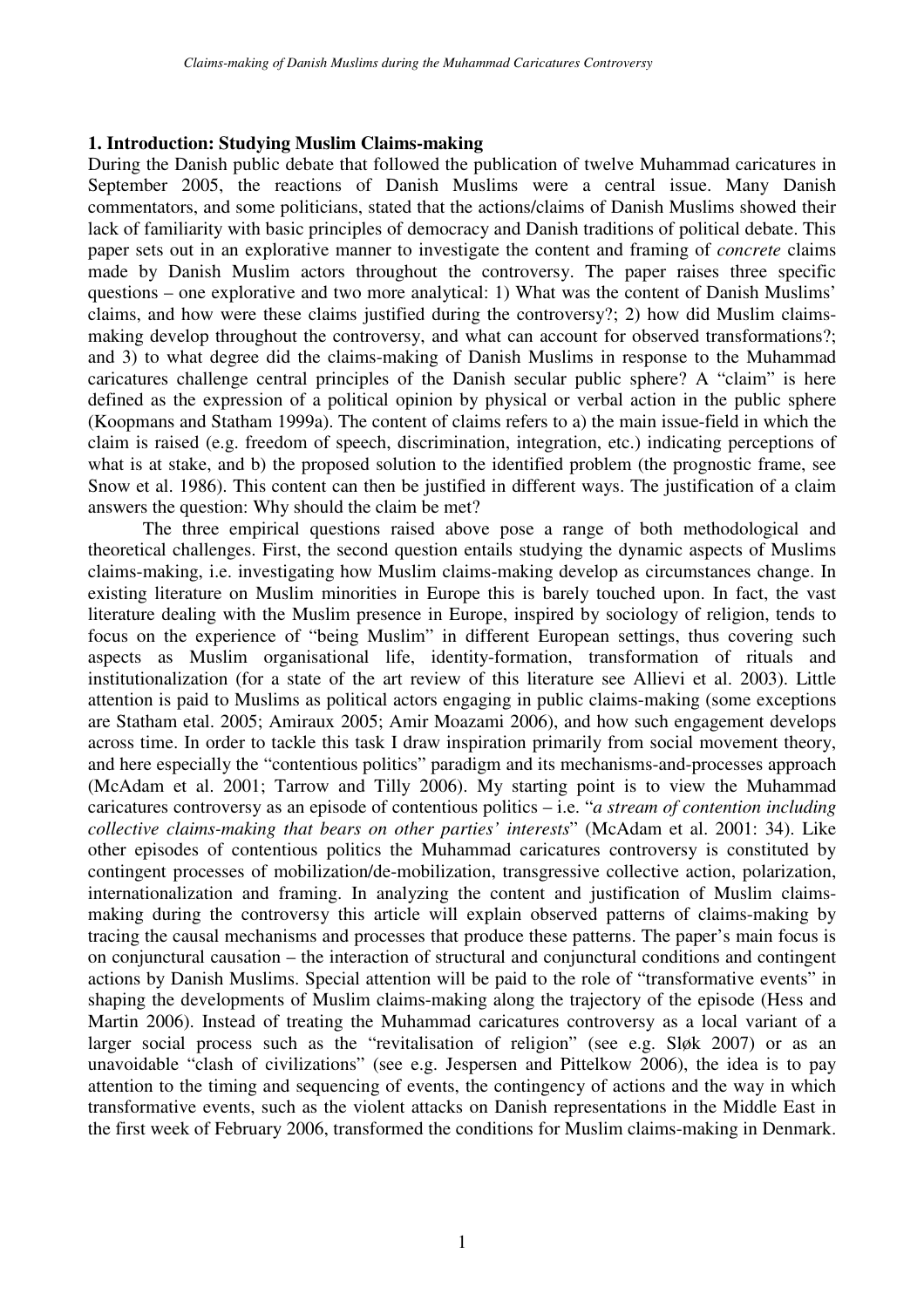Thus, this paper operates with an "eventful" rather than "teleological" conception of temporality (Sewell 1996).

Secondly, the questions raised by this paper call for a theoretical deconstruction of the notion of "Muslim claims-making"<sup>1</sup> when studying the diversified reactions to the publication of the Muhammad caricatures by Danish Muslims. In the literature on "Islamic activism" (for a good overview see Wiktorowicz 2004) the internal differences between different Islamic movements and groups active in Western Europe is often downplayed on behalf of the general "exceptionalism" of Islamic activism as compared to non-Islamic activism. This paper takes issue with the Islamic exceptionalism by focusing on the "robust" mechanisms and processes of contention as proposed by the contentious politics paradigm (Tarrow and Tilly 2006) – mechanisms/processes which are found across different types of contention, in different contexts and at different times - while at the same time taking serious the diversified nature of Muslim activism in Europe stressed by many studies in the realm of sociology of Islam (see e.g. Bousetta 2001; Sander 2004). Today, the Muslim population of Europe is extremely heterogeneous, cutting across different ethnic, national and cultural boundaries as well as different interpretations of Islam. Many variants of Islam are organised and are active side by side in local contexts. In my analysis of the reaction of Danish Muslims to the Muhammad caricatures, I draw on these findings as I try to assess the importance of different versions of "normative Islam", understood as the dominating interpretations of Islamic texts and traditions carried out by Muslim individuals or groups (Waardenburg 2000), on patterns of claims-making. Following this the paper assumes that Muslim claims-making is internally heterogeneous, questioning essentialised conceptions of "Muslim" and "Islam", and that whether or not Muslim claims-making is compatible with dominant ways of public reasoning is an empirical question to be assessed for each type of Muslim actor.

Thirdly, the paper's ambition to assess the challenge posed by Muslim claims-making during the Muhammad caricatures controversy vis-à-vis the principles of the secular public sphere obviously calls for theoretical reflections on what constitutes such principles. Deducing from the large and contested academic literature on what such guiding principles of public debate should be (see e.g. Habermas 1989; Crossley 2004), we can say that the minimum constituting principles of the (liberal and secular) public sphere are: 1) Equal access and treatment of all individuals, who are the sole carriers of rights and duties. Socio-economic status and ethno-cultural characteristics are irrelevant to the discourse of the secular public sphere; 2) Neither the state nor religions can dictate the content of the public debate – everybody can be objects of critique; 3) The limits of what can be said and how something can be said in the secular public sphere are determined by the rule of law (e.g. freedom of speech, blasphemy and hate speech laws); and 4) Debate in the secular public sphere should be based on rational-critical argumentation so that the best argument prevails. Dialogical deliberation should be the way of conflict solving, and a basic assumption is that the exchange of arguments leads to better mutual understanding and in the end acceptable compromises. Political claims raised in the secular public sphere that follows these basic principles are said to resonate, while claims that do not are more or less dissonant.

As mentioned, several accusations were made in the Danish debate following the publication of the Muhammad caricatures indicating that Danish Muslims were, in one way or the other, in conflict with these basic principles when raising claims. In fact, the debate was fundamentally about how to understand these principles. When the newspaper *Jyllands-Posten* motivated the publication of the caricatures they did so by invoking the second outlined principle, arguing that Muslims, through intimidation, were installing illegitimate self-censorship in the public sphere. Many, including the majority of Danish Muslims, however, responded that because everything in principle

 $1$  In this paper a claim is counted as "Muslim" when the claimant identifies himself as such either directly or through the name of the organisation or community to which he says to belong.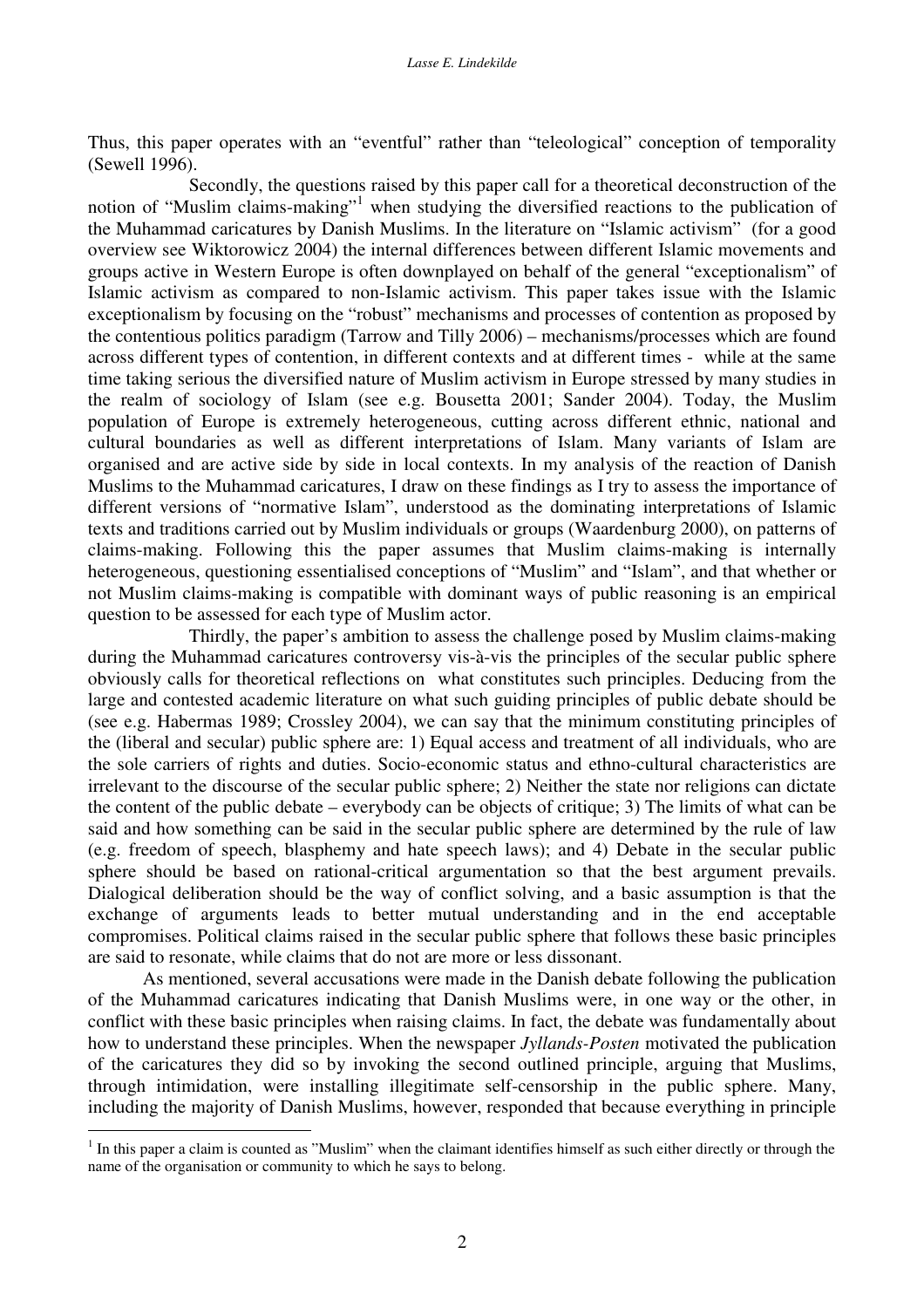*can* be the object of criticism it dos not mean that it *should* be. In this way the fundamental principles of the secular public sphere were interpreted and re-interpreted through the exchange of claims. Another accusation of Danish Muslims was that they were demanding special treatment when "*insisting on special consideration of own religious feelings*" (Rose 2005), which would be in conflict with the first principle. However, is this in fact the case when we look at actual claimsmaking by Danish Muslims in the debate that followed? Likewise, did Muslims indeed justify reactions by "*pointing to the fact that the illustrators and the newspaper JP did something, which is forbidden according to Sharia – that is depicting Muhammad*"? (Jespersen and Pittelkow 2006: 22), which clearly would be in conflict with the third principle of the secular public sphere. Or did Muslims instead use other types of justifications of claims? Is it in fact so, as claimed by some actors in the debate, that Danish Muslims in general were not interested in ending the controversy, or reaching any kind of compromise through dialogue, thus conflicting with principle four above? Finally, if Danish Muslims were raising claims essentially within the principles of the secular public sphere, some actors in the debate argued, was this not just a strategic play for the gallery? Did Danish Muslims not say something fundamentally different in the mosques and community centres? Did they not, in fact, speak with "two tongues"? The following empirical analysis of the content and justification of Muslim claims addresses these questions, thus providing an empirical "test" of a range of (critical) claims about the compatibility of Muslim claims-making and principles of debate in a secular public sphere throughout the controversy.

As a way of meeting the challenges outlined above, the article builds methodologically on an approach of political claims analysis (see Koopmans and Statham 1999b) which aims at integrating elements of protest event analysis, discourse analysis and frame analysis. The article draws on a unique empirical database on claims-making during the controversy. The database contains detailed codings (inspired by Koopmans 2002) of all newspaper articles touching on the crisis which appeared in the Danish daily *Berlingske Tidende* from the publication of the caricatures on the 30<sup>th</sup> of September 2005 until the beginning demobilization of the issue in late March 2006. The choice of *Berlingske Tidende* is based on an assumption that the paper in their coverage of the controversy can be said to be more balanced, and more representative of the interest of the public than any of the other large Danish dailies.<sup>2</sup> I believe that the claims-making approach can help meet the challenge of studying the dynamic aspects of Muslim claims-making as it provides an opportunity for systematic cross-temporal analysis. Likewise, the approach allows systematic crossactor comparison, which can help deconstruct the notion of "Muslim claims-making" and make more nuanced assessments of the compatibility of Muslim claims-making and the principles of the secular public sphere. The claims-making approach is, however, a contested method. The major criticism raised is that the focus on newspaper data is bound to reproduce the selection bias inflicted in newspaper coverage by certain criteria of newsworthiness. Some actors and some sorts of claimsmaking (more silent and less visual forms of for example interest politics) will be underrepresented in the data. I try to compensate for this by including in my empirical database codings of other types of material containing claims by identified Muslim actors (internal newsletters, pamphlets, organisational documents, Friday sermons and recordings of internal debates and meetings). By looking also at this kind of material, which contains more internal Muslim claims-making, I can also compare claims-making in the public sphere at large and within the Muslim community. It goes for all coded claims that focus is only on self-reported claims (direct quotes from claimants or

<sup>2</sup> In the newspaper landscape *Berlingske Tidende* placed it self somewhere in between the two poles of *Jyllands-Posten*, who insisted on the subordination of other values/rights to freedom of speech, and *Politiken*, who was the main critical voice of the caricatures and of the Danish governments handling of the crisis. *Berlingske Tidende* chose not to bring the caricatures out of respect for Muslim feelings, but supported JP's right to publish them, and the governments "nonintervention" strategy of dealing with the crisis.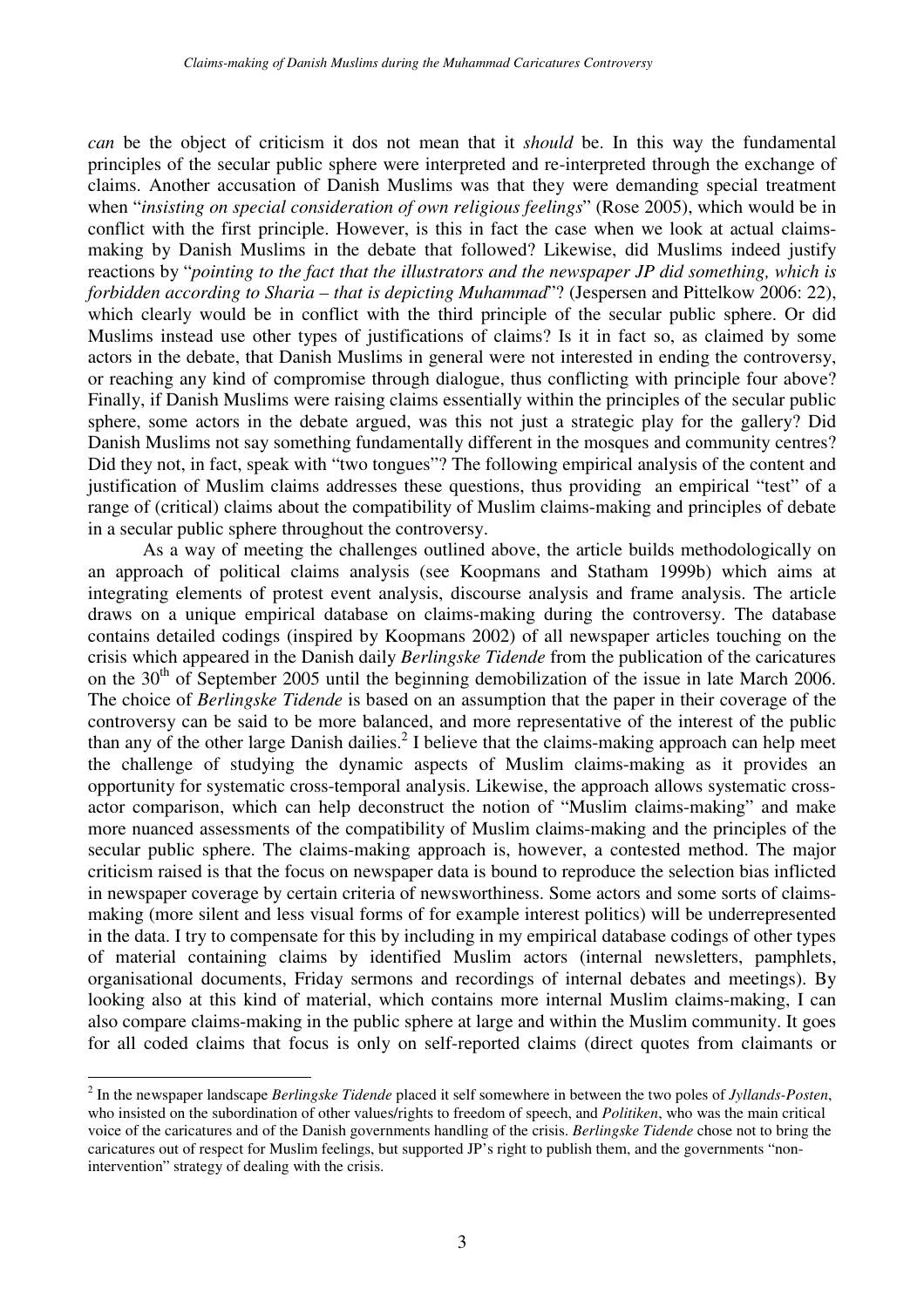journalists' "objective" description of claims), and not on journalists' evaluations and conclusions. Besides, one can argue that if the intention is to analyse the publication of the Muhammad caricatures as a publicly contested issue, which is the case here, it makes good sense to look at newspaper data, as this was the main arena of claims-making in the controversy and as the newspaper-media played an active role in the debate. Another critique of the claims-making approach is that the complexity of arguments and the dynamics of interaction involved in public claims-making is oversimplified by the focus on quantifying who said what, when, where and why. As a partial remedy to this objection my analysis is further supported by interviews conducted with representatives of the Muslim organisations active in the debate.

The paper is organised into four main analytical sections. The first compares the claims-making of Danish Muslims to the claims raised by non-Muslim actors; the second compares Muslim claims-making across time; the third compares claims-making among different Muslim organisations; while the fourth section compares Muslim claims-making across different arenas of claims-making (claims raised in the public sphere at large (newspaper material) vs. internal claims aimed more at a Muslim audience (most of the organisational material)). However, as a background map to this analysis of Danish Muslims' claims-making, I will first propose a typology outlining the central discursive dimension of the Danish Muhammad caricatures controversy at large.

#### **2. Central Discursive Dimensions of the Danish Debate on the Muhammad Caricatures**

As a way of summarizing observed claims-making in the Danish debate on the Muhammad caricatures (by Muslims as well as non-Muslim actors), I propose an empirically driven typology of the discursive space within which claims-making took place. The typology rests on the empirical observation that certain contents of claims (certain issues and envisioned solutions to conflict) were often linked to certain justifications (the way a claim is framed or legitimized). Issues, envisioned solutions and justificational frames tended to mix in standardised ways forming main "interpretive packages" (Gamson and Modigliani 1995), which competed in lending meaning to the Muhammad caricatures. Two central dimensions can be identified through cross-tabulations – one refers to the content of claims, here especially the prognostic frames, and the other refers to the justification of claims. The justificational frames are divided into "liberalist" or "culturalist" reasonings. The liberal position includes, in my coding scheme, in particular "rights-based" and "moral/ethical" justifications. Though internally different, and providing ammunition for both protagonists and antagonists of the Muhammad caricatures, these frames share the idea that freedom of speech is a universal common good. The frames vary in how they balance rights and duties, but they share the view that all individuals should be equal in terms of rights, and that only individuals can be carriers of rights. At the other pole, the culturalist position covers "cultural", "historical/traditional" and "religious" justificational frames. These frames share the basic idea that freedom of speech is somehow relative to cultures, history and religions. Note that these justifications are by no means automatically in conflict with the principles of debate in the secular public sphere. Harder to place on this continuum are "injustice" justifications and "consequential" justifications. Some injustice frames ascribe to the liberal position as when they stress the gratuitous harm inflicted on Muslims, and the either un-lawful or un-moral aspect of this. Other injustice frames come closer to the culturalist position when they describe the position of Muslims in Denmark as a weak and already marginalised minority. Likewise, "consequential" justifications like "slippery slope" and "dead dogma" arguments clearly adhere to the liberal position (ideographically through the works of especially John Stuart Mill), while frames which justify *Jyllands-Posten*'s actions by reference to Muslim reactions are in a sense culturalistic, as they lend support to the idea that Islamic culture is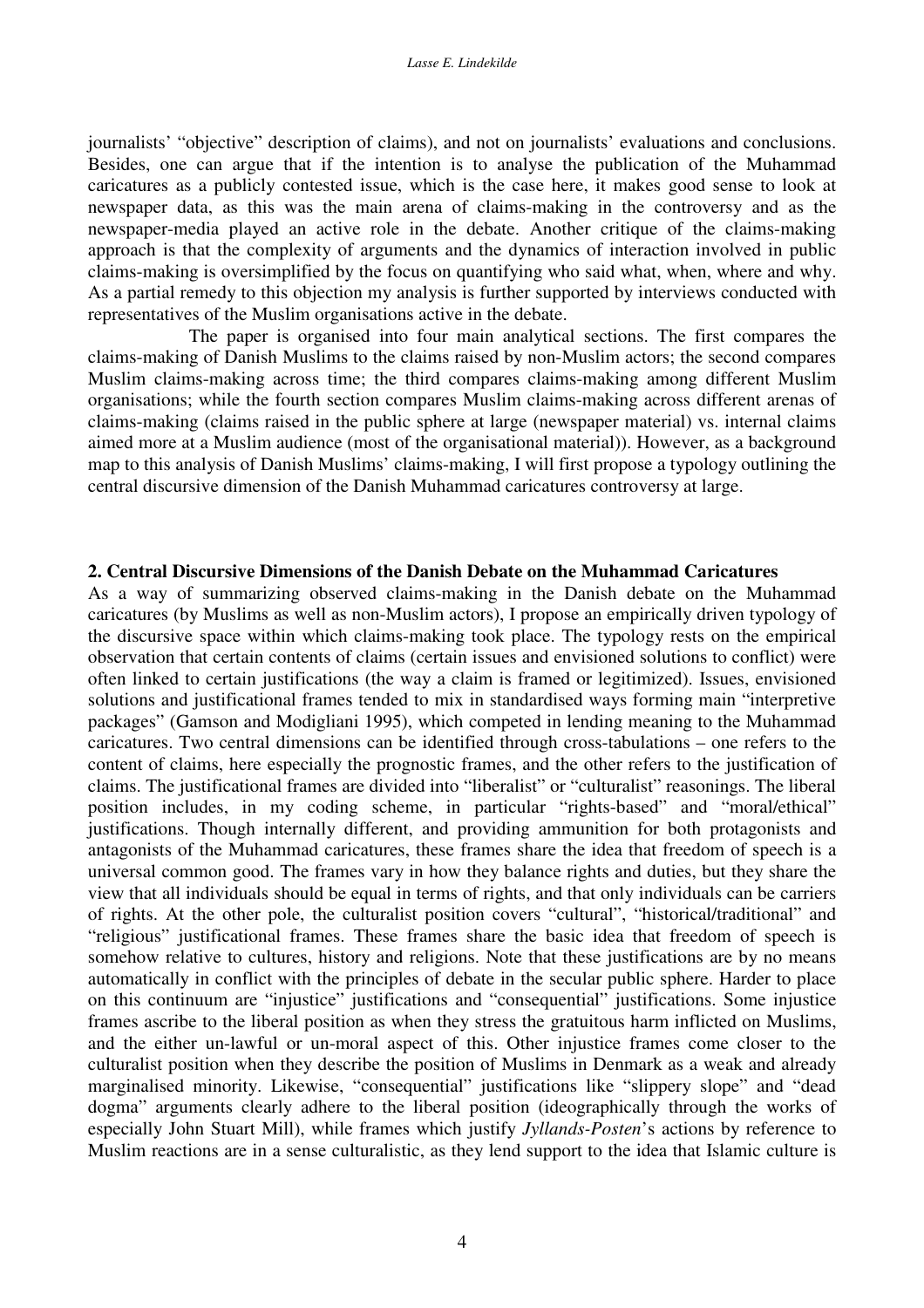essentially un-democratic and pre-modern. The distinction should be seen as a continuum, rather than as separated categories, indicating that frames that adhere to the same end of the continuum have similar characteristics and are more easily "bridged" (Snow and al. 1986).

However, "liberalists" and "culturalists" often seemed to disagree internally on how to solve the crisis – and called for a variety of solutions. The second dimension, thus, introduces a basic distinction within the prognostic frames between those that called for dialogue and deliberation in a "monological" or restricted sense, and those that called for "real" deliberation or "multi-log", where various claimants on equal terms tried to come to a better understanding of each others' differences, and to foster respect. "Monological" frames are less accommodating and inclusive to difference than "multilogical ones", and value less the idea of deliberation across cultures. Monological frames are "un-compromising", while multi-logical frames are "compromising" in their nature:<sup>3</sup>

**Figure 1: The Discursive Space of Claims-making in the Danish Muhammad Caricatures Controversy – Four Main Positions**



The four positions should be seen as ideal-typical, and not as existing empirically in pure forms. Actors might favour or sponsor certain positions, but are likely, depending on the context, to include claims in their rhetoric that adhere to some of the other positions. Therefore the different positions are depicted as a two-dimensional space with open borders. In an ideal-typical way the four main positions can be described as follows:

"*Liberal Absolutism*": We have in Denmark, as in other democratic societies, the right to comment critically on everything of public interest. This is a fundamental right and value in our society and includes the right to question religious authorities and beliefs. Without criticism of religious dogma our society will stagnate economically, materially, culturally and scientifically. We have in Denmark a long tradition of using political caricatures as part of public debate, and occasionally hurt feelings is just something people have to accept. When freedom of speech is attacked by threats of violence we must stand firm. There are no 'buts' when dealing with freedom of speech. If we start

<sup>&</sup>lt;sup>3</sup> The model is inspired by Kunelius et al.'s reading of the Muhammad controversy on a global scale (Kunelius 2007). However, I use a different conceptualization, which is modified to the analysis of claims-making. Besides, where their model seems to be somewhat theoretically driven, mine is empirically induced.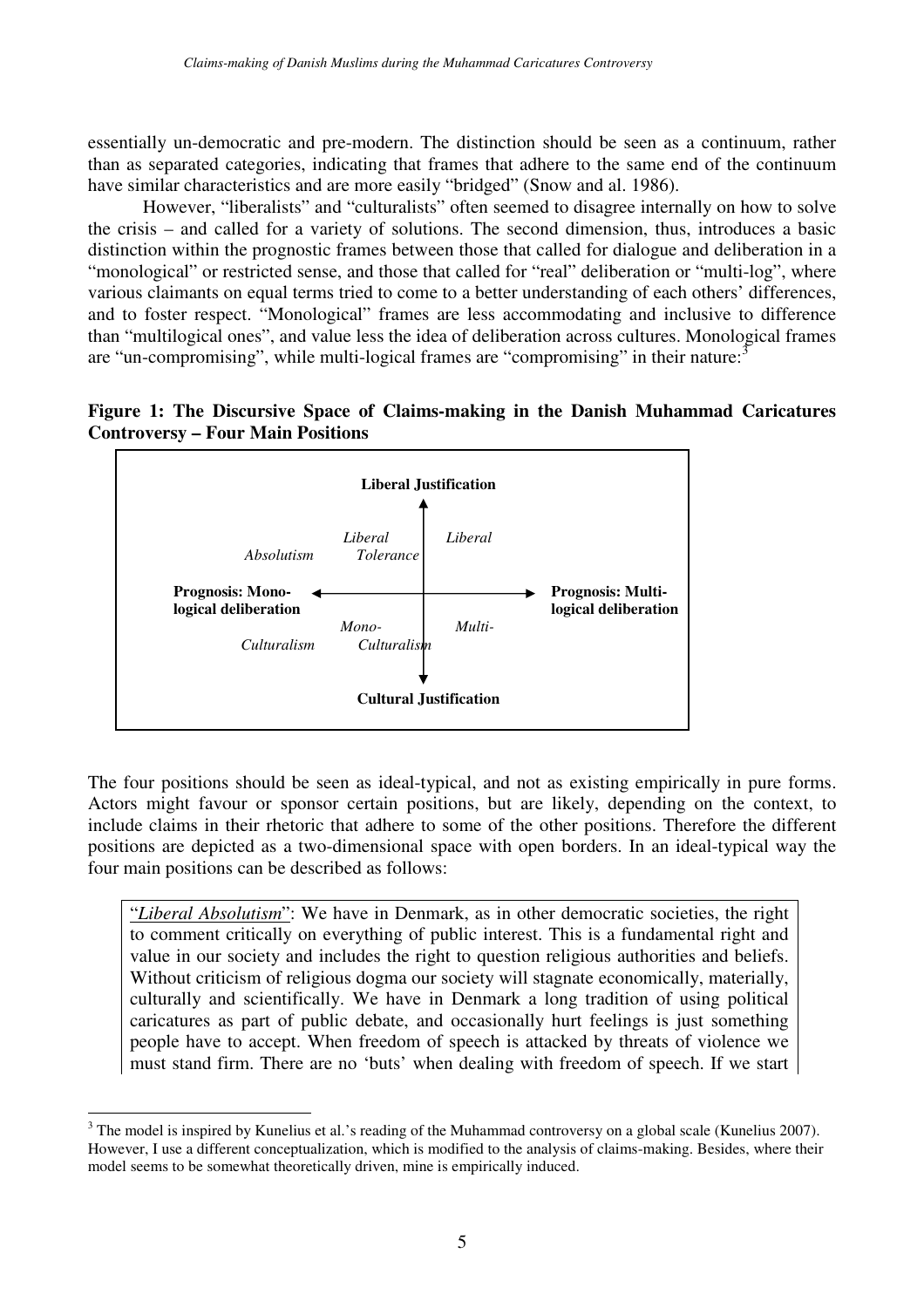bending the principle of freedom of speech we enter onto a slippery slope, and we will slowly erode the basis of democracy. Muslims must learn to accept this.

"*Liberal Tolerance*": Freedom of speech is a fundamental value, but so is protection of minorities, tolerance and respect of difference. Freedom of speech has limits and needs to be balanced against other values and rights, including freedom of religion and the right to absence of discrimination and prosecution. A right to speak is not the same as an obligation to speak – there are things we do not have to say out of common decency and respect of others' feelings. Denmark is a part of a globalized world, where different cultures and religions have to live side by side. This is not achieved by mocking others, but through dialogue, openness and public virtue. The caricatures should not have been published simply because they were pointless attempts to provoke and hurt.

"*Mono-Culturalism*": We are in the midst of a "value battle" or "clash of civilizations" with Islamism – a clash that is comparable to the fight against other totalitarian belief systems like Nazism, fascism and communism. Confrontations between the West and Islam are unavoidable and people who believe anything else are naïve (just look at the veil debate, the Rushdie affair, Van Gogh, 9/11 etc.). The caricatures crisis is just one of many value clashes, and the reactions of fundamentalist Muslims and Imams show exactly why we must stand firm and use all available means in the fight against Islamism and backward thinking, including no tolerance/dialogue with fundamentalists. If we don't stand firm, radical Islam will prevail. In a similar vein, some Muslims argue, we must not compromise the sacredness and status of the prophet. To defend his honour is a religious obligation. Islam is superior to Western values and norms.

"*Multi-Culturalism*": Muslims in Europe, and Denmark in particular, are victims of growing discrimination and islamophobic tendencies. Decades of failed integration policies and an increasingly harsh tone towards minorities have placed Muslims at the margins of society, thus rendering them easy victims of discrimination and scapegoating. The radical right is exploiting public fear of "difference" and "parallel societies", and is constantly pushing the limits of what can be said publicly about Islam and Muslims. The caricatures and the reactions of Muslims can only be understood in this context. Thus, the caricatures were yet another deliberative provocation of an already marginalised and vulnerable minority - the straw that broke the camels back for Danish Muslims. There is an urgent need to chang the tone of debate about Islam, and to improve conditions for Muslim integration and equality. Danes must come to realize that they live in a multicultural society, and that only through direct contact with the (Muslim) "other" in everyday life can we learn more about their practices, learn to appreciate the differences and develop appropriate multicultural competences.

*Liberal tolerance* and *multi-culturalism* were at the basis of most of the criticism aimed at the publication of the caricatures and the Danish government's handling of the controversy. Critics often switched between or bridged these two perspectives. Exponents of the *liberal tolerance* discourse in the debate were former leader of the Danish liberal party and former foreign minister, Uffe Elleman Jensen, the 22 Danish ex-ambassadors that intervened in the debate in December 2005, large parts of the political opposition, including parts of the *Social Democratic Party*, the daily newspaper *Berlingske Tidende*, some Muslim actors and several representatives of Danish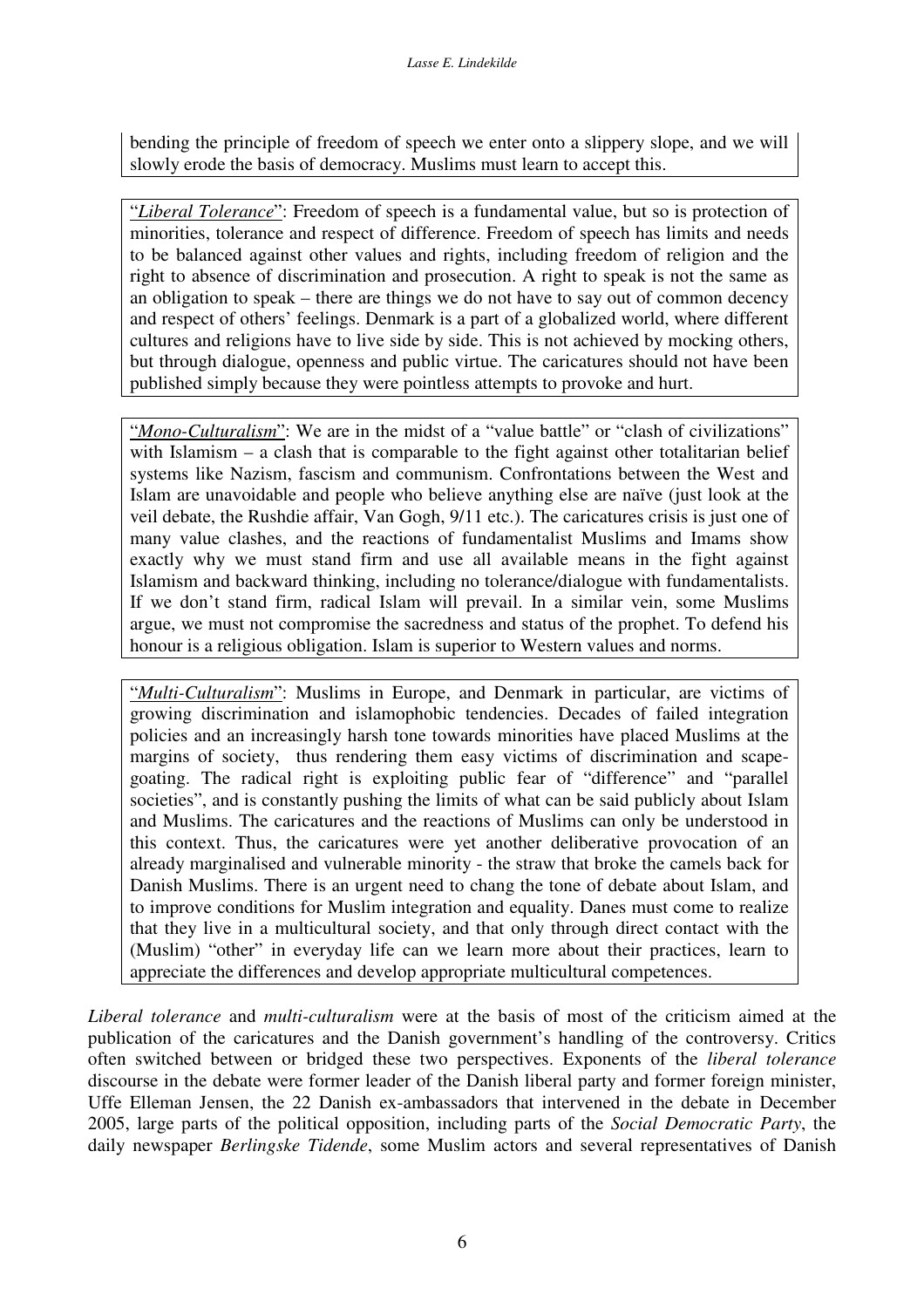business interests. Sponsors of the *multi-cultural* position were the daily newspaper *Politiken*, the social-liberal party, *Radikale Venstre*, several famous artists and public intellectuals, and some Muslim actors. Claims that supported Muslim demands for an apology or a sort of recognition of hurt religious feelings were in a similar way predominantly launched from within these two positions. Supporters of *Jyllands-Posten* and the Danish government's actions, and many critics of Muslim demands, raised mainly claims anchored within the discourses of *liberal absolutism* and *mono-culturalism*. Thus, *Jyllands-Posten*'s project was launched from a *liberal absolutistic* position, and backed indirectly by a similar discourse by the Danish government, and here especially Prime Minister Anders Fogh Rasmussen, as well as a large group of journalists, public intellectuals and the majority of Danish PEN. <sup>4</sup> Many claims by *Democratic Muslims* [Demokratiske Muslimer], as we shall see below, can also be ascribed to this position. The *mono-cultural* position's most exemplary exponent in the debate was the *Danish People's Party*. However, other actors raised claims building on similar logic such as the later social minister, Karen Jespersen, and the public commentator and historian Lars Hedegaard, as well as more dogmatic Muslim actors, who used religious rhetoric in a polemic way to criticise the caricatures, and to call for the restoring of the honour of the prophet by not compromising Islam.

#### **3. Muslim vs. Non-Muslim Discourses: Speaking the Same Language?**

What is immediately striking when we compare content and framing of Muslim and non-Muslim claims are some rather significant differences (see tables 1, 2 and 3). Considering the nature of the controversy, which from the beginning looked like, and certainly was presented in the media as, a dispute between a Muslim minority and the non-Muslim (and irreligious) majority, this is maybe not very surprising. However, to draw the conclusion that the discursive differences in claimsmaking represents a fundamental clash of values or world views would be a hasty one. I will in the following section elaborate on how the differences between Muslims and non-Muslims at an aggregated level mask large internal differences, and thus similarities between the two groups. Besides, the discursive differences between Muslims and non-Muslims claims seem, at large, to be ones of degree, focus and accentuation rather than ones of substance.

Looking at tables 1, 2 and 3 we notice that non-Muslim actors were about five times as likely to raise claims within the issue-field of freedom of speech than Muslim actors (17.6% vs. 3.8%), they were twice as likely to propose solutions to the crisis within the area of free speech (18.3% vs. 9.5%), and a little less then twice as likely to justify claims with reference to the right of freedom of speech (19.9% vs. 13.6%).

#### TABLE 1 ABOUT HERE

How should these differences be interpreted? One way is to say that Danish Muslims during the controversy paid less attention to, and valued less, arguments of freedom of speech than non-Muslim actors. In this perspective there seems to be some truth to the often heard viewpoint in the debate that Muslim claims-making around the caricatures proved exactly what was claimed initially

<sup>&</sup>lt;sup>4</sup> If we look more closely at the claims-making by the Prime Minister, Anders Fogh Rasmussen, there are some indications that he moved closer to the *liberal tolerance* position as the conflict escalated abroad in late January and early February 2006. However, it also seems that Fogh Rasmussen returned to the more absolutistic liberal position with his "sheep and goats" interview in March in which he in a confrontational manner launched critique of the "sheep" who had not sufficiently defended the value of free speech during the controversy.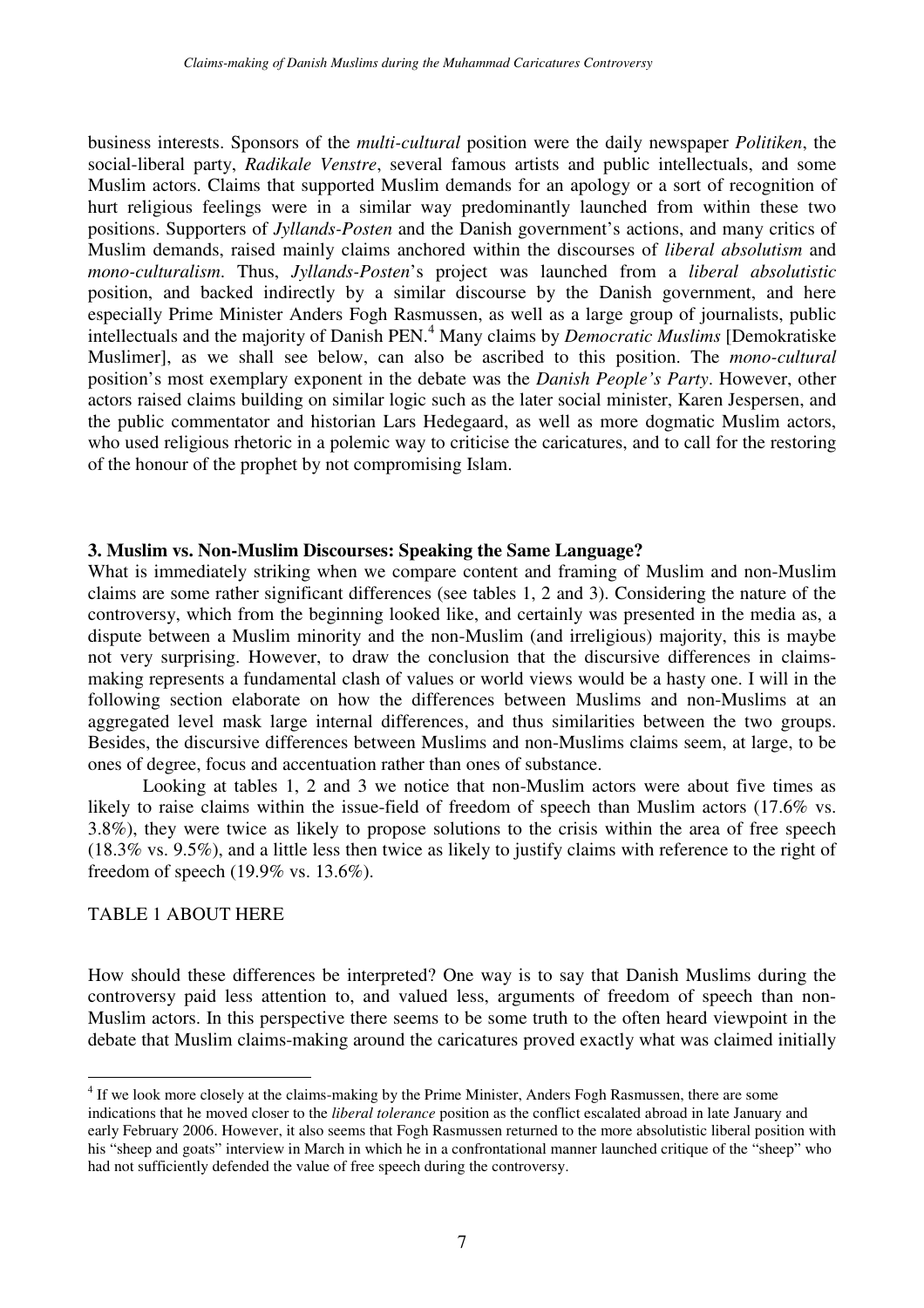by *Jyllands-Posten*, namely, that Muslims have a problem with "secular democracy and freedom of speech". However, another possibility, supported by the fuller picture of tables 1, 2, and 3 as well as many of the interviews conducted, is that Danish Muslims simply did not accept the terms of debate – those of freedom of speech - proposed by *Jyllands-Posten* initially, and later also by the Danish government. To the majority of Danish Muslims the controversy was not about freedom of speech. Therefore solutions and justifications could not be derived from this principle. To them the controversy was about intentional harm, discrimination, integration and the need of dialogue, apologies and respect: "*This is not about self-censorship or freedom of speech, but about respect*" (in Kastrup 2006). Therefore, the justificational reasonings came dominantly via "injustice" frames (35,6% of Muslim justifications), which positioned Danish Muslims as victims of a gratuitous offence committed by *Jyllands-Posten*, who with the caricatures had delivered the ultimate stroke against the already marginalized Muslim minority. In a sense, Muslim focus on "injustice/victimage" frames can be seen as a product of Muslim perceptions (right or wrong) of the relevant "political opportunity structure" in Denmark as closed or hostile following two decades of harsh public debate over Muslim integration, and a range of tightened rules of asylum, citizenship and immigration policies. This way of framing the conflict by Muslims was only intensified by new "injustices" when Muslim protests were not listened to, not taken seriously and even criticised as showing unfamiliarity with Danish political culture. These injustices were often underlined by Danish Muslims by referring to how double standards seem to exist when it comes to valuing Muslims' religious feelings and those of others such as Christians' and Jews'. Muslims referred to the fact that *Jyllands-Posten* on a different occasion (in 2003) had refused to publish caricatures mocking Jesus Christ, because "*they would create an outcry among the readership of the paper*" (*Jyllands-Posten*'s prior culture editor cited in Engelbrecht Larsen and Seidenfaden 2006: 39). Following such injustice-frames, Muslims in general called for some kind of concrete (e.g. conviction of *Jyllands-Posten* according to existing laws limiting free speech) or symbolic action (e.g. apologies or government meetings with Muslim representatives) which could partly un-do the "injustices" or, at least, show some recognition and appreciation. Accordingly, Muslims were twice as likely as non-Muslims to propose dialogue and respect as the solution to the conflict (15.8% vs. 8.1% of prognostic frames). For the majority of Danish Muslims the controversy was, thus, not about respect of religious dogmas either (very few actually believed that non-Muslims should be bound by the ban of depicting the prophets of Islam), but, simply, about respect and unnecessary provocation in general.

However, the controversy also fostered a large internal debate among Danish Muslims about how to react: "Muslim handling of the controversy". In fact, issues of Muslim handling were the most common in Muslim claims-making (29.7% of all Muslim claims were raised within this issuefield), and solutions which called for some kind of action from Muslims themselves were the most common type of prognostic frames among Danish Muslims (Muslims were almost five times as likely as non-Muslims to call upon Muslims for some kind of action: 6.3% vs. 29.5%). Debated was the legitimacy of different action repertoires (peaceful demonstrations, boycott and transnational actitivism), and especially issues of (legitimate) representation of Muslims in Denmark (the single most raised issue of Danish Muslims). This focus on Muslim reactions by Danish Muslims themselves represented a certain self-critical reflection and internal positioning. However, the Muslim tendency to call upon fellow Muslims to, for example, embrace non-violence or distance themselves from "radical Islam" can also be read as a form of internalization of external pressures.

#### TABLE 2 ABOUT HERE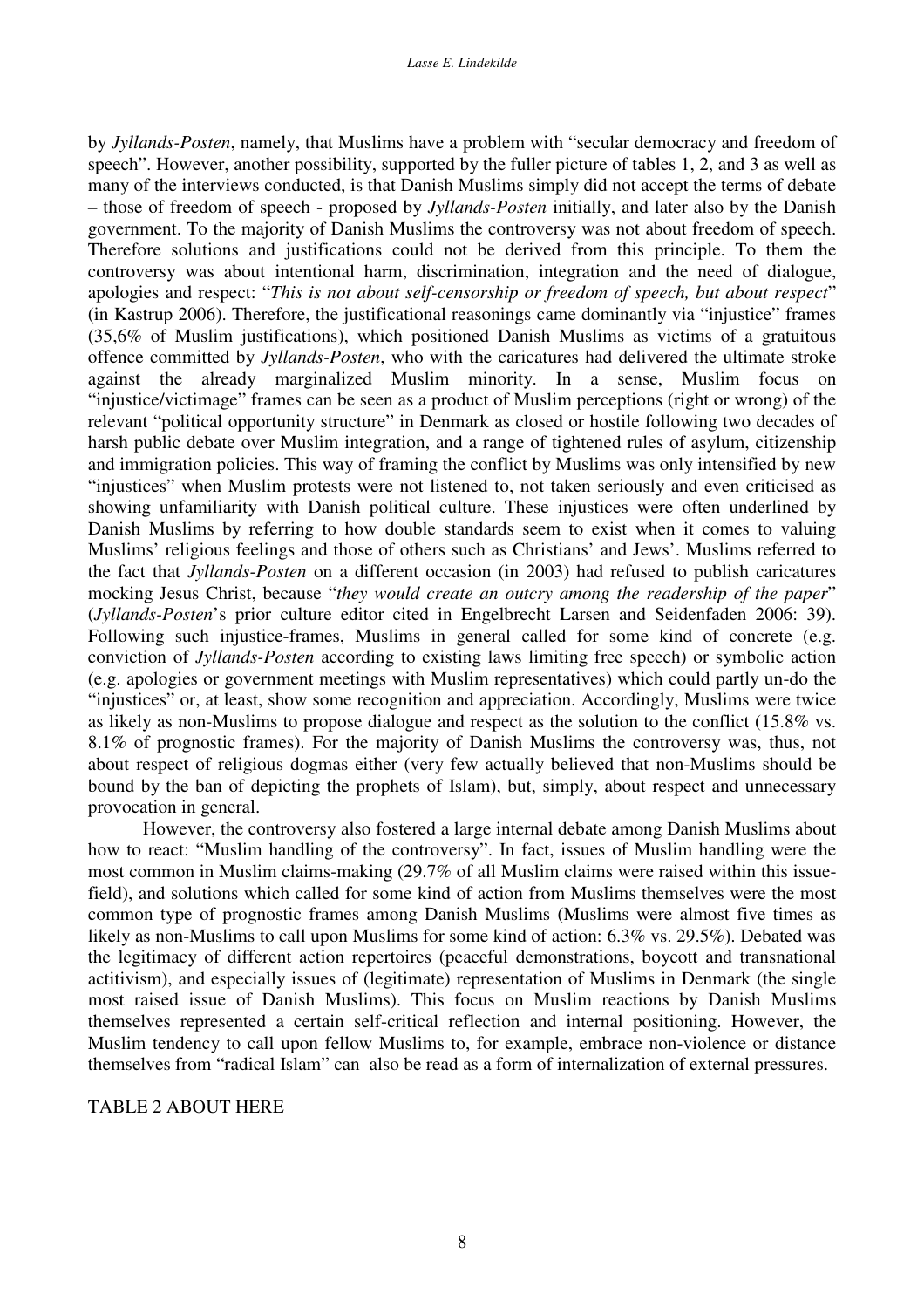With the escalation of the conflict Danish Muslims were faced with growing pressure from non-Muslim actors to affirm specific values and distance themselves from others. Anticipating the crosstemporal analysis of Muslim claims-making (see next section) we can say that explicit affirmation of central values of "Danish" democracy and political culture became markers of "moderateness" of Muslim actors, and a condition for "legitimate" Muslim claims-making in the debate. It was not until after the violent attacks on Danish representatives abroad that Danish Muslims suddenly felt a need to actively affirm principles of non-violent conflict resolution. Often this happened through a specific form of religious justification (see table 3 below). I argue that when Danish Muslims say that freedom of speech, democracy, tolerance and non-violence are fundamentally Islamic values (without judging whether or not this is true), which was increasingly the case after the violent escalations, it can be seen as a way of turning external pressures for affirmation of certain values into an internal Islamic obligation of being a good and righteaus Muslim - a way of religiously justifying "sameness" and affirmation. This is seen, for example, in the following quote: "*Some Muslims have forgotten the words of the prophet: Islam is exemplary behaviour. The example given by the prophet demands forgiveness, indulgence and tolerance. Besides, it demands us to meet our opponents with the best and most beautiful arguments*" (Material 1). Rational dialogue and nonviolence here become religious imperatives. The significant use of religious justifications in the secular public sphere seems less "dissonant" when broken down into constituting components. Even though religious argumentation is in principle non-compliant with the principles of the secular public sphere it takes on a form here of defensive adaptation, which can be tolerated. Religious beliefs and arguments are accepted as long as they signal the right values and the right kind of religiousness – not too dogmatic and secular. "Bad religion", here represented by "bad Muslims", is when religious justifications are used to depart from values such as dialogue, compromising, (unrestricted) free speech or even democracy and non-violence. In the empirical data-base examples of this type of religious justifications are very few, and only found with *Hizb ut-Tahrir* (see section 5).

It is interesting to notice that where the religious justifications were a phenomenon of Muslim actors (apart from a few Danish priests), the historical/traditional justifications were a purely non-Muslim phenomenon:

#### TABLE 3 ABOUT HERE

This has to do with the fact that in order to use this type of frame (in a convincing manner) an actor has to be considered, and consider himself, a part of the particular tradition invoked. Thus, the immigrant background of most Danish Muslims excluded them from the use of this type of framing. The ascribed, and often actively upheld, identity of being different from the Danish non-Muslim majority makes Danish traditions "their" traditions in the eyes of many Danish Muslims. "Historical/traditional" justifications were, accordingly, a rather exclusive way of arguing, which placed most such frames (and derived solutions of "forced" compliance with traditions) close to the mono-logical deliberation pole in figure 1. "Historical/traditional" justifications were often presented as "ultimate" arguments: These are our traditions and they cannot be questioned. In this way these frames were similar to religious justifications: They both invoke some kind of ultimate authority. When Danish Muslims did invoke such "Danish" traditions they do so from the "outside" – for example "*The democratic tradition in Denmark, as taught to us, says that freedom of speech is* not bound in time and space, which means that we have the right to use it in the EU, UN or other *institutions and fora"* (Material 2)*.* The tradition is seen as something that has been "taught", not something that you have been brought up with.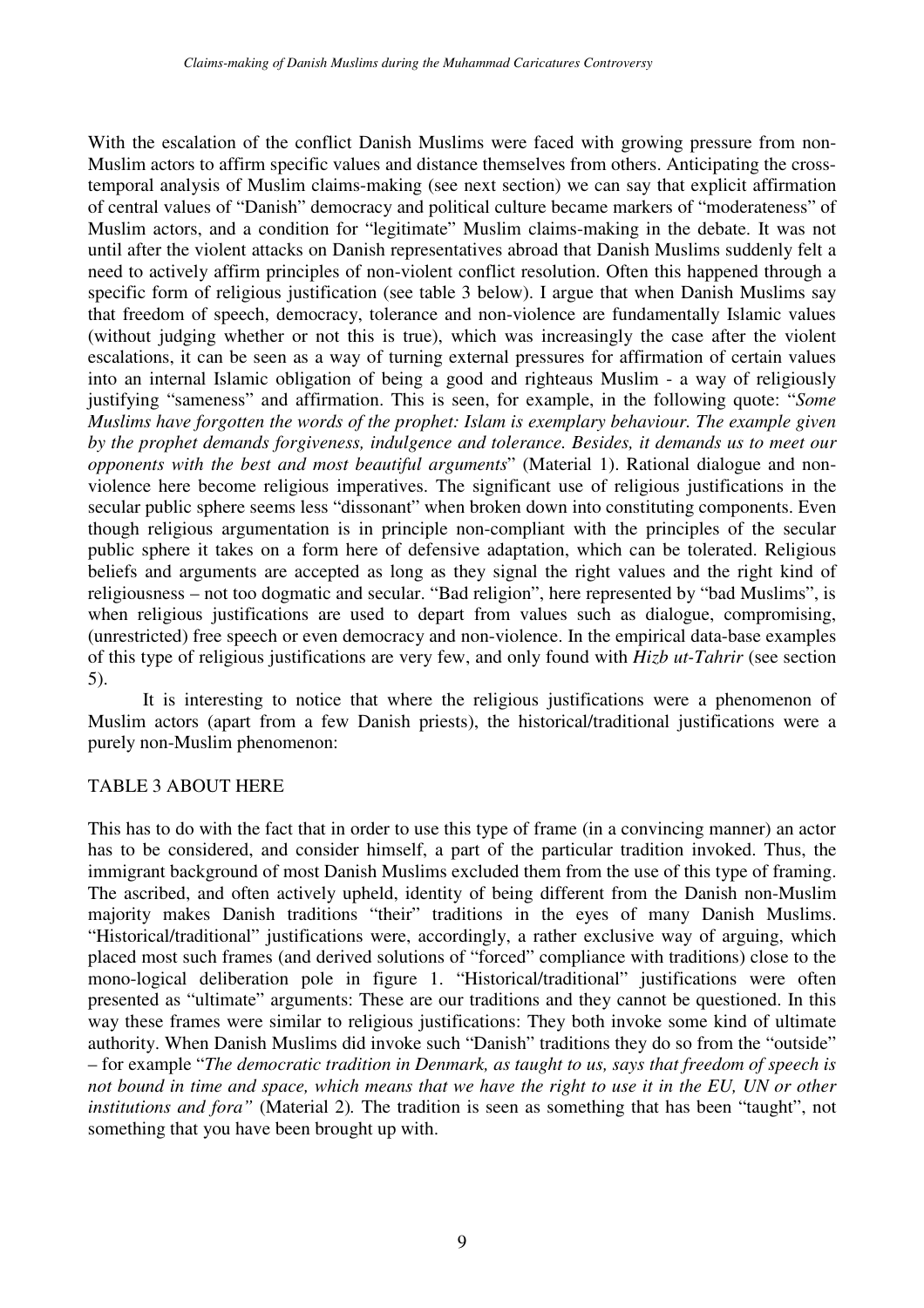At an aggregated level the majority of Danish Muslim actors in the debate seem to argue from either a position of "liberal tolerance" or of "multiculturalism". Establishing victimage through injustice frames Danish Muslims called for tolerance, inclusion, for being listened to, while at the same time explicitly affirming values of moderateness, democracy and free speech. The dominance of issues of discrimination and "injustice frames" were of course partly due to real feelings of despair and unjust treatment among Danish Muslims. However, at a strategic level, this focus also made sense as it is more easily aligned with discourses of liberal democracy, rights and duties, than is religious argumentation. In other words, this focus resonated better with the public at large, and, thus, with potential non-Muslim allies. Often Muslim affirmation of central principles of "Danish" political culture was presented through a critique of other Muslim actors, who were seen as too "radical" and as illegitimate representatives of Danish Muslims. In addition, this affirmation was often religiously justified. Used in this manner, religious argumentation became compatible, or even a variant of, liberal discourses of rights and duties.

Though important differences exist between Muslims and non-Muslims in terms of the discursive aspects of claims-making these differences should not be overstated. To frame the Muhammad caricatures as primarily an issue of injustice (fair and equal treatment) rather than an issue of free speech seems to be a matter of focus rather than a matter of Muslims denying free speech and right-based argumentation. Likewise, Muslim use of religious justifications and non-Muslim use of historical/traditional justifications can be seen as a difference of degree rather than of fundamental principles. In fact, Muslims tended to use religious justifications to affirm the same values stressed by the non-Muslim traditional justifications. In other words, Muslims tended to use religious justifications to bridge their own religious worldviews and secular principles – to highlight the similarities of traditions. This was the general picture when looking across the different Muslim actors, although, the trend was more outspoken with certain actors and at certain times (see also sections 4 and 5). Rather than speaking different languages Muslims and non-Muslims were speaking different dialects of the same language. Consequently, it seems that the data presented here does not lend much support to Flemming Rose's assertion that Muslims "*claim exceptional treatment, when insisting on special consideration of own religious feelings*" (Rose 2005). Muslims called for equal treatment, anti-discrimination, respect of difference, furthering of tolerance through dialogue, and if they called for an apology, it was not grounded in hurt religious feelings, but on the grounds that the publication was a "gratuitous offence". In other words, if Danish Muslims did put forward "group demands", which is to some extent non-compatible with the first principle of the secular public sphere outlined above, these were almost entirely "parity" group demands – demands of treating Muslims and non-Muslims alike - and not "exceptional" group demands of the kind Flemming Rose had in mind (see Statham et al. 2005 for a similar distinction). In fact, only about 7% of all Muslim prognostic frames in my data-base can be said to include some kind of Muslim group demand, of which only three instances or 0.8% are "exceptional" group demands calling for *special* consideration of Muslims. The three instances were a call for legal revisions of existing laws on free speech including a special consideration of blasphemy against the prophets of Islam, a call upon the Danish government to intervene with the Danish press and their (critical) coverage of Muslims, and a call upon the government to establish special communication channels with Muslim representatives. These instances are hardly enough to say that Danish Muslims in general are calling for "exceptional treatment" or "special consideration".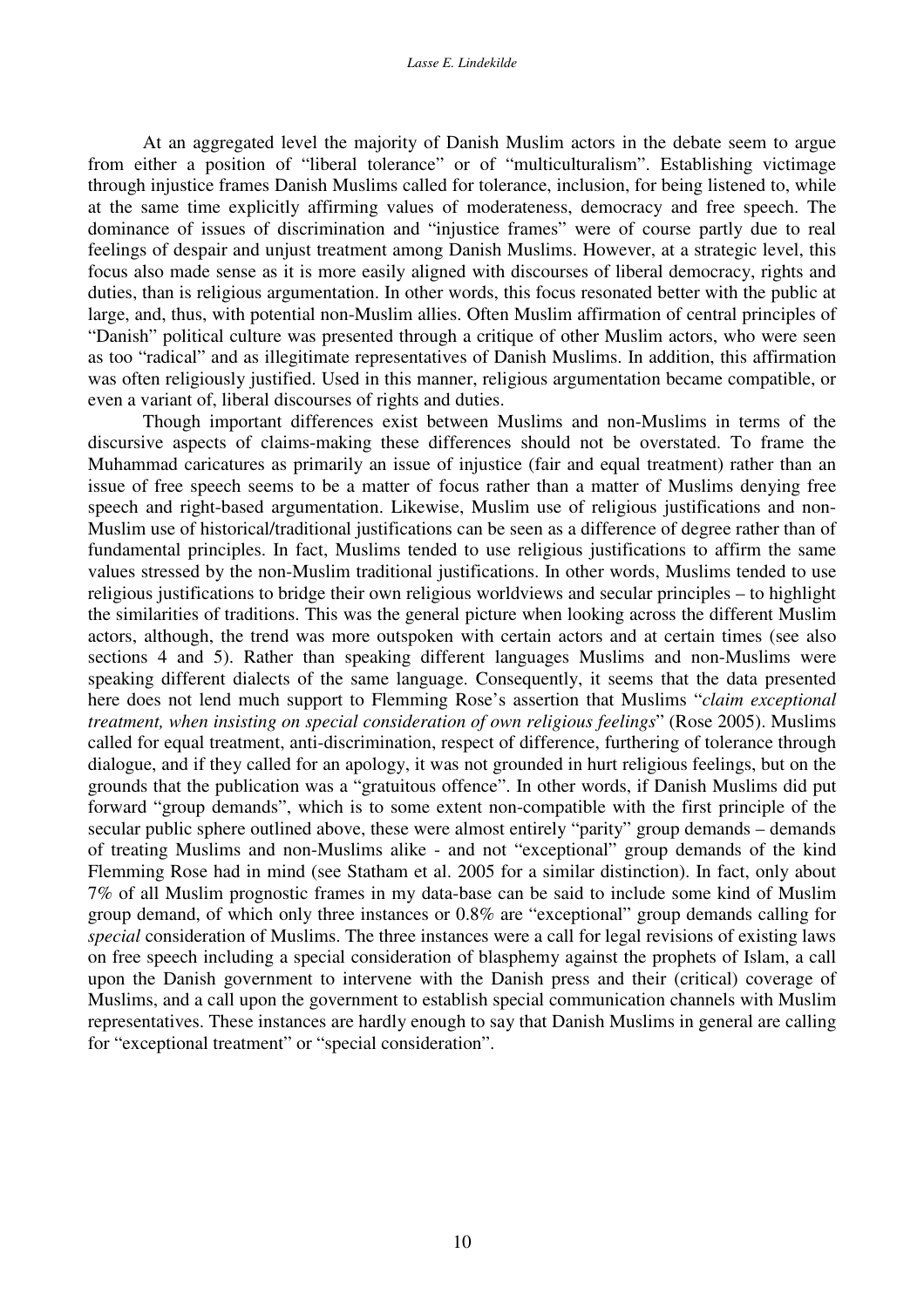#### **4. Muslim Discourse across Time**

Above my treatment of the content and framing of Muslim claims in the controversy has been somewhat static. However, the picture presented of Muslim discourses masks interesting developments across time.<sup>5</sup> Looking first at the "issues" of Muslim claims (see table 4) we notice a development where issues of discrimination, such as the intentionality of the offence by *Jyllands-Posten*, general media coverage of Muslims in Denmark, and the general tone of debate regarding (Muslim) integration, dominated in the first phase, while issues of Muslim handling of the conflict came strongly into focus from the second phase onwards. 6 It was especially the issues of raising awareness of the caricatures abroad and of representation of Muslims in Denmark, which gained importance and drove this issue-shift.

#### TABLE 4 ABOUT HERE

Issues of conflict resolution – dialogue and non-violence – also attracted more attention from Muslim claimants from this time onwards. Besides, issues of integration were taken up more significantly in the third and fourth phase of the controversy. The identified issue-shifts in Muslim claims-making mirror developments found in the overall contours of the debate (all claims by Muslim and non-Muslim actors), however, in a more profound manner. As Muslim claims made up a larger part of all claims-making at the beginning of the controversy than they did later, there are some indications that Danish Muslims were, at least partly, setting the agenda of the debate in the first months of the controversy. They sat the agenda with issues of discrimination. The initial protests, manifested, for example, in a large Muslim demonstration in Copenhagen on October 14, 2005, were led by an ad hoc protest coalition of Muslim organisations in Denmark, including *The Community of Islamic Faith* [Det Islamiske Trossamfund] – the largest and most influential Muslim organisation prior to the caricatures. Muslim religious authorities were at the centre of these first protests demanding an apology for the gratuitous offence.<sup>7</sup> The issue-shift towards especially Muslim handling of the conflict and conflict resolution from around December 2005 seems, on the contrary, to have been imposed on Danish Muslims from the outside. The Danish imam-delegations and the international escalation of the conflict with the boycott and later the violent attacks on Danish representations introduced new issues and set a new agenda in the debate. These issues put Danish Muslims more in a defensive position of explaining and defending reactions as well as affirming values of dialogue and non-violence. This is especially true in phase three.

Regarding the envisioned solutions to the conflict by Danish Muslims, it seems that with issue-shifts followed shifts in preferred solutions. Thus, table five shows how Muslim calls for action in the first phase of the controversy were largely about either raising awareness of the caricatures (calls for protest/defence of the prophet and calls for spreading the word abroad) or about receiving some kind of symbolic reparation (an apology from *Jyllands-Posten* or a diplomatic meeting with the government).

<sup>&</sup>lt;sup>5</sup> The cross time analysis of Muslim claims-making uses a four phase periodization of the controversy as its "unit of time". The periodization builds on the application of two criteria of demarcation: 1) the scope of contention, and 2) the intensity of contention. Put very simplistically we can say that phase one is characterised by being local/national in scope and by relatively low intensity of contention; phase two by an international scope and medium level of intensity; phase three by an international/global scope and high level of intensity, and; phase four by a national scope and low to medium level of intensity.

 $6$  As the situation was beginning to normalize in late February and especially in March 2006 issues of discrimination – the "real" focus of the debate from phase one according to most Danish Muslims – were re-introduced.

 $<sup>7</sup>$  For a detailed analysis of the process of Muslim mobilization in response to the publication of the Muhammad</sup> caricatures see Lindekilde 2008.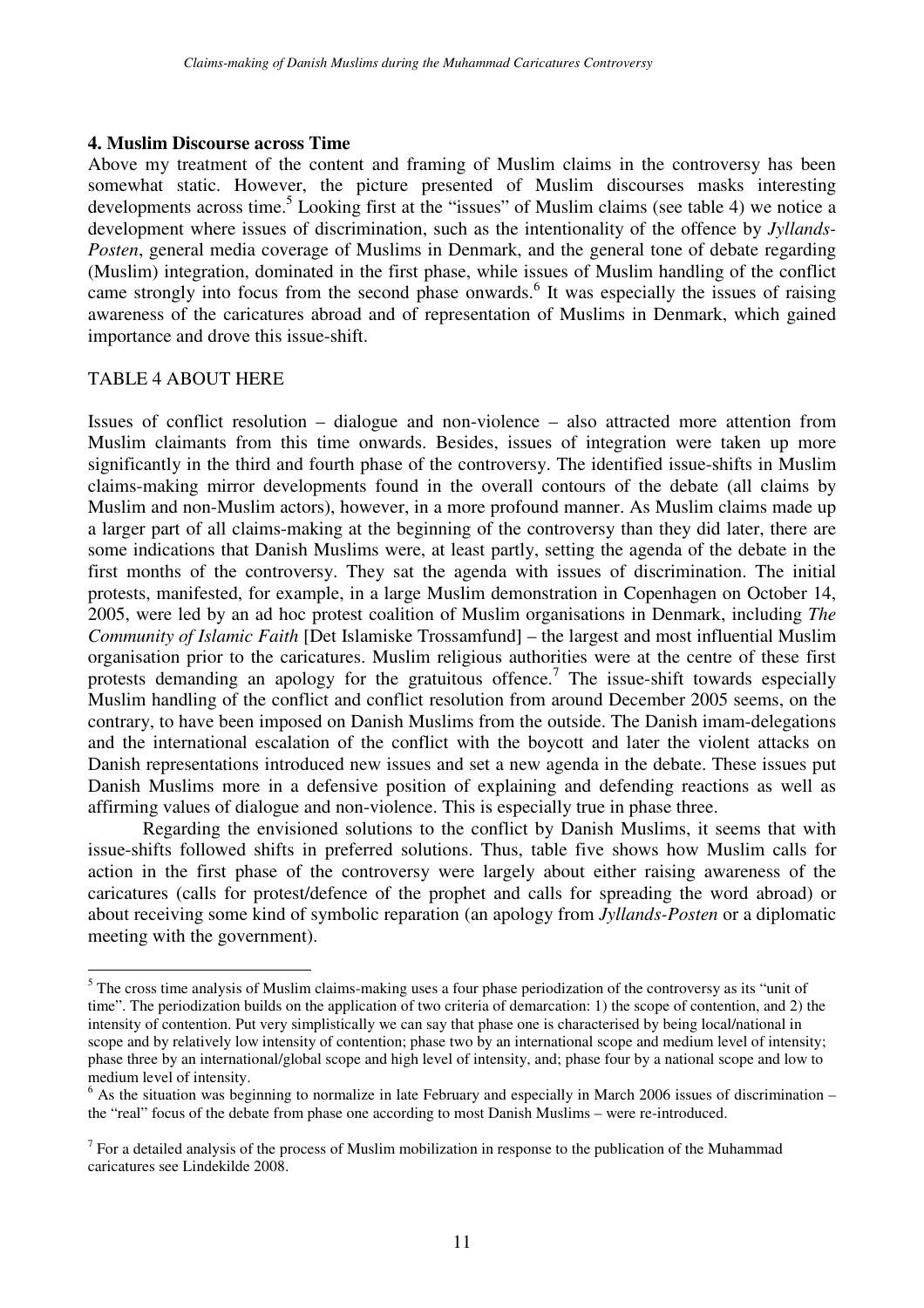#### TABLE 5 ABOUT HERE

As the focus of the debate shifted so did preferred solutions by Danish Muslims. From phase two onwards calls for dialogue (in the multi-logical sense) became central to Muslim prognostic framing. Likewise, following the embassy attacks in the Middle East Muslim calls for non-violence boomed in phase three (19.3% of prognostic frames in this phase). Another event at this time, which seems to have triggered both the intense internal debate about Muslim representation in Denmark as well as new calls upon Danish Muslims to unite, was the creation and entering on the stage of the *Democratic Muslims*. The *Democratic Muslims*, to a large degree, introduced the issue of Muslim representation with their criticism of the imam-led protest drive at the beginning of the controversy. However, many Danish Muslims believed that the new network was overly keen on positioning themselves in opposition to other Muslims and by doing so creating fragmentation at a time when Danish Muslims needed to stand united. As the situation was slowly normalizing in phase four, Danish Muslims, like other actors in the debate, put stronger emphasis on the importance of trying to turn the crisis into something positive, and of drawing lessons (most importantly about how diverse Muslims in Denmark really are) from the controversy. Taken at an aggregated level there does not seem to be much evidence to the idea, often indirectly endorsed in much literature on Muslim minorities in the West, that Muslims derive preferred actions directly from the ultimate and unchangeable sources of Islam. It seems rather that the religious obligation to defend the prophet takes on context dependent forms and goes through context dependent transformations.

At the level of justifications of Muslim claims we retrieve the picture of a shift away from "blaming" especially *Jyllands-Posten*, through "injustice/victimage" frames, and towards more "neutral" justifications (rights-based, moral/ethical and consequential justifications), which sets in from phase two, but really materializes in phase three of the controversy.<sup>8</sup>

#### TABLE 6 ABOUT HERE

Parallel to this development we see that religious justifications, although prominent throughout the controversy, were increasingly used by Muslims in phase three. One way of interpreting this result would be to say that Danish Muslims, under increased pressure, were retrieving to familiar and internally resonant, but externally dissonant, justifications of claims. However, if we look at the details of Muslim justifications, we realize that the increase in religious frames is due to the increased use of a certain kind: Religious affirmations of values stressed by many non-Muslim actors in the debate such as tolerance, non-violence, freedom of speech and democracy. The authoritative sources of Islam (Koran and the *Sunna* of the prophet Muhammad) are used to highlight certain aspects, norms and values of Islam. That exactly these values are accentuated at this point in the debate make good sense in light of the escalation of the conflict abroad and the increased criticism of Danish Muslims for being partly responsible for these escalations. Thus, the timing of the increase in this specific form of religious justifications lends support to the mechanism described above of "internalization of external pressures". Even though religious argumentation and references were central to it Muslim claims-making, for the most part, took on a context sensitive character, where, for example, certain "fitting" verses of Koran or aspects of Muhammad's *sunna* were highlighted.

My point regarding these discursive developments in Muslim claims-making is that they are best understood as changes driven by "transformative events" in the debate, both abroad and inside

 $8$  In phase two the bulk of injustice frames referred to how Muslim protests have not been listened to in Denmark. Often these frames were linked to a defence of the imam-delegations going abroad.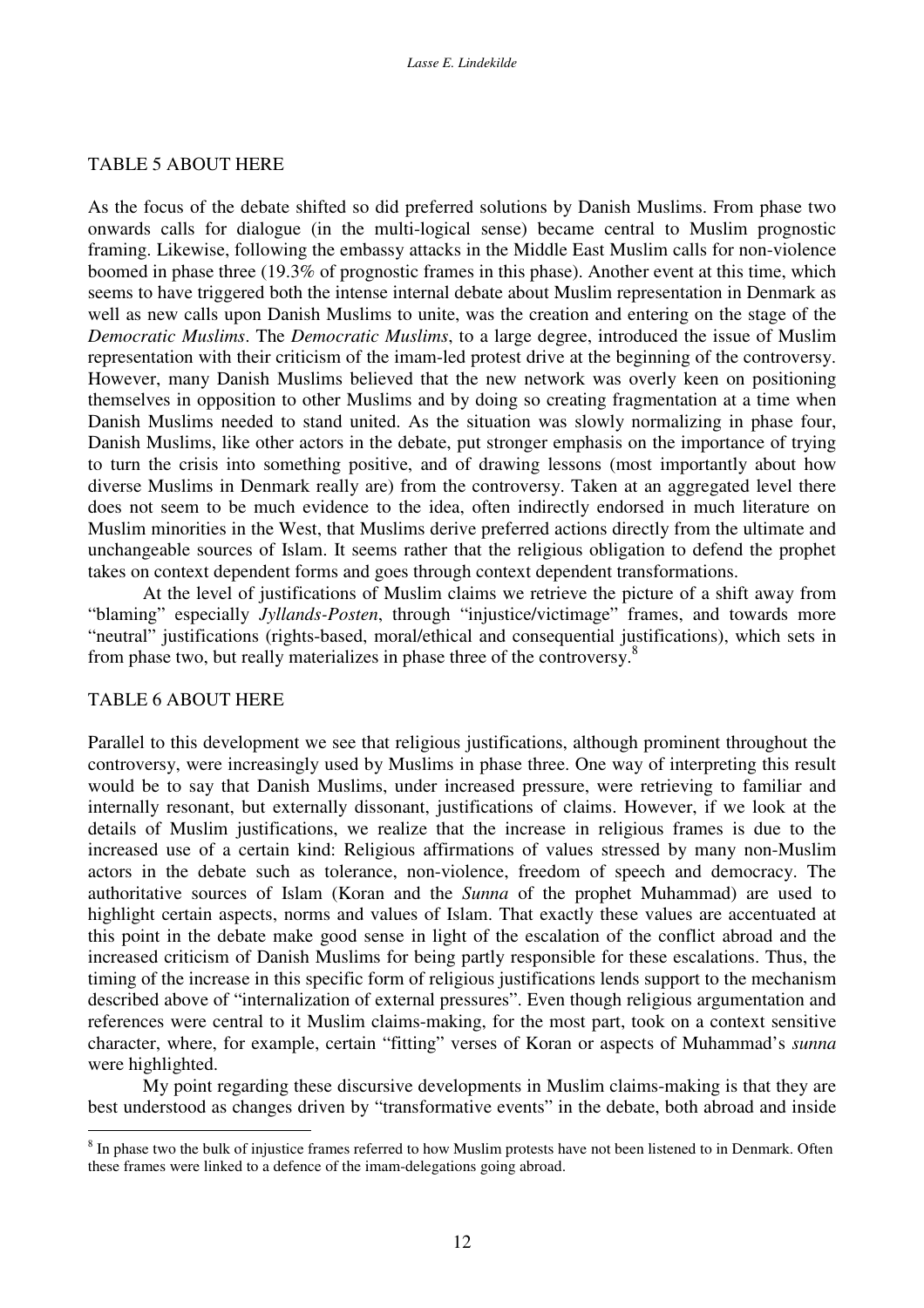Denmark. Thus, transformative events introduced new issues and called for new solutions, which were better justified using new, or new combinations of, justificational frames. The most significant discursive changes in Muslim claims-making were brought about by the discussion of the imamdelegations and the boycott in January, and especially by the violent escalations in the Middle East at the beginning of February 2006. These events changed "discursive opportunities" for Danish Muslims in the debate, making it harder to convincingly stress the gratuitous offence and unjust treatment of Muslims. At least three causal mechanisms converged in producing the observed change in the discursive elements of Muslim claims-making. First, massive de-certification of the violence abroad by authorities in Denmark, including Muslim religious authorities, e.g. Danish imams, and by the international community, including international Muslim authorities such as the *European Research and Fatwa Council*, put pressure on Muslim claimants in Denmark to officially distancing themselves from the use of violence. In fact, all Muslim organisations and religious authorities in Denmark who were active in the debate, including *Hizb ut-Tahrir*, did this in one way or the other. Silence would most certainly have been interpreted as acceptance of the violence by most bystanders. The de-certification of violence, secondly, interacted with the mechanism of internalization of external pressures described above, leading many Muslim actors in Denmark to affirm values of non-violence and dialogue through the citing of specific verses of Koran and elements of *Sunna*. These two mechanisms were, finally, advanced and amplified by the medialization of the very emotionally charged imagery of burning Danish flags and embassies. To many Muslims and non-Muslims this imagery simply did not compare to that of the twelve Muhammad caricatures that was proposed as the legitimazion of the violence by Muslims in the Middle East. Thus, just as the publication of the caricature seemed un-justified to many, so did the use of violence as a response. Danish Muslims adapted to these changed circumstances of the debate. However, the changed circumstances affected different Muslim actors in different ways as some were decertified as being "affiliated" or responsible in some way for the violence, and others certified by authorities in light of the events. The illegitimacy of the violence abroad seems to have affected the legitimacy of claims-making by different Muslim actors in Denmark in different ways. It is to the internal differences produced partly by these developments, partly by actor characteristics, that I now turn.

#### **5. Multiple Muslim Discourses: Speaking of the same Religion?**

The Muhammad caricatures debate in Denmark gave voice to a variety of Muslim actors, both regarding normative interpretations of Islam and regarding functionality within the Muslim community. In the following I will discuss the differences and similarities in content and justification of claims among various Muslim organisations (representing different normative versions of Islam and different organisational purposes). Figure 2 shows the relative distribution of claims-making by central Muslim organisations and the *Muslim Protest Coalition*, which was constituted by pre-existing Muslim organisations during the controversy.<sup>9</sup> The figure is produced

<sup>&</sup>lt;sup>9</sup> Most Muslims in Denmark are organised in local communities, often along ethno-cultural lines, which run small mosques. The organisations that were active in the public debate of the Muhammad caricatures were, however, the larger cross-ethnical organisations, which have a national focus, and who represent different Muslim voices in public debates of Muslim integration and the institutionalization of Islam in Denmark. In a servey done by *Catinét Research* on March 3, 2006, Muslim respondents were asked to express thier level of support for different Muslim organisations: *Muslims in Dialogue* (27.7%), *Democratic Muslims* (23.6%), *The Community of Islamic Faith* (15.5%), *The Network* (12.0%), *Critical Muslims* (8.0%) and *Hizb ut-Tahrir* (1.6%). Of these organisations only *The Community of Islamic Faith* was a part of the *Protest Coalition*, which, however, counted many of the more unobtrusive Turkish, Arabic and Somali "cultural" organisations with large numbers of members.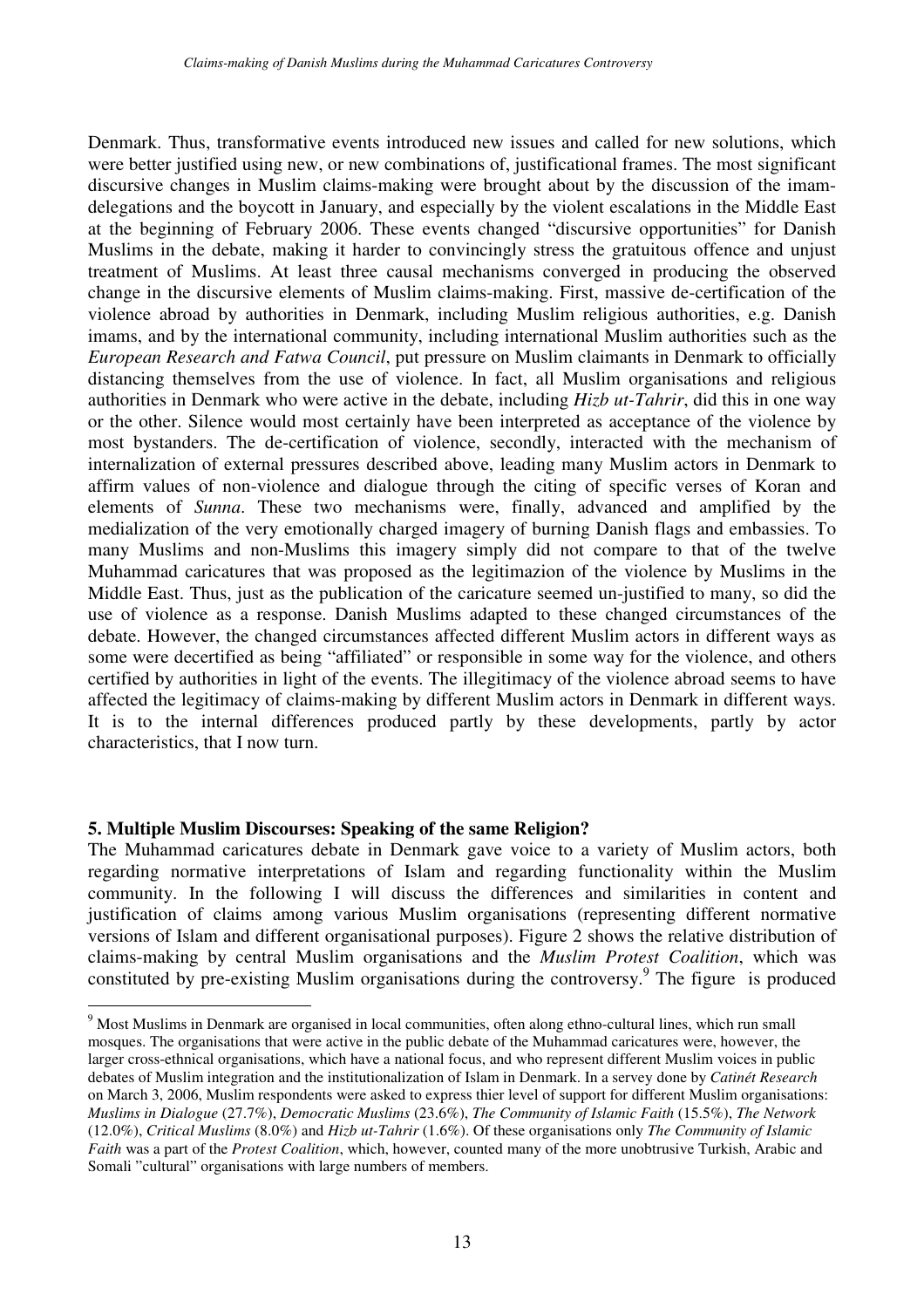with a ten claims threshold, meaning that if an organisation represented less than ten claims in total I have coded it in the "others" category (18 organisations).





Figure 2 shows that out of the Muslim claims-making done by Muslim organisations, 7 actors together represent more than 90% of the claims raised.

#### *Cross-organisational Variance in Issues of Claims*

Table 7 below shows the issues stressed by the main Muslim organisations in the controversy. We see that the different Muslim organisations to some extent agreed upon the salient issues of the controversy, but ranked them differently, and stressed different sub-issues within an issue-field. Thus, there is little proof for the claim found in some literature (e.g. Aminzade and Perry 2001) that shared religious identity leads to a common understanding of the situation, at least not in any strict sense.

### TABLE 7 ABOUT HERE

Where *The Community of Islamic Faith* and the *Protest Coalition* (who in general were very similar in content and justification of claims) focused on the (legitimacy of) boycott and the imamdelegations, organisations like *Muslims in Dialogue* [Muslimer i Dialog] and *Democratic Muslims* stressed more issues of Muslim representation in Denmark. Central was thus criticism, especially from the *Democratic Muslims*, of the way *The Community of Islamic Faith* and the *Muslim Protest Coalition* claimed to represent Danish Muslims, and of their actions in doing so. *Hizb-ut Tahrir*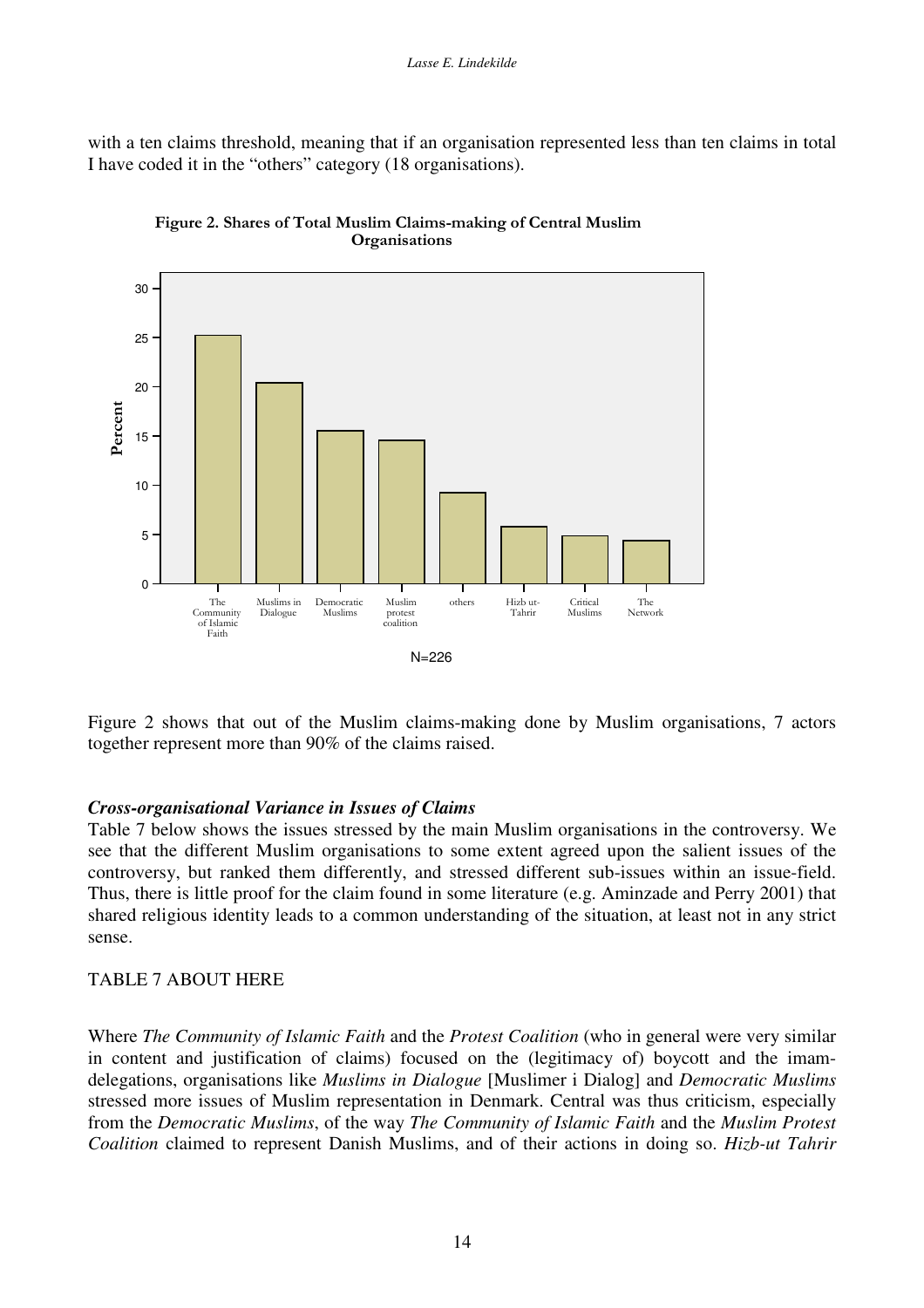basically criticised the reactions to the caricatures by all other Muslims, be they religious authorities, who claimed that they were protecting the honour of the prophet, "fallen" Muslims who were not doing anything or Muslim governments in the Islamic world, who were doing too little and for the wrong reasons (preservation of their personal powerbase by accommodating public demands for a stronger "Islamic" profile). When looking at the issue-field of conflict resolution we see that *The Network* [they use the English term also in the Danish context] and *Muslims in Dialogue* were the strongest sponsors of dialogue/non-violence issues, while *The Community of Islamic Faith* and the *Protest Coalition* stressed issues of apologizing. *Democratic Muslims* and *Hizb ut-Tahrir* were the least focused on conflict resolution for, however, different reasons. *Democratic Muslims* seemed to focus instead on larger issues of integration, and saw the resolution of the caricatures crisis as linked to questions of Muslim integration (see next paragraph). *Hizb ut-Tahrir*, on the other hand, seemed simply less interested in ending the conflict, and certainly in issues of integration. Issues of discrimination were important for all Muslim organisations, each one stressing the gratuitous character of the caricatures and their publication, apart from the *Democratic Muslims*. This can be explained by the *Democratic Muslims*' understanding of the crisis, which largely recognised the gratuitous offence and the general harsh tone against Danish Muslims, but insisted that Muslims themselves encouraged this when they failed to make a clear distance from "radical Islam". The *Critical Muslims* [Forum for Kritiske Muslimer] is the only organisation, which spent considerable time on issues of "Islam as a religion": They examined religiously informed explanations of Muslim reactions and feelings towards the caricatures. In fact, Danish Muslims in general, here represented by a range of Muslim organisations, spent much time and energy in the debate focusing on discrimination and establishing "victimage", and little on explaining why these caricatures made all Muslims victims, and why they could be the "last straw that broke the camel's back".

#### *Cross-organisational Variance in Prognostic Frames of Claims*

When looking at the prognostic frames of the different Muslim organisations active in the controversy (Table 8 below) we find some proof for the claim found in the literature (see e.g. Snow et al. 1986) that frame disputes are particularly vivid around prognostic frames (table 8 shows a larger statistic correlation than both tables 7 and 9) . Differences are quite large in terms of both the overall direction of envisioned solutions and in specific proposals. However, most of the disagreement lay with two organisations – *Democratic Muslims* and *Hizb ut-Tahrir*. All organisations, beside *Democratic Muslims* and *Hizb ut-Tahrir*, stressed dialogue as a way of furthering dialogue and mutual understanding (the first or second preference of solution). The shared idea seems to have been that "*No matter what faith you belong to, the way forward is to talk to each other in a constructive way and to look at each other as equal partners in discussion*" (Material 4). Among the protagonists of dialogue, *The Network* was the most clear-cut exponent (44.4% of all their prognostic frames). Beside dialogue different organisations pointed to different supplement actions: *Muslims in Dialogue* stressed the importance of Muslims using only nonviolent means, the *Protest Coalition* sponsored the call for a conviction of *Jyllands-posten*, while *The Community of Islamic Faith* called for a general defence of the holy prophet Muhammad. Here in the (bombastic) words of imam Ahmed Abu Laban: "*In this country and all over the world Muhammad must be respected and we shall insure that what ever the price, insahllah*" (Material 5).

#### TABLE 8 ABOUT HERE

Instead of dialogue, *Democratic Muslims* stressed the need for Muslims to distance themselves from "radical Islam" (32% of all prognostic frames), as well as the need for better socio-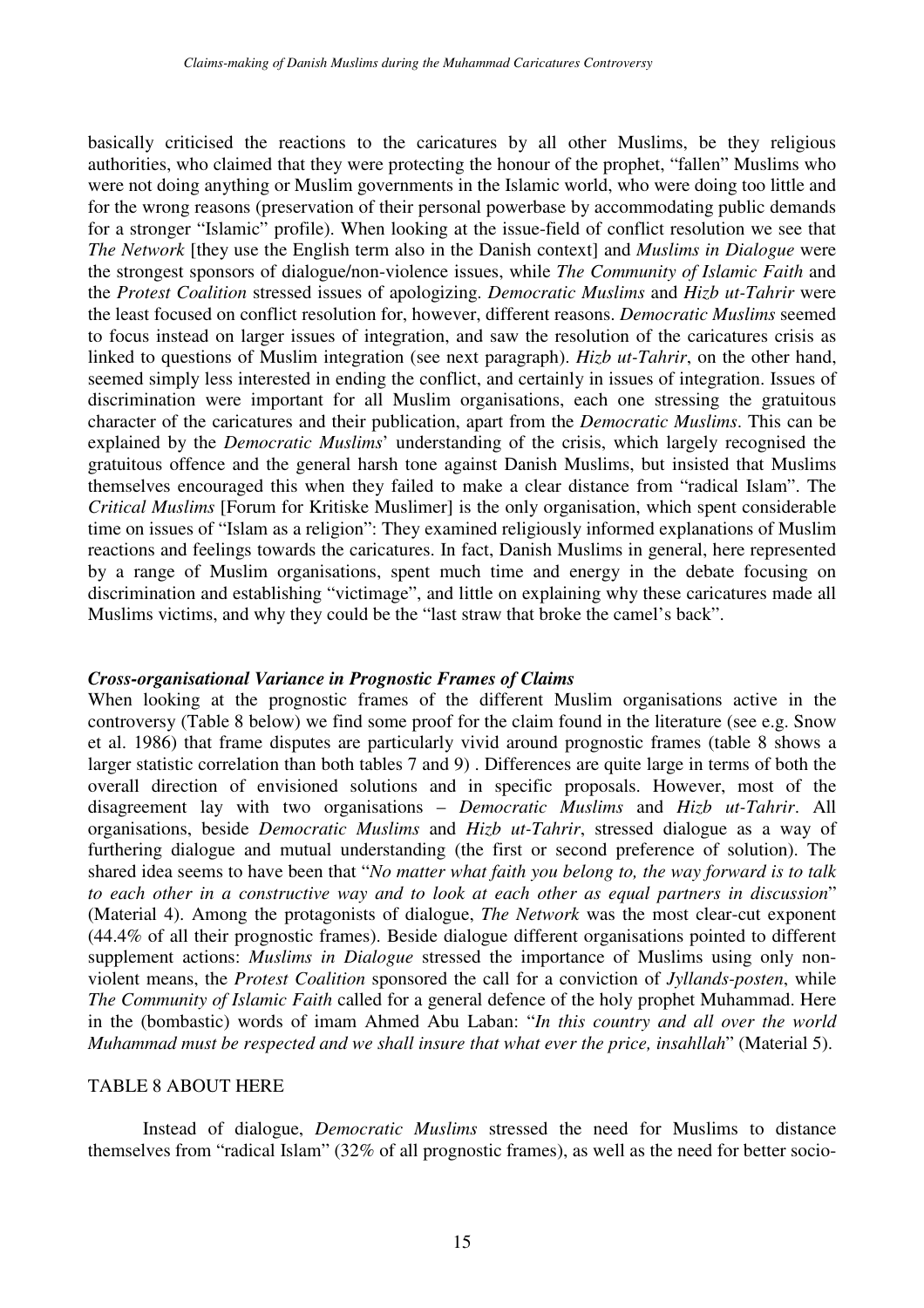economic integration of Muslims. In fact, *Democratic Muslims* perceived the problem and solution as two-fold: Marginalization of Muslims in Denmark fertilize radical Islam and radicalization processes. Only by improving Muslim attachment to mainstream society (socially, culturally, and politically), and by Muslim leaders saying clearly no to radical Islam, can such radicalization of especially the second generation of Muslim immigrants be avoided. Here in the words of Naser Khader, founder and front figure of *Democratic Muslims*:

What is needed is an organisation which protests the religious enveloping of the youth by fundamentalist imams, and which ensures that moderate Muslims are heard in the debate about Islam. Muslims who are against capital *punishment and sharia, and who endorse religion as a private matte.* (in Arpi 2006)

The quote also shows that *Democratic Muslims* to some extent saw the creation of the organisation as an important landmark, an important part of the solution to the related problem of representation: The monopoly of representing Danish Muslims by "radical" religious authorities. It is interesting to see that it was only *Democratic Muslims* who saw the active de-affirmation of certain elements of Islam as necessary and fundamental to the pursuit of these goals. However, intra-organisational disagreement existed within *Democratic Muslims* on this, and other, issues. The founding father, and initial leader, of *Democratic Muslims*, MP Naser Khader, insisted on an explicit declaration of content to "the ten commandments of democracy", which was a mix of affirmation of basic principles of liberal democracy (freedom of speech, secularism, tolerance etc.) and de-affirmation of aspects of "Islamic" believes (*sharia* as a societal law, capital punishment etc.). Many rank-andfile members, and some board members, especially Hadi Khan, found the declaration un-nuanced, and called for recognition of the fact that one can believe in *sharia* and be a good democrat at the same time.<sup>10</sup>

*Hizb ut-Tahrir* proposed their own unique solution to the controversy – a fix-it-all solution that would also ensure that a similar crisis would not occur in the future: The re-establishment of the *khalifat* - the resurrection of a strong Islamic state/empire, which built directly on the revelations of God. The idea is that such an Islamic world power would act as a shield for Muslims living anywhere, also as minorities in non-Muslim societies. Only a strong *khalifat* with a *khalif* who is willing to act forcefully, can ensure that Muslims and Islam are no longer mocked by *kufr* (the nonbelievers):

Determination and true will to end these tragedies can only be found in the establishment of the Khilafahstate for Muslims, which rule them with everything that Allah has revealed, and leads them in Jihad for *Allah.* (Material 6).

To the members of *Hizb ut-Tahrir* this is not utopia, but a concrete goal that Muslims should work actively to achieve (see also Husain 2007). *Hizb ut-Tahrir* see themselves as a sort of "revolutionary avant-garde" in this endeavour, an elite who have reached a higher understanding of the courses of Muslim suffering, and who are obliged to spread this knowledge and actively work to install the right mentality in *ummah* (the global Muslim nation): "*Our task is important now. We must install the right mentality in ummah through discussions, enlightenment and different events in the mosques. There is no other way. This was the method of Muhammad (SAW). We must continue his battle*" (Material 7). To *Hizb ut-Tahrir* the caricatures were a piece of a larger strategy of "*psychological terror*" against Muslims in Denmark (and elsewhere), certified by the Danish government, and which ultimately was a strategy to force Muslims to give up Islam (see Material 8). In this light, protesting the caricatures in any way (through demonstrations, law suites,

<sup>&</sup>lt;sup>10</sup> Hadi Khan left the organisation over these disagreements in March 2007.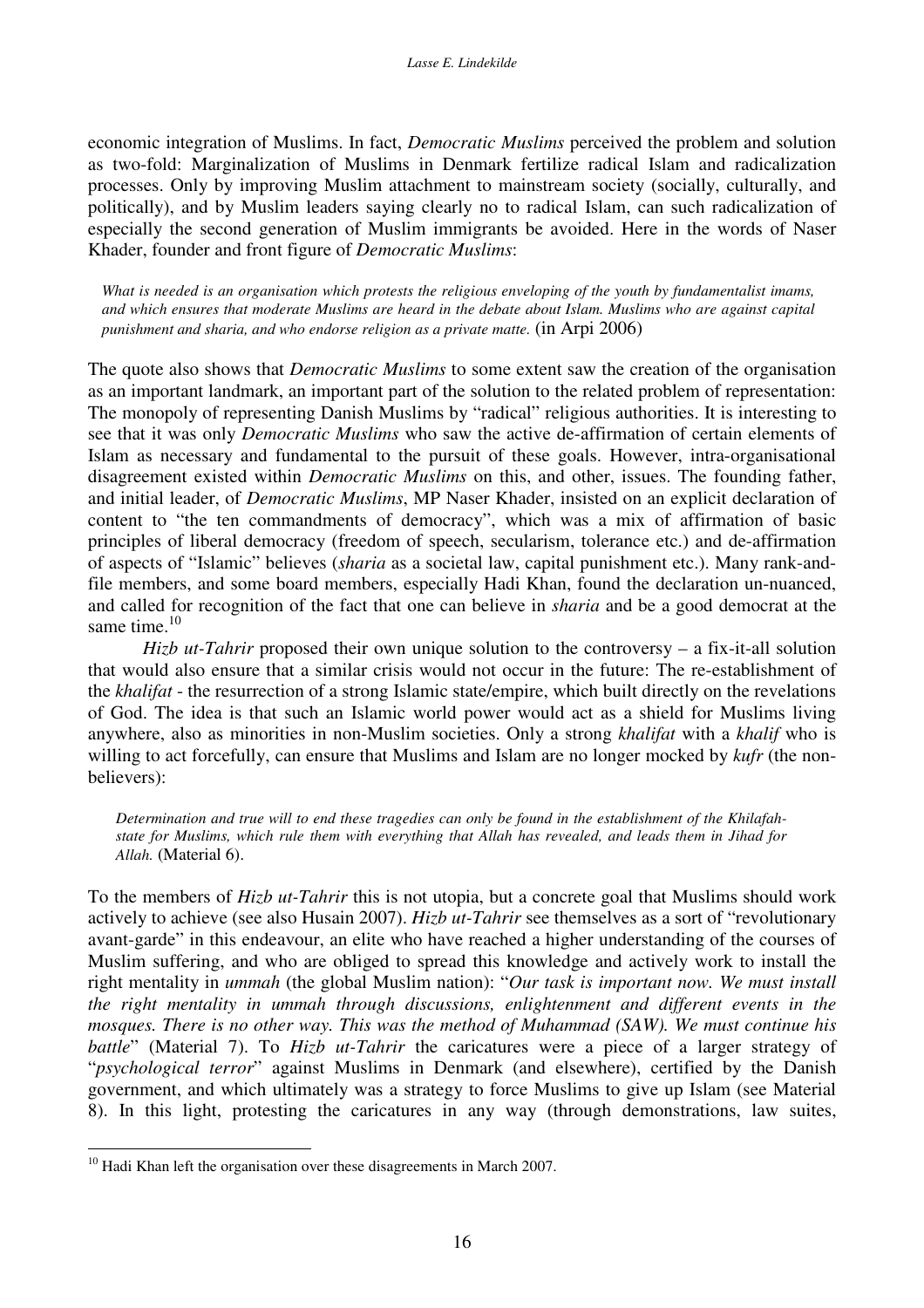diplomacy, sending delegations, boycotts etc.) was seen as commendable, but insufficient. Concretely, *Hizb ut-Tahrir* criticised the "hypocrisy" of Danish "moderate" Muslims, who reached out to oppressing regimes in the Middle East – "the real enemies of Islam" – for support. Likewise, they criticized attempts at conflict resolution through forgiving dialogue or acceptance of apologies, as such "*forgiveness is ultimately the same as abandoning Islam*" (Material 7). The protests carried out by most Muslim actors were seen as shortterm outbursts of anger, which do not change anything in the long run. However, the many and large demonstrations against the caricatures around the world was seen as an indication of growing consciousness and will in *ummah*. The following quote is exemplary:

The anger which has risen in ummah must not ebb out like the one that occurred with the massacres of the intifada or with kufr's attack on Iraq in 2003. This anger must serve the Islamic nation in the long run. Anger without the right mentality always ends with the same result. It only produces temporary reactions, which will not ensure that the problems do not reoccur. How could the situation not be, if the love of the prophet that we *see now was lived out in our own true Islamic state?* (Material 9).

The caricatures controversy was in reality a great opportunity for Muslims to realize the nature of their problems and the right way forward, the argument goes, because, *ummah* is more "amenable" when the facts are as clear as in the case of the caricatures.

### *Cross-organisational Variance in Justifications of Claims*

The large content-wise focus on issues of discrimination and calls for dialogue in much claimsmaking by Muslim organisations (and Muslim actors at large) is reflected in the extensive use of "injustice" frames as justifications. This trend is clear, as seen from table 9 below, with especially *The Community of Islamic Faith*, the Protest Coalition and *Muslims in Dialogue*.

### TABLE 9 ABOUT HERE

Among the first two actors mentioned the framing of injustice often stressed the "weakness" of Danish Muslims – the way they constitute a marginalized minority without any profound resources and who are, consequently, easily overheard: "*We are helpless. We are weak. We tried to enter into dialogue, but in the name of secularism, nobody cared about what we might feel about this mocking of the most sacred in our religion"* (Material 10). This weakness discourse was juxtaposed to the "power" discourse used by *Hizb ut-Tahrir* (see below). *The Community of Islamic Faith* often bridged the weakness frames (and in general injustice frames) with rights-based justifications: Freedom of religion should be a right also for the weak minority, and protection of minorities should be a responsibility taken seriously by majorities – they should live up to international (human right) treaties in this respect. Both *Critical Muslims* and *Democratic Muslims* chose not to use injustice/victimage frames to any significant extent. However, they chose different alternatives. *Democratic Muslims* relied heavily upon rights-based justifications (57.1% of all their justifications). They stressed that freedom of speech is a fundamental or absolute right, and, thus, that giving special consideration to any kind of religious feelings is incompatible with the foundation of democracy: "*We should separate religion and politics and never put religion before the democratic rules of the game. Here in Denmark the Danish constitution is the highest authority*" (Material 3). *Critical Muslims*, on the other hand, relied largely on religious justifications of claims (no less than 70% of all their justificational frames). In fact, this result is a bit surprising given the common understanding of *Critical Muslims* as a group of "Euro-Muslims", who recognise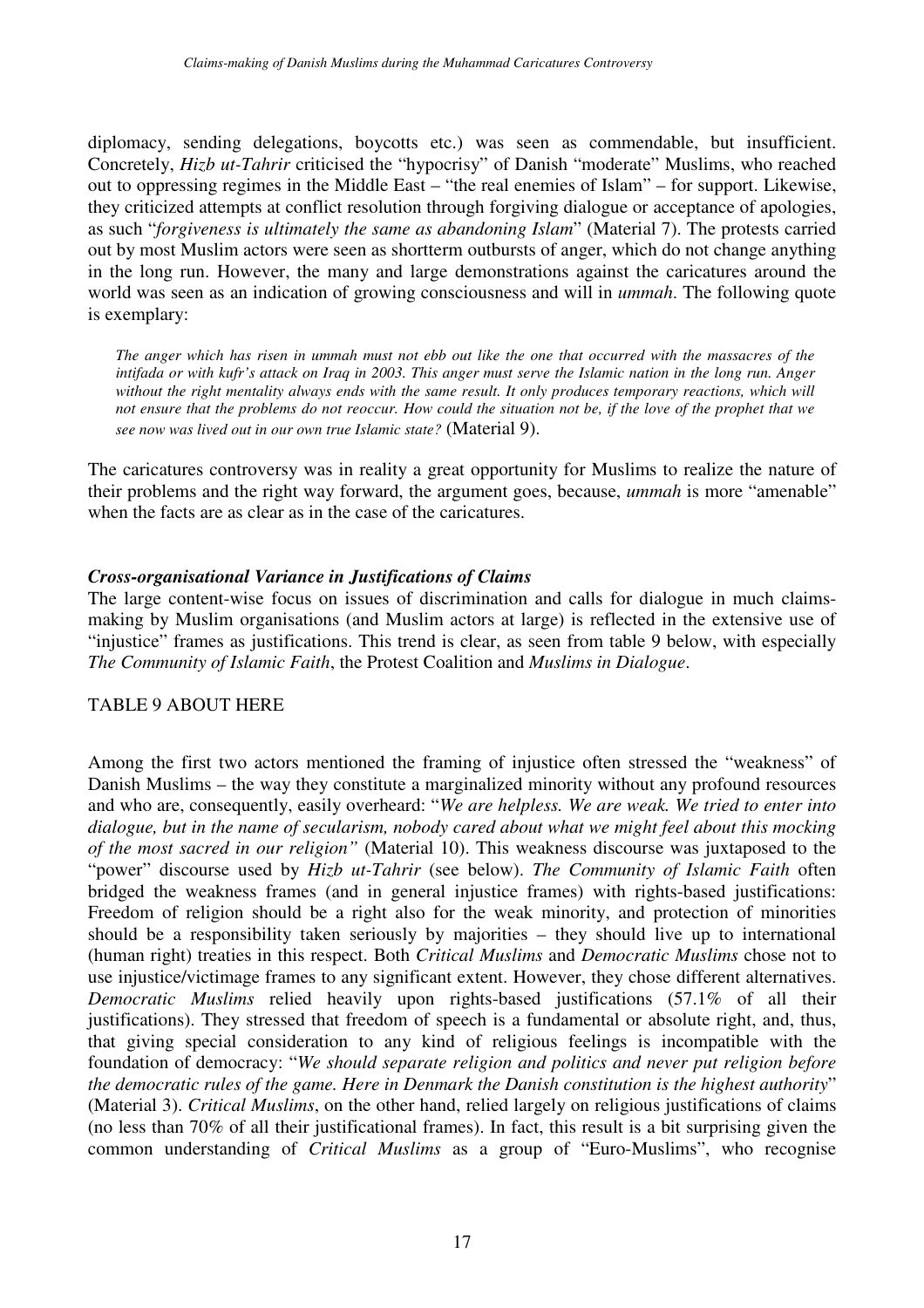secularism (and the rules of the secular public sphere), and religion as a primarily private matter. The extensive use of religious argumentation despite these facts, should, I believe, be seen as a result of *Critical Muslims*' attempts in the debate at explaining, in religious terms, the feelings and grievances of Muslims. Other Muslim organisations, like *The Community of Islamic Faith* and the *Muslim Protest Coalition*, used religious rhetoric in a less explanatory and more offensive manner – as a way of condemning the caricatures and justifying protest:

Because Muhammad and his brothers, like the prophet Moses and the prophet Jesus, are the messengers of God, they cannot be mocked. It lies with any believer regardless of faith, not least anybody sober-minded, to prevent any mocking of such a great Prince with such tremendous effect on believers – even among the sober-minded *rivals.* (Material 11).

The status of Muhammad as the prophet of God suffices to dismiss all criticism. Ahmed Abu Laban expressed a similar conviction when he in his Friday sermon religiously endorsed protest of the caricatures: *In Islam we are obliged to defend our prophet. We are obliged to talk. We are not requested to shut up and keep quit*" (Material 5). Still other organisations, like *Muslims in Dialogue*, *The Network* and *Democratic Muslims*, while they seldom retrieved to religious rhetoric, still used religious justifications in a more defensive and affirmative manner. The use of religious references to establish similarity between Muslim and non-Muslim traditions is seen in the following quote by an activist from *Muslims in Dialogue*:

I have at no point felt divided between the Muslim and the Danish part of me. In Denmark the mantra of the construction of the welfare state has been solidarity and cohesion – that you look after the weakest in society. One of the five pillars of Islam is exactly charity  $-$  the giving to the needy. So, where is the difference in *fundamental values?* (Shanin 2006).

Finally, *Hizb ut-Tahrir* was the only organisation in Denmark to use religious frames to counter and reject values held central to the liberal democratic tradition, such as freedom of speech and dialogue: *"The idea of freedom of speech is un-Islamic, it pertains to the Western culture, why it is prohibited to embrace as Allah says: And everything which the messenger gives to you, you should embrace, and everything which he does not say you should reject"* (Material 12). Following this argument, Muslims who embrace freedom of speech are "fallen" Muslims (*takfir*), or Muslims who lack the right mentality due to the offensive assimilation strategy of the Danish government towards the Muslim minority. Another part of this assimilation strategy that many moderate Muslims have fallen for, according to *Hizb ut-Tahrir*, is the use of dialogue. *Hizb ut-Tahrir* was here explicitly criticising an understanding of dialogue, where dialogue is used to tell Muslims about "our" (superior) values. Besides, dialogue was never "the Islamic way" (Material 13). In general, *Hizb ut-Tahrir* exemplifies the most direct (and dogmatic) use of Koran verses as justifications of different viewpoints and actions. The words of Allah are definitive, and not dependent upon context. A last layer of *Hizb ut-Tahrir*'s way of justifying claims is the use of cultural and historical/traditional justifications. Members of *Hizb ut-Tahrir* used the metaphors of "culture battle" and "clash of civilizations" on a regular basis. The debate of the caricatures exemplified such fundamental tension, why Muslims must stand firm on their beliefs and not lose focus:

The attacks on Danish embassies have shifted focus so that the Danes now look like the innocent and persecuted to the world. Now it is all of a sudden about how Muslims should distance themselves to these attacks. The *debate is no longer about Muhammad and the ongoing cultural battle between the Western and the Islamic* world. There will always be a battle between kufr and Islam...(...)...We can only win this battle if we get ummah to support us, and they, inshallah, become receptive of our thoughts. In this way, inshallah, will we *overcome the Western culture.* (Material 9).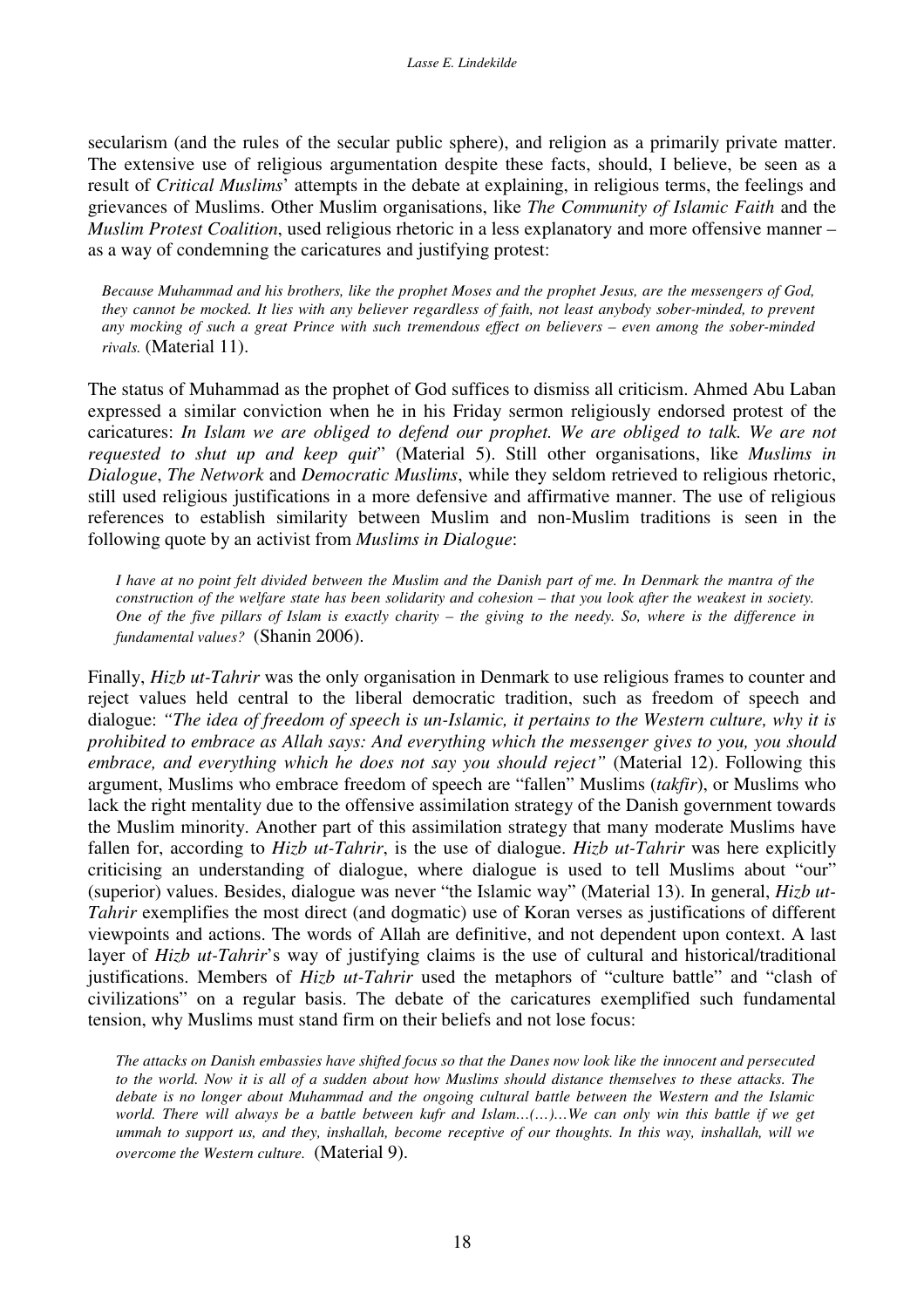The quote expresses a very reified perception of cultures as given and fundamentally opposed entities. The Islamic culture is praised, and the western culture dismissed as "rotten" (see also Material 14). The superiority of Islamic culture and the greatness of the *khalifat* was, in a similar way, underlined by frequent references to the history of the *khalifat*. As a justification of why the *khalifat* must be re-constructed, *Hizb ut-Tahrir* refered to the power and determination of the historical *khalif*:

What was common to all the khalifs no matter their military strength, was that when such things happened [disrespect of Islam, ed.], then they did not say come let us light some torches for peace and understanding, say you are sorry or, no, we want another type of apology. The first word spoken was on almost every occasion; *war. That is how resolute the khalifat was.* (Material 9).

The future power of the resurrected *khalifat* was envisioned and brought to life through remembrance of Muslim greatness of old times. This power discourse stands in sharp contrast to the "weakness" discourse of other Muslim organisations described above.

When summing up the analysis of the different Muslim organisations' claims-making at least one thing seems clear: A common definition of the situation and of solutions do not spring from being Muslim. Two organisations, in particular, *Democratic Muslims* and *Hizb ut-Tahrir*, stood out from the rest, but in different ways. They represented the opposite poles on a continuum between religious minimalism and religious maximalism (Rothstein and Rothstein 2006: 96). *Democratic Muslims* stressed that religious beliefs should be kept a strictly private matter, and in doing so they represented a form of secular or cultural Islam. *Hizb ut-Tahrir*, on the other hand, fed on a dogmatic and all-embracing interpretation of Islam. To the members of *Hizb ut-Tahrir*, Islam is a total way of life. The rest of the Muslim organisations placed themselves through their claimsmaking somewhere in between these two poles. *The Community of Islamic Faith* and the imams of the Protest Coalition were, at times, leaning towards religious maximalism, while *The Network*, *Muslims in Dialogue* and *Critical Muslims* were more solidly anchored around religious minimalism. Returning to the map of the debate as drawn up in figure one, we could say that *Democratic Muslims* come close to the discourse of *liberal absolutism*, while *Hizb ut-Tahrir* in their claims-making draw on the *mono-cultural* discourse. The discourses of the rest of the organisations adhere more to the multi-logical deliberation side of the model. However, *The Community of Islamic Faith* and the *Muslim protest coalition* did at times, when using religious reasoning in the most exclusive and offensive manner, slide towards the mono-culturalist corner of the model. It is difficult, based on the results of the above analysis, to place the remaining organisations unambiguously on the Y-axis (between *liberal tolerance* and *multiculturalism*). Very often organisations like *Muslims in Dialogue*, *The Community of Islamic Faith*, *The Network* and *Critical Muslims* drew on both sets of discursive repertoires, bridging frames or mixing contents and justifications in new ways. This picture shows a much more nuanced and differentiated picture of, for example, the discourse(s) of *The Community of Islamic Faith* (and the imams of the *Muslim Protest Coalition*) than the hostile "Islamic" one often presented in the media and by several political commentators. In fact, the full picture disconfirms swift generalisations like: "*Muslim reactions were justified by pointing to the fact that the illustrators and the newspaper Jyllands-Posten did something, which is forbidden according to Sharia – that is depicting Muhammad*" (Jespersen and Pittelkow 2006: 22). Danish Muslim actors protested the caricatures (or other Muslims' reactions) drawing on several and opposing interpretive packages, depending on time and embraced versions of normative Islam.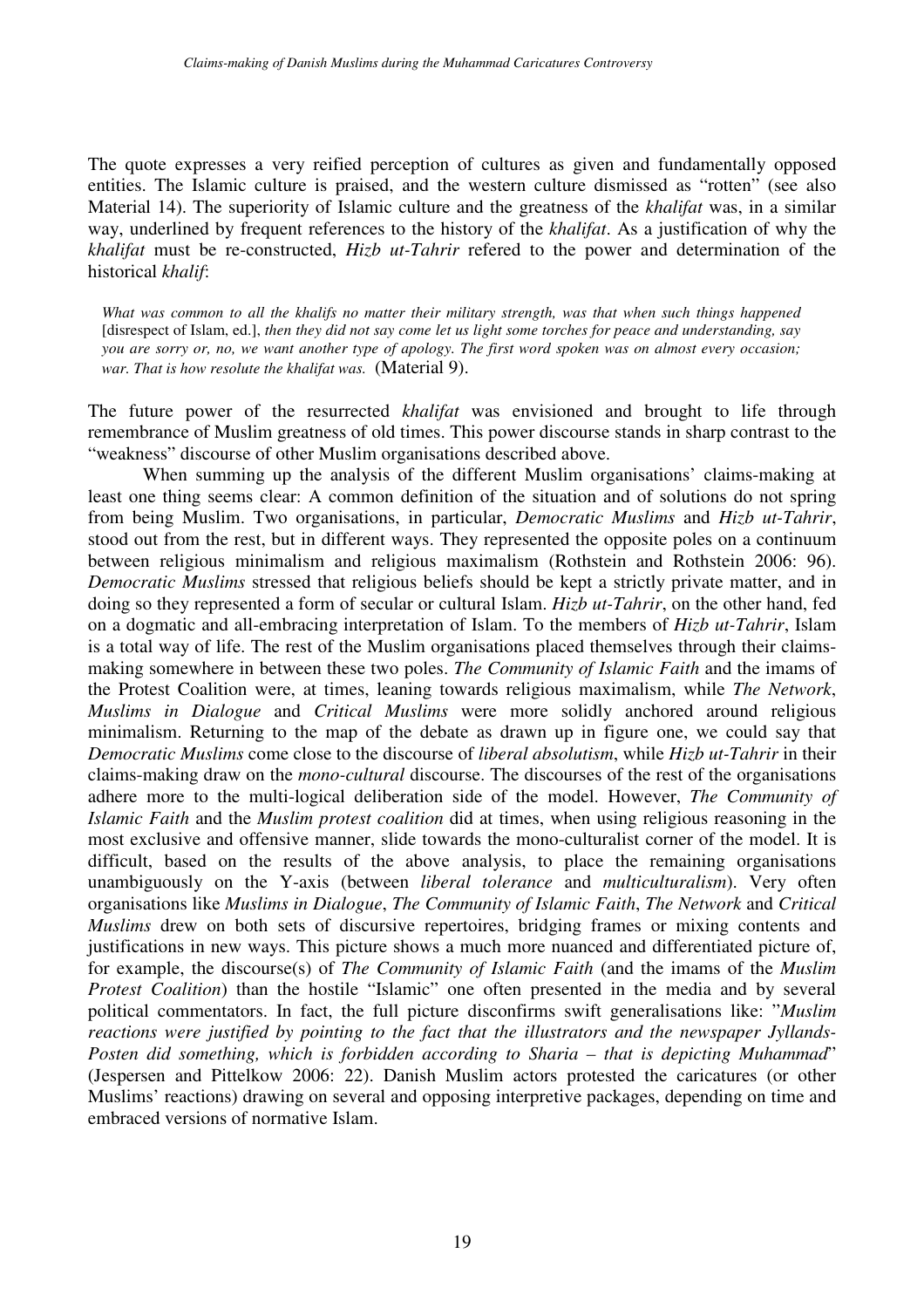### **6. Muslim Discourses in Different Arenas: Speaking with two Tongues?**

After discussing differences in the content and justification of claims among different Muslim organisations I now turn to a discussion of Muslim discourses as presented in two different contexts or arenas: a) Within the public sphere at large (claims in the newspaper material); and b) within the semi-public sphere internal to Muslim organisations (claims in the organisational material which was not meant for further publication appearing for example in internal newsletters, Friday sermons, internal meetings, intranet web-sites etc). The main idea is to test if there is any truth to the claims often heard in the Danish debate of the caricatures that Muslims speak with "two tongues" – they say one thing in public and another thing within the mosques (or within foreign Muslim public spheres). Such claims grew out of concrete incidents like Ahmed Abu Laban's seemingly contradictionary statements about the Muslim boycott of Danish products to Danish and Arabic journalists (bewailing it to Danish journalist, while praising it to the Arabic press), Ahmed Akkari's (the spokesman of the *Protest Coalition*) "death threats" of Naser Khader (founder of Democratic Muslims) caught with a hidden camera,<sup>11</sup> and the "mis-information" about Denmark, which seemed to arise in Middle Eastern newspapers following the visits of the imam-delegations. Besides such concrete incidents the "two tongues hypothesis" was nourished by general rumours about how some Muslims found in the Koran justification for such a strategy (*taqiyyah*) – of saying one thing to non-Muslims (even a lie), and another to fellow Muslims, if it would favour the course of Islam. In the context of the Muhammad caricatures the claim was that Danish Muslims in public pretended to be more moderate, liberal and oriented towards dialogue than they really were. However, if we look beyond these few incidents towards the general pattern of Muslim claimsmaking in these two different arenas is there then any proof of the "two tongues hypothesis"?

Table 10 suggests a no to the above question. In general Danish Muslims stressed the same issues whether they were in the public sphere, or airing claims internally (no statistically significant correlation).

### TABLE 10 ABOUT HERE

Nevertheless, a few noticeable differences can be detected. Somewhat contrary to the "two tongues hypothesis" we find that Muslims on average were more inclined to take up issues of freedom of speech internally. Thus, the results do not suggest that Muslims when speaking among themselves were dismissing that the controversy had anything to do with freedom of speech. Likewise, even though Muslim handling of the conflict, and especially the issue of legitimate Muslim representation, was slightly more in focus in Muslim claims in the newspaper, it was not as if Muslim reactions were not discussed and criticised within. The only result which at first looks like it is in support of the "two tongues hypothesis" is the fact that Muslims stressed issues of conflict resolution more when raising claims in the public sphere at large. This could be interpreted in the way that some Muslim actors believed that the crisis was to their advantage, and were thus less interested in discussing solutions. However, if we look at the details we see that the difference is largely due to Muslims stressing general issues of conflict resolution more in the newspaper material, while they are in fact more preoccupied with the issue of dialogue and non-violence within the boundaries of Muslim organisations. This suggests that Muslim leaders saw it as their responsibility to commit constituents on peaceful protests and dialogue. In fact, several Muslim leaders, like Ahmed Abu Laban, suggested that they saw themselves as guarantors of peaceful protests and as security valves for young frustrations: *"We could have left the issue of the caricatures then* (after the dismiss of the Muslim ambassadors, ed.), *but we feared that it could*

 $11$  A French TV-documentary about the controversy shows Ahmed Akkari in the backseat of a car, where he jokingly says about Naser Khader: "If he becomes minister should one not sent to guys to blow the ministry up?"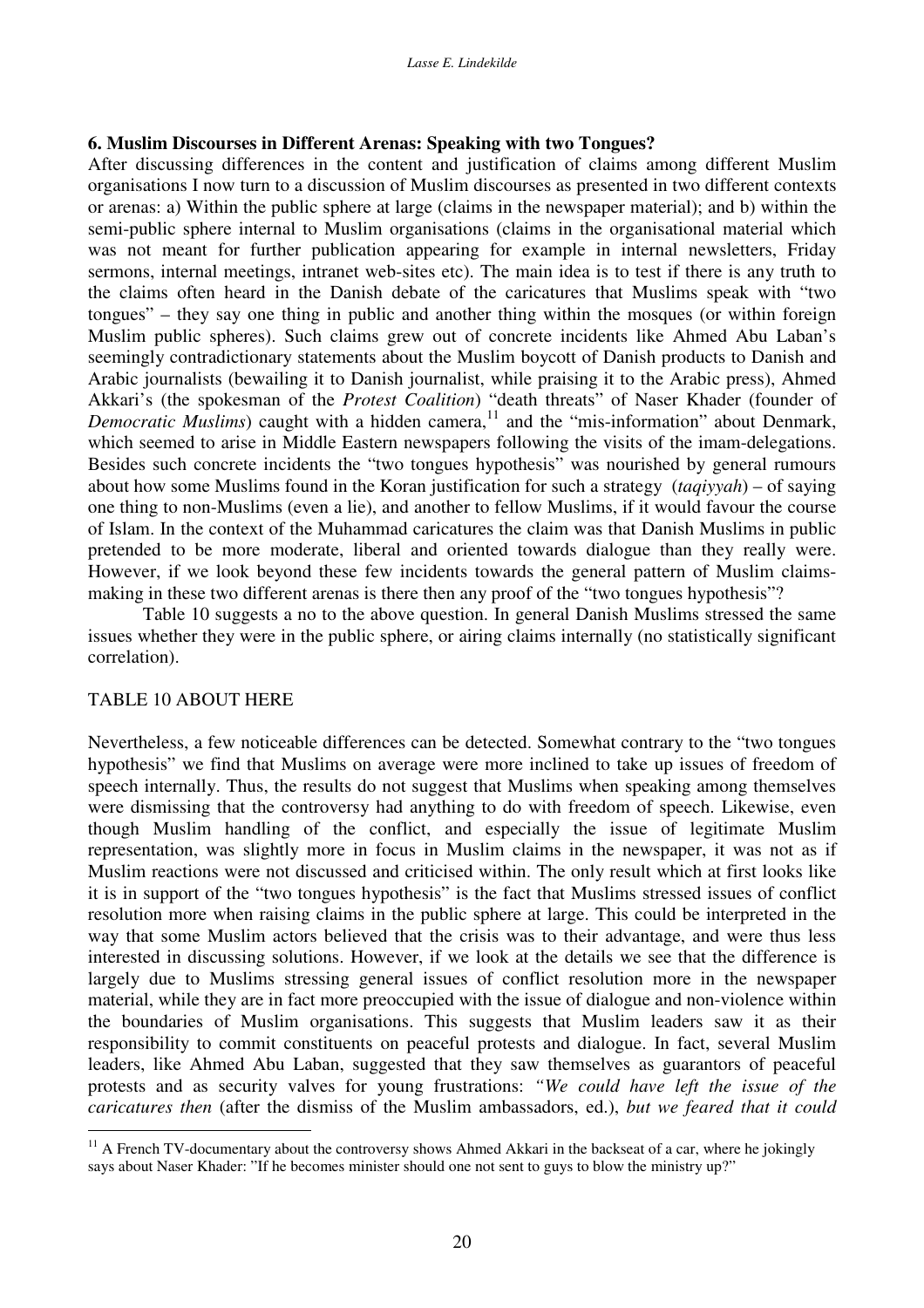*come to a situation like the one in Holland with the killing of Theo van Gogh"* (Material 10). Finally, we find, not very surprisingly, that Muslims spend more time on issues of "Islam as a religion" in claims in the newspaper material; Muslims use the media attention to try to explain to non-Muslims basic facts about Islam, and especially that Muslims in Denmark represent many different interpretations of Islam.

At first glimpse table 11 might suggest more support for the "two tongues hypothesis." The differences between Muslim claims-making in the two arenas are somewhat larger when it comes to prognostic frames (V=0.18 for table 10 and V=0.33 for table 11).

#### TABLE 11 ABOUT HERE

However, not many of the differences point in the direction of the "two tongues hypothesis" suggesting that Muslims were preaching anti-free speech and calling for violent protest or *jihad* in the mosques, while calling for peace and understanding in the public sphere. In fact, and in accordance with the point above, Muslim leaders were more inclined to call for non-violence in the organisational data than in the newspaper data (13.3% vs. 6.3%). Non-violence and dialogue were by far the most called for solutions internally in the Muslim community. These proposed solutions seem to be more then just strategic affirmations and adaptations to the context and the developments of the controversy. Table 11 also shows that Muslims were more inclined in the mediated claims to call upon the government (to put distance between themselves and the caricatures and to undertake a diplomatic meeting with Muslim ambassadors) and upon *Jyllands-Posten* (to apologize for the printing of the caricatures) for certain actions, which could help resolve the conflict. This result reflects, I believe, the fact that Danish Muslim actors used the media to communicate claims and propose solutions to opponents and other stakeholders. The only support of the "two tongues hypothesis" in table 11 is the strong internal call for protest in the name of the prophet, calls to stand up and defend his honour. Thus, Danish Muslims seem on average to insist on continued (peaceful) protest of the caricatures, especially when raising claims internally. However, rather than seeing this result as a proof of Muslims speaking with two tongues, it should be seen in the light of the motivational character of internal claims-making as opposed to the more communicative character of external claims-making. For example, when some imams during the Friday sermons infused in congregated participants the moral and religious obligation of protesting the caricatures, this should not, as it often was by journalists, necessarily be seen as a claim of implacability and aggression vis-à-vis the public at large, but rather as a call for internal support. The simple point here is to see that the meaning of claims cannot be translated on a one-to-one basis between the two different arenas of claims-making. The extensive talk about two-tongued Muslim claims-making in the Danish debate seems to stem partly from the inability or unwillingness of many commentators to realize this. Accusations of two-tongued talk is likely to develop when we insist upon absolute congruence between internal and external claims-making, which was often the case with Muslim claims-making during the Muhammad caricatures controversy.

Looking at justificational frames across the two arenas of Muslim claims-making we see some quite large differences (statistically significant correlation). For example, injustice frames are by far the most used justifications of claims mediated in the newspaper, *Berlingske Tidende* (35.6% vs. 25.7%), while religious justifications heavily dominate internal Muslim claims-making (36.3% vs. 28.8%).

#### TABLE 12 ABOUT HERE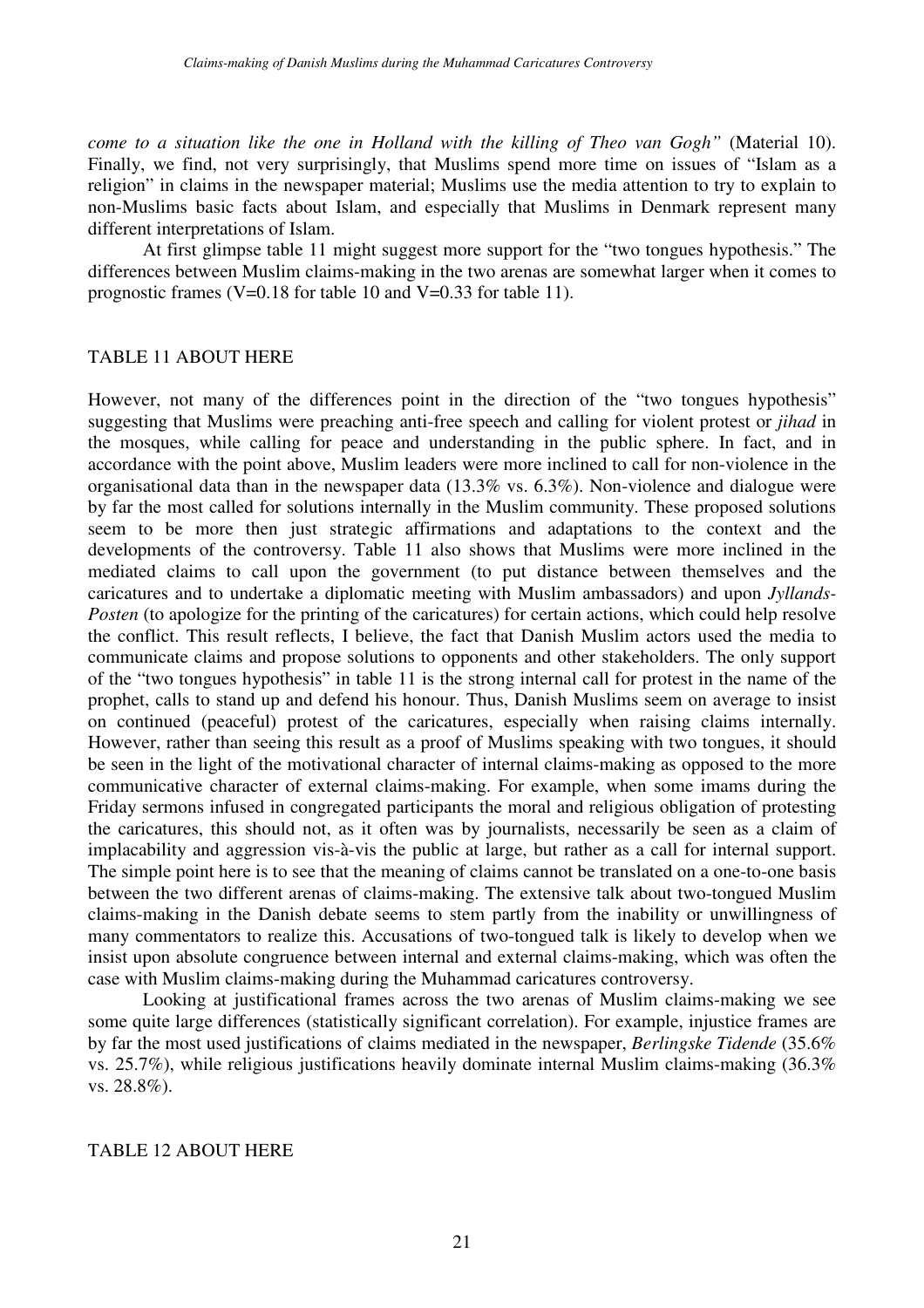Muslims on average used "secular arguments" more when raising claims in the public sphere at large than when airing claims within the organisational material. However, rather then saying this as proof of the "two tongues hypothesis", I see this as a quite natural result of adapting one's message to the audience – of trying to ensure resonance. Danish Muslims seem able to translate their religious despair to a discourse of injustice/victimage when entering the public sphere. This translation is partly strategic, aimed at maximizing chances of invoking sympathy with potential non-Muslim allies. The strategic adaptation can also be detected in the way the use of religious justifications in the public sphere, when occurring, is of the affirming and defensive kind, while religious justifications in, for example, the mosque can stress the holiness of the prophets and citing the holy texts in a more aggressive way. However, it would be wrong to read this adaptation as a sign of Danish Muslims lying about their real intentions or manipulating the Danish non-Muslim population. The references to central (liberal) values, rights and duties inherent in the injustice frames, rights-based frames and affirmative religious justifications in public Muslim claims-making was more than a play for the gallery, more than strategic rhetoric. In fact, Danish Muslims used rights-based justifications more in internal claims-making than in external claims-making (22.1% vs. 13.6%).

Summing up: While the results presented above show some proof that Muslims adjusted the content and, especially, the justification of claims according to the arena of claims-making and potential listeners, there is not much that suggests that they were speaking with "two tongues" – saying fundamentally different things in different contexts. To situate a message in different ways depending on who you address is not the same as speaking with two or more tongues. It is something everybody who wants to get a message across must do to some extent. Danish Muslims were not doing anything different from, say, a unionist giving a fulmination at a union congress, and then speaking in a more mellow tone to journalists afterwards. Or, from the Danish Prime Minister, Anders Fogh Rasmussen, who used metaphors of family and kinship ties when addressing an Arabic audience in an interview with *Al-Arabiy*a on 2 February, 2006. Resonance-building is a precondition for successful communication (see Williams 2004), not necessarily a sign of hidden agendas and manipulation. That Danish Muslims were, to some extent, strategically adapting their claims-making to their audience is not a sign of "foul play". If anything it is a sign of knowledge and ability of playing by the rules of the secular public sphere.

#### **7. Conclusions**

The Danish debate of the Muhammad caricatures began as a debate of the limits of free speech visà-vis Islam in the public sphere. However, its thematic scope widened as time passed, creating several interrelated sub-debates. Actions and re-actions regarding the caricatures, by both Muslim and non-Muslim actors, became controversial issues of debate in their own right involving more and more segments of society. In this way the publication of the Muhammad caricatures grew from being a statement of free speech and criticism of Islam to become a matter of a much wider set of issues including legal justice, economical prosperity, social cohesion, inter-cultural tolerance, political conflict management, religious diversity and even global peace. Speaking in discourse analytical terms, we can say that the publication of the Muhammad caricatures activated many different discourses, which blended in several interpretative packages, at times challenging the discursive hegemony of the secular and liberal political order in Denmark. The intensity of the Danish debate had to do with exactly this perceived challenge.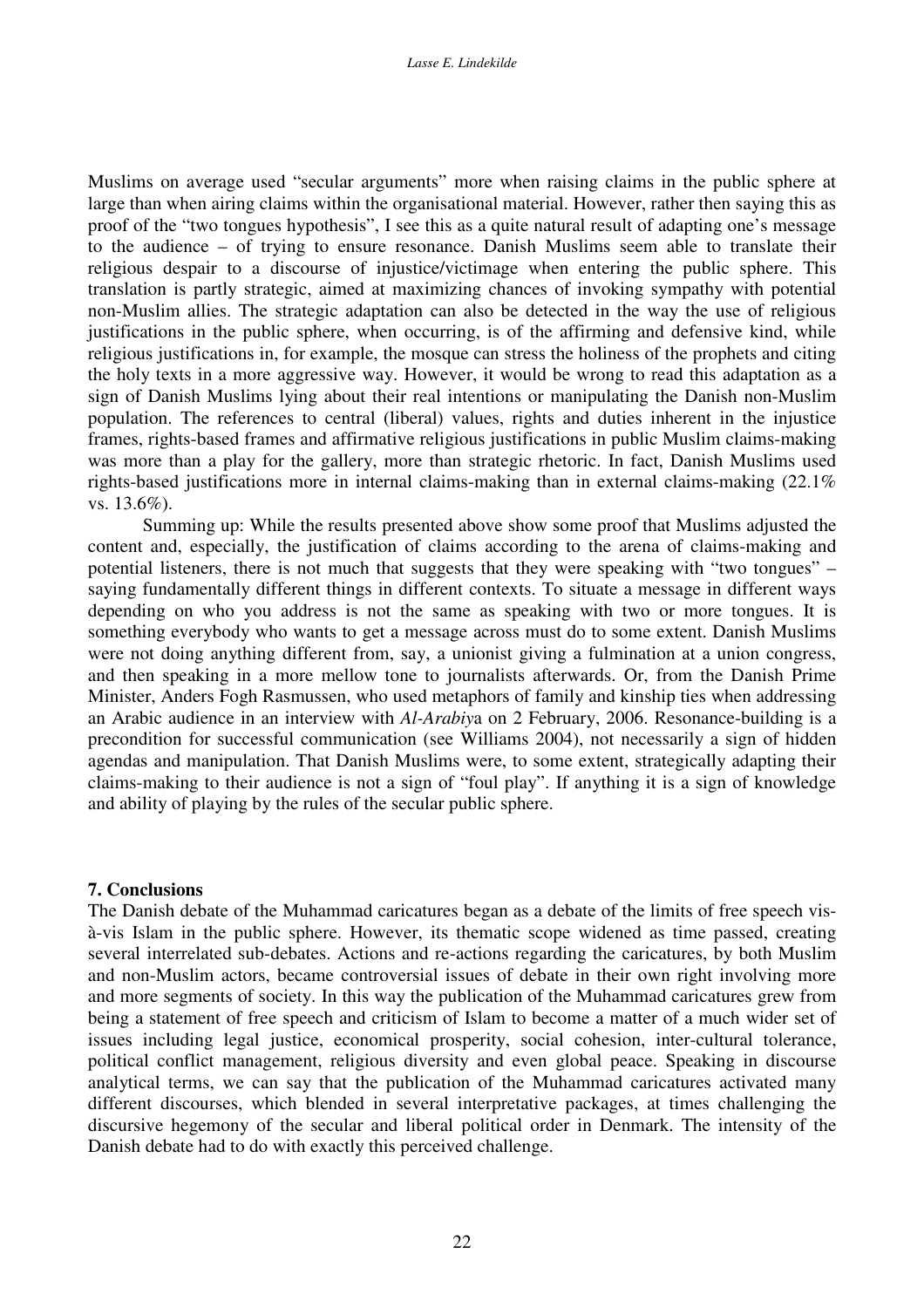From the beginning of the debate Danish Muslims were central claimants. However, as the above analysis has shown, the content and justification of Muslim claims varied in many ways. First, Muslim claims varied from non-Muslim claims by giving different priority to certain issues, prognosis and justifications. The differences between Muslim and non-Muslim claims in the debate were on average ones of priority, focus and degree rather than of substance and principle. Danish Muslims refused to accept the proposed terms of debate focusing on free speech, insisting instead that the caricatures where a matter of gratuitous offence, without, however, denying the importance of free speech and freedom of the press. In a similar way we saw how one of the most distinctive features of Muslim claims-making – the use of religious justifications – was often used, not to dismiss secular value-judgements, but to bridge religious worldviews and secular principles. Rather than speaking different languages, I conclude that Muslims and non-Muslims in the debate spoke different dialects of the same language. They stressed different interpretations and implications of the principles of the secular public sphere. But it should be noted here that very few Muslim actors questioned the basic principles. Considering the degree of alienation experienced by Danish Muslims under and after the Muhammad caricatures controversy this point must be underlined.

Secondly, Muslim claims, and their constitutive discursive elements, varied across time. My point regarding these developments in Muslim claims-making is that they are best understood as changes driven by the "transformative events" of the controversy, both abroad and within Denmark. "Transformative events" introduced new issues and called for new solutions, which were better justified using new, or new combinations of, justificational frames. In other words, the conditions of the debate changed. This was especially true for Muslim actors after the imam-delegations, the boycott and the violent attacks on Danish embassies. These events abroad changed the discursive opportunities for Muslims in Denmark. This was manifested in a slide away from focusing on the gratuitous nature of the publication and related prognostic frames of compensation framed in terms of injustice and victimage, to issues of Muslim handling of the conflict and calls for dialogue and non-violence justified in terms of rights and duties. Even though this trend can be found also within non-Muslim claims-making, the transformative events abroad had more intense effects on the content and justification of Muslim claims. Following this, one conclusion to be drawn is that these transformative events through mechanisms of medialization and actor certification/de-certification had diverse effects on actors' opportunities for formulating further claims in the debate. My crosstemporal analysis does not support the idea that the exchange of arguments in the public sphere leads actors to modify their positions in response to persuasion and mutual adaptation – the ideal of public debate. Most actors entered the discussion with certain perceptions, and in most cases these perceptions were sustained throughout the cause of the debate. Danish Muslims did not come to accept the primary framing of the caricatures in free speech terms. Instead, the timing of the observed changes in Muslim claims-making suggests that specific transformative events made (some) Danish Muslims tone down certain arguments and solutions in a strategic rather than deliberative manner.

Thirdly, the content and justification of Muslim claims varied among different Muslim organisations. My main conclusion here is that Danish Muslim actors protested the caricatures (or other Muslims' reactions) drawing on several and opposing interpretive packages, depending on time and dominating versions of normative Islam. The variance between different Muslim organisations seems to stem from different normative interpretations of Islam, and, thus, in goals for organising and participating in the debate. Put simply, the content and justification of claims by different Muslim organisations depend on whether you are striving for a society in which Islam is the organising set of ideas, also in the political sphere, or a society where religion is a strictly private matter, and secularism the rule of the political game, or, as in most cases something, in between these two poles. Thus, *Hizb ut-Tahrir*'s dissonant counter-framing of "Western" ideas of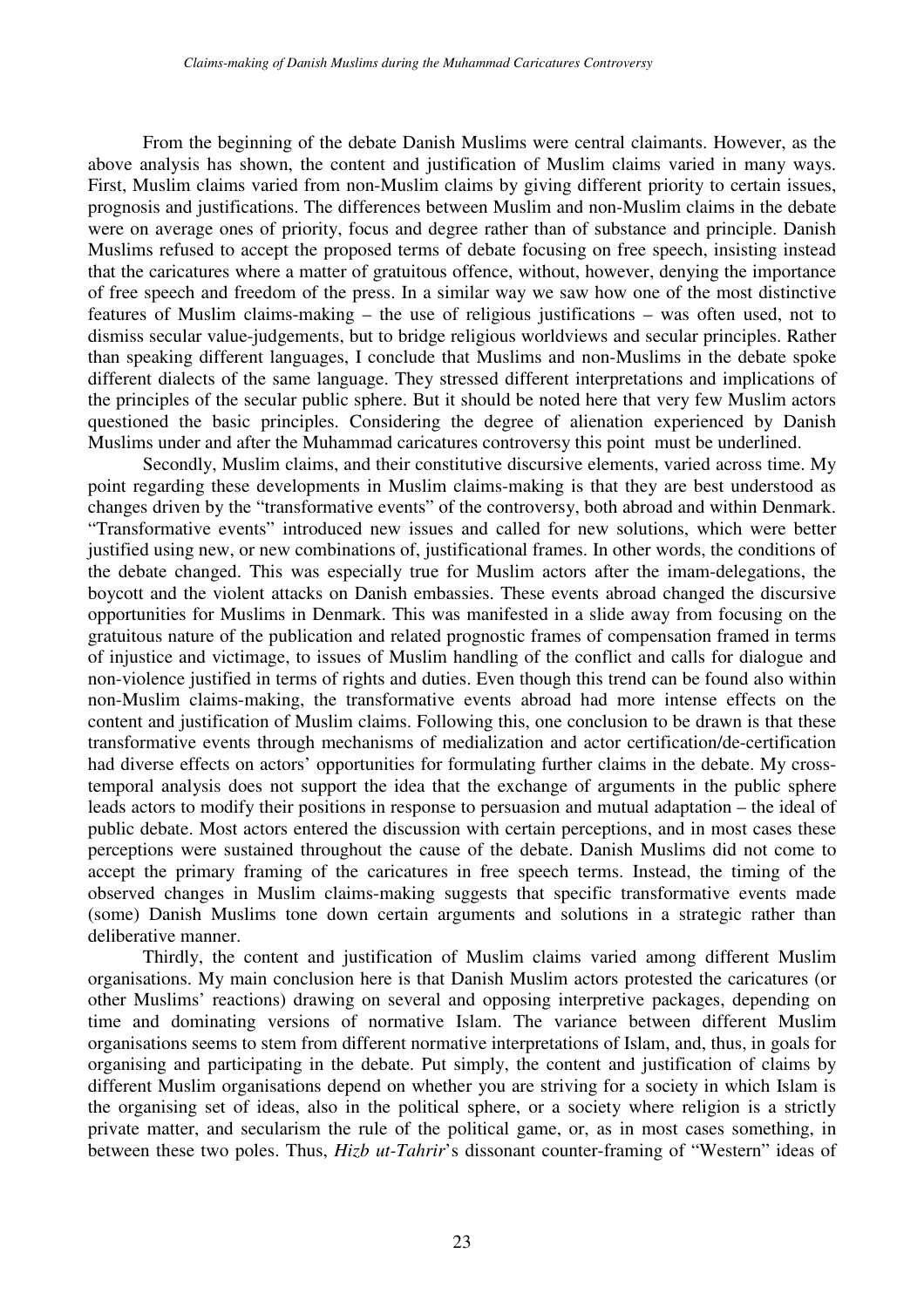free speech, democracy and dialogue in the Muhammad controversy is closely linked to their goal of resurrecting the *caliphate* and the rule of "true" Islam. One simple, but often overlooked, conclusion here is that the *same* religious doctrines can be used to interpret the same events and situations in multiple ways. Muslim claims-making is not simply derived from Islamic ideology in a straightforward manner. Which religious references and traditions should be highlighted is a contingent choice, making it possible to deploy Muslim religious rhetoric within opposing interpretive packages. Danish Muslims were in the controversy deploying multicultural, monocultural, liberal absolutist as well as liberal tolerant depictions of Islam.

Finally, Muslim claims varied in their discursively components according to the arena of claims-making, in the public sphere at large (newspaper material) and the semi-public sphere internal to Muslim organisations (most organisational material). In contrast to the "two tongues" hypothesis I argue that this variance, especially seen in justificational framing of claims, should be seen as strategic adaptation by Muslim actors to the different audiences, rather as proof of Muslims saying fundamentally different things in the different contexts. Danish Muslims translated their religiously based despair and grievances to a language of rights, duties and public virtue when entering the larger public sphere. Rather than as a sign of "foul play" I see this as an important indicator of the ability of Danish Muslims to formulate claims in accordance with the principles of the secular public sphere.

Taken as a whole the analysis of Danish Muslim claims-making during the Muhammad caricatures controversy leaves room for future optimism vis-à-vis the political cultural integration of the Muslim minority in Denmark. In contrast to the popular view of Islam, and as a consequence of Muslim claims-making, as "resilient" and "stagnated", and, thus, dissonant within a secular democratic setting, the analysis here finds that Danish Muslim claims-making, at large, is adapted and flexible vis-à-vis changing conditions. The analysis suggests that there is little *sui generis* to "Muslim claims-making", which should make it inherently difficult to reconcile with the dominant discourses of secular democracy. What we saw instead in the Muhammad caricatures controversy was a few Muslim actors who were deliberately negating the principles of the liberal and secular public sphere, while the vast majority of Muslim actors in the controversy managed to bridge religious sentiments with liberal notions of freedom of speech, discrimination, injustice, dialogue, deliberation and conflict resolution. While Danish Muslims to a large extent insisted on certain interpretations and implications of the principles of the secular public sphere they were at the same time affirming these very principles.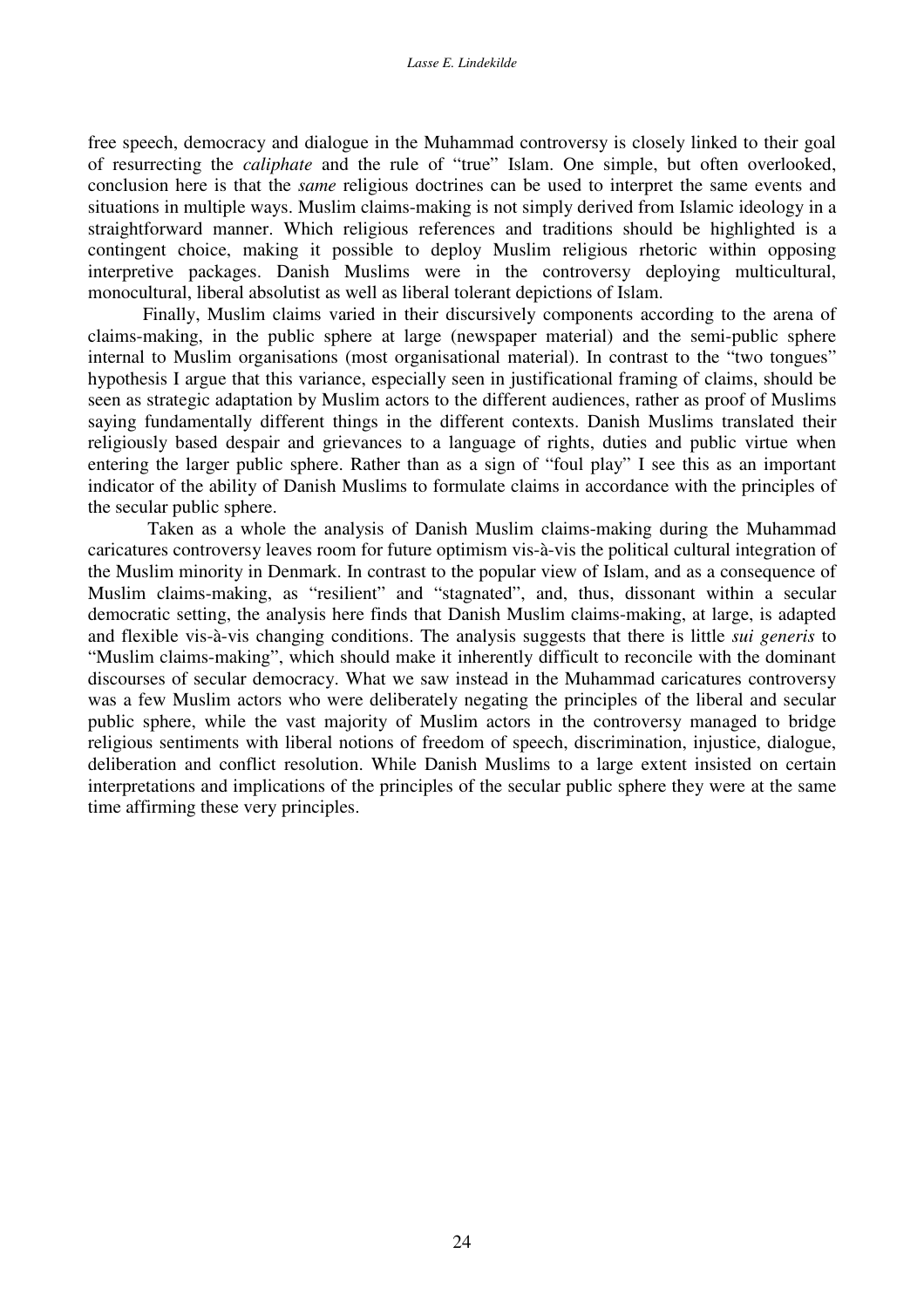# **References**

Allievi, Stefano et al. (2003). *Muslims in the enlarged Europe*. Leiden: Brill.

Aminzade, Ron and Elizabeth Perry (2001). "The Sacred, Religious, and Secular in Contentious Politics: Blurring Boundaries." in Ron Aminzade et al. *Silence and Voice in the Study of Contentious Politics*. Cambridge: Cambridge University Press. pp. 155-178.

Amir Moazami, Sherin (2006). "Discourses and counter-discourses: The Islamic headscarf in French and German public debates." in Tariq Moodod et al. *Multiculturalism, Muslims and Citizenship: An European Approach*. Routledge.

Amiraux, Valérie (2005). "Discrimination and Claims for Equal Rights amongst Muslims in Europe." in S. Mcloughlin Cesari. *European Muslims and the Secular State*. Ashgate.

Arpi, Susanna (2006). "Ny forening vil mobilisere det tavse muslimske flertal." *Berlingske Tidende*. København.

Bousetta, Hassan (2001). "Post-Immigration Politics and the Political Mobilisation of Ethnic Minorities. A Comparative Case Study of Moroccans in Four European Cities." Paper prepared for the ECPR Joint Sessions in Grenoble 6th-11th April 2001.

Crossley, Nick & Michael Roberts (eds.) (2004). *After Habermas. New Perspectives on the Public Sphere*: Blackwell Publishing.

Engelbrecht Larsen, Rune and Tøger Seidenfaden (2006). *Karikatur krisen. En undersøgelse af baggrund og ansvar*: Gyldendal.

- Gamson, William and Andre Modigliani (1995). "Media Discourses and Public Opinion on Nuclear Power: A Constructionist Approach." in *The American Journal of Sociology* 95(1): 1-37.
- Sewell, William H.(1996). "Three Temporalities: Toward an Eventful Sociology." in Terrence J. McDonald. *The Historic Turn in the Human Sciences*. Michigan: Michigan University Press.

Habermas, Jürgen (1989). *The Structural Transformation of the Public Sphere*: Cambridge.

Hess, David and Brian Martin (2006). "Repression, Backfire and the Theory of Transfroamtive Events." in *Mobilization: An international Journal* 11(2): 249-267.

Husain, Ed (2007). *The Islamist*. London: Pinguin.

- Jespersen, Karen and Ralf Pittelkow (2006). *Islamister og naivister*. København: People's Press. Kastrup, Mads (2006). "Et andet billede.". *Berlingske Tidende*. København.
- Koopmans, Ruud (2002). *Codebook for the analysis of political mobilisation and communication in European public sphere*. http://europub.wzberlin.de/Data/Codebooks%20questionnaires/D2-1-claims-codebook.pdf. Accessed on 14- 10-2004.
- Koopmans, Ruud and Paul Statham (1999a). "Challenging the liberal nation-state? Postnationalism, multiculturalism and the collective claims making of migrants and ethnic minorities in Britain and Germany." in *American Journal of sociology* 105(3).
- Koopmans, Ruud and Paul Statham (1999b). "Political claims analysis: integration protest event end political discourse approaches." in *Mobilization: The International Journal of Research on Social Movements, Protest and Collective Behavior* 4(4): 597 - 626.
- Kunelius, Risto et al. (2007). "Reading the Mohammed Cartoons Controversy: An international Analysis of Press Discourses on Free Speech and Political Spin.", (ed.). Bochum: Projetk Verlag, Bochum/Freiburg.

Lindekilde, Lasse E. (2008). "Mobilizing in the Name of the Prophet? Mobilization/de-mobilization of Danish Muslims during the Muhammad Caricatures Controversy." in *Mobilization* 13(2).

McAdam, Doug et al. (2001). *Dynamics of contention*. Uk: Cambridge University Press.

Rose, Flemming (2005). "Muhammeds Ansigt." *Jyllands-Posten*.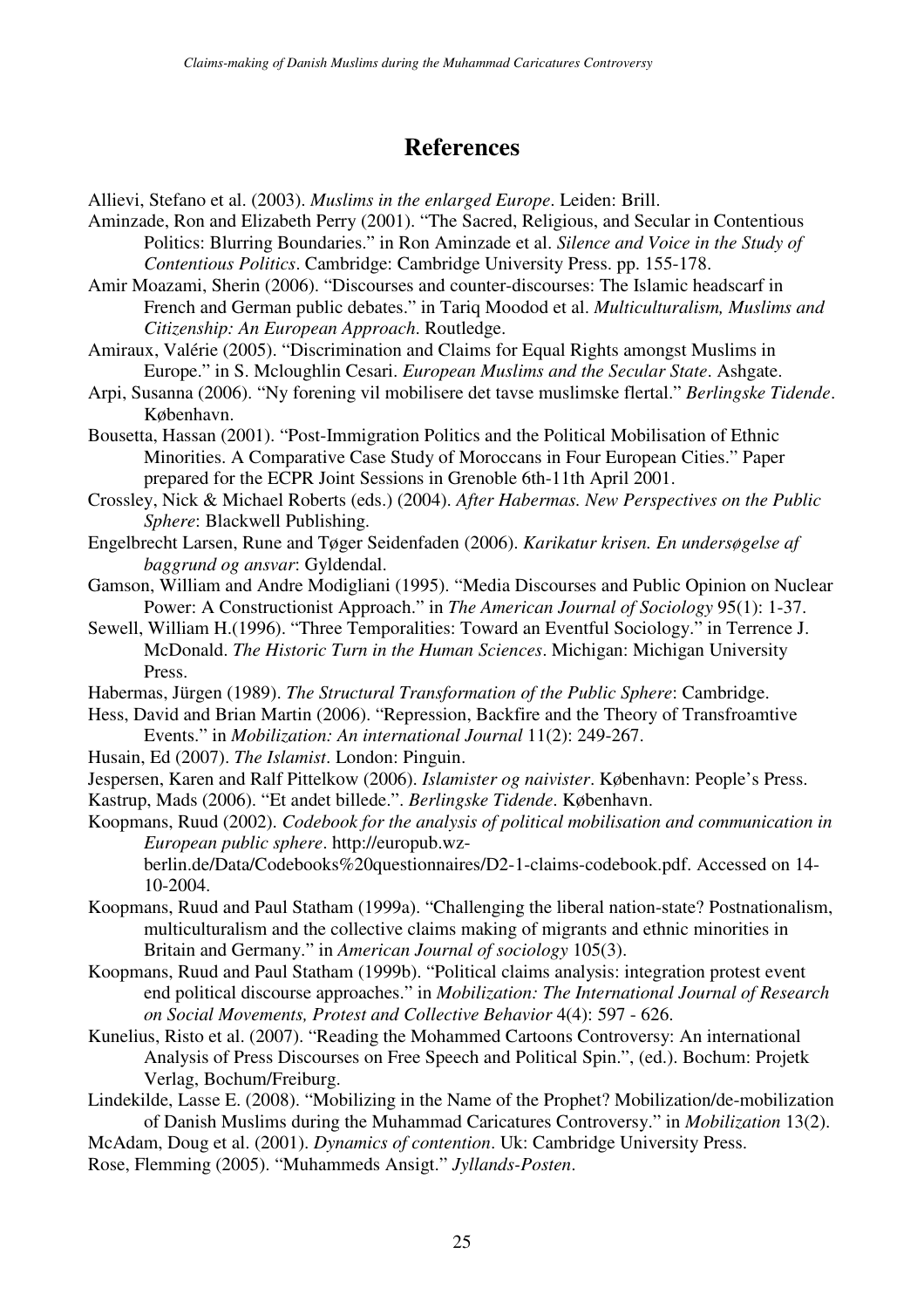Rothstein, Klaus and Mikael Rothstein (2006). *Bomben i turbanen*: Tiderne Skifter.

Sander, Åke & Larsson, Göran (2004). "Muslims in Sweden." in Muhammed; Blaschke Anwar, Jochen; Sander, Åke. *State Policies Towards Muslim Minorities. Sweden, Great Britaian and Germany*. Berlin: Edition Parabolis. Verlagsabtailung im Europäishen Migrationszentrum.

Shanin, Gülay (2006). "Brændemærket som muslim." *Berlingske Tidende*. København.

- Sløk, Camilla (2007). "Defining the core values of Danish society in a global world: The Danish cartoon crisis 2005/6.", Copenhagen. Paper prepared for the conference "Secularism and Beyond", University of Copenhagen, June 24-26 2006.
- Snow, David A. et al. (1986). "Frame alignment processes, micro mobilization, and movement participation." in *American Sociological Review* 51(4).
- Statham, Paul and et al. (2005). "Resilient or adaptable Islam?" in *Ethnicities* 5(4): 427-459.

Tarrow, Sidney and Charles Tilly (2006). *Contentious Politics*. Boulder: Paradigme Publishers.

- Wiktorowicz, Quintan (ed.) (2004). *Islamic Activism*. Bloomington: Indiana University Press.
- Williams, Rhys H. (2004). "The cultural contexts of collective action: Constraints, opportunities, and the symbolic life of social movements." in Sarah A. Soule David S. Snow and Kriesi Hanspeter. *The Blackwell Companion to Social Movements*. Blackwell.
- Waardenburg, Jacques (2000). "Normative Islam in Europe." in Felice Dassetto. *Paroles d'Islam*. Paris: Masisonneuve et Larose.

# **Muslim Organisational Material (in order of citation in text):**

- 1. Critical Muslims: *Opfordring til Danmarks Muslimer* (press release), 14-02-06, http://www.kritiskemuslimer.dk/events/krise.htm
- 2. The Community of Islamic Faith: *Abu Laban Friday sermon*, 27-01-06, http://www.wakf.com
- 3. Democratic Muslims: *Principper og idegrundlag* (web-site), 22-02-06, http://www.demokratiskemuslimer.dk/index.php?module=ContentExpress&file=index&fun c=display&ceid=3&meid=3
- 4. Muslims in Dialogue: *Brev afsendt fra MID til en Muslim i Afghanistan* (web-site), 08-02- 06, http://www.m-i-d.dk
- 5. The Community of Islamic Faith: *Abu Laban Friday sermon*, 10-02-06, http://www.wakf.com
- 6. Hizb ut-Tahrir: *Tragedien om krænkelsen af Allahs sendebud (Saaws) kalder på Muslimerne: Opret khilafah, beskytteren af Islam og Muslimerne* (web-article), 02-02-06, www.prophetdk.com/html/KraenkelsenAllahsSendebudKhilafah.html
- 7. Hizb ut-Tahrir: *Tegningerne af profeten (SAWS) er et led i kampen mod Islam* (meeting recording), 11-02-06, http://www.hizb-ut-tahrir.dk/new
- 8. Hizb ut-Tahrir: *Afbilledningen af Muhammed og psykisk terror mod Muslimer* (meeting recording), 29-10-05, http://www.hizb-ut-tahrir.dk/new
- 9. Hizb ut-Tahrir: *Forudgående møde for konferencen* (meeting recording), 10-02-06, http://www.prophetdk.com/index.php?lang=da&section=audio
- 10. The Community of Islamic Faith: *Abu Laban Friday sermon*, 06-01-06, http://www.wakf.com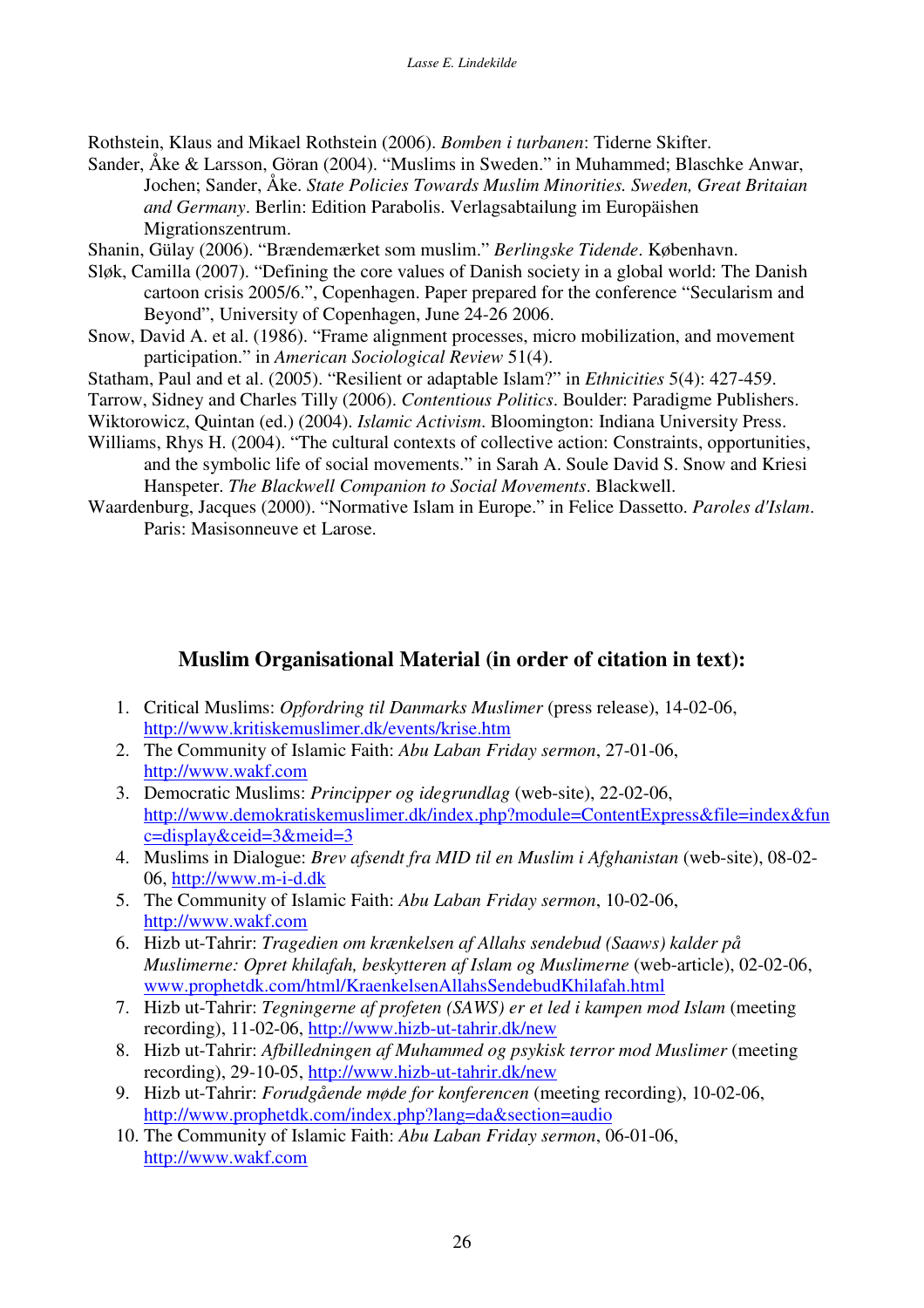- 11. The Community of Islamic Faith: *Vi tier ikke stille af frygt for en (demokratisk) undertrykkelse* (delegation dossier), 04-10-05
- 12. Hizb ut-Tahrir: *Det rationelle og det islamiske modbevis af ytringsfriheden* (meeting recording), 18-02-06, http://www.prophetdk.com/index.php?lang=da
- 13. Hizb ut-Tahrir: *Muhammedtegninger og Muslimernes reaktioner* (meeting recording), 04- 03-06, http://www.hizb-ut-tahrir.dk/new
- 14. Hizb ut-Tahrir: *Rigets tilsand* (article), 15-03-06,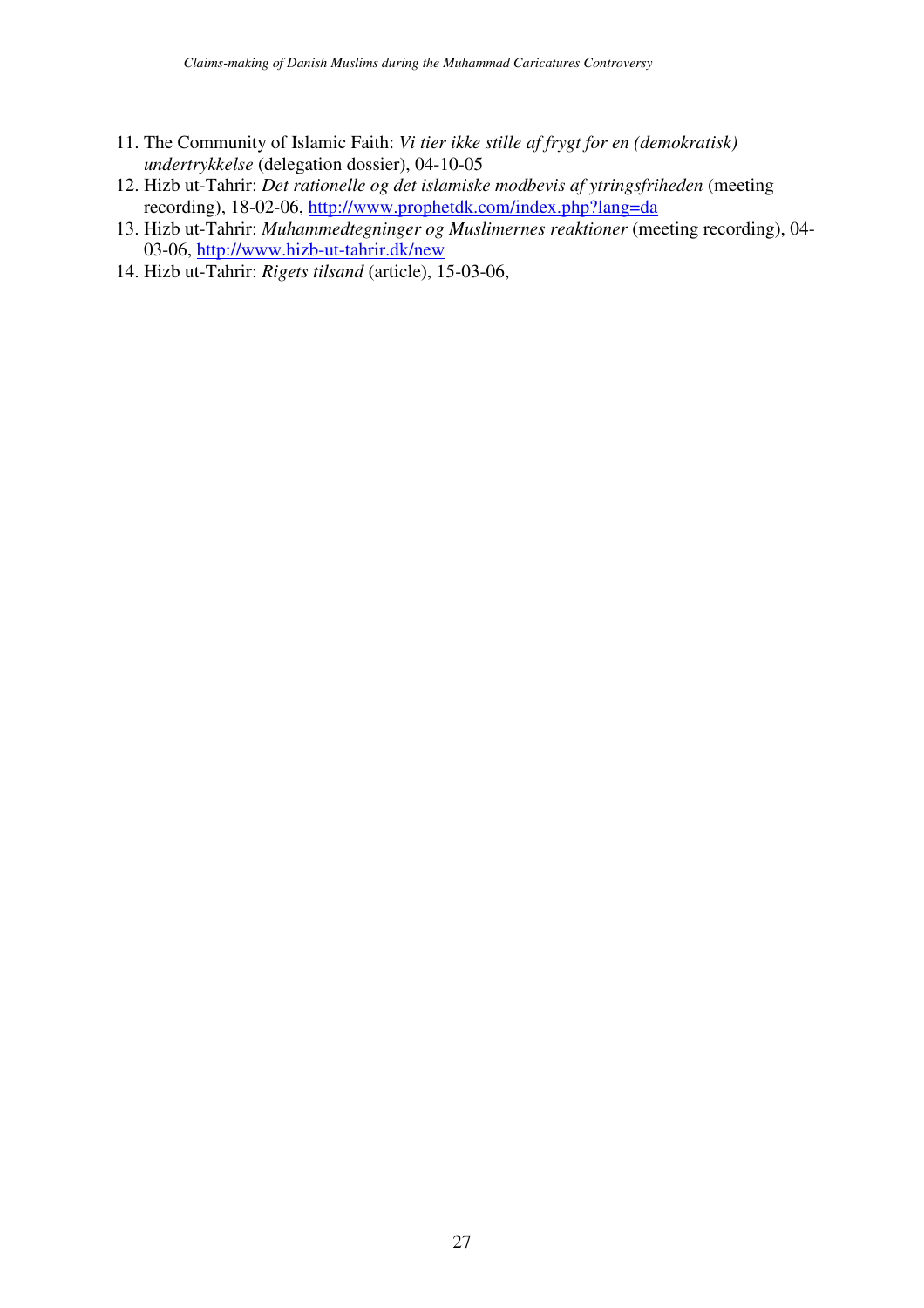# **Appendix 1: Tables**

|                                       |            | Non-<br>Muslim | Muslim         | Total |
|---------------------------------------|------------|----------------|----------------|-------|
| Muslim Handling of Conflict           | Frequency  | 70             | 55             | 125   |
|                                       | Percentage | 11.4           | 29.7           | 15.7  |
| Freedom of Speech                     | Frequency  | 108            | 7              | 115   |
|                                       | Percentage | 17.6           | 3.8            | 14.4  |
| Government Handling of Conflict       | Frequency  | 90             | 7              | 97    |
|                                       | Percentage | 14.7           | 3.8            | 12.2  |
| <b>Conflict Resolution/Prevention</b> | Frequency  | 64             | 33             | 97    |
|                                       | Percentage | 10.4           | 17.8           | 12.2  |
| Discrimination                        | Frequency  | 42             | 21             | 63    |
|                                       | Percentage | 6.9            | 11.4           | 7.9   |
| Integration                           | Frequency  | 41             | 17             | 58    |
|                                       | Percentage | 6.7            | 9.2            | 7.3   |
| Violence                              | Frequency  | 39             | 15             | 54    |
|                                       | Percentage | 6.4            | 8.1            | 6.8   |
| Tolerance/Respect                     | Frequency  | 44             | $\overline{4}$ | 48    |
|                                       | Percentage | 7.2            | 2.2            | 6.0   |
| Islam as a Religion                   | Frequency  | 21             | 16             | 37    |
|                                       | Percentage |                |                |       |
| Media                                 | Frequency  | 3.4            | 8.6            | 4.6   |
|                                       | Percentage | 31             | 2              | 33    |
|                                       |            | 5.1            | 1.1            | 4.1   |
| Equality/Parity                       | Frequency  | 22             | $\overline{4}$ | 26    |
|                                       | Percentage | 3.6            | 2.2            | 3.3   |
| Globalization                         | Frequency  | 18             | $\mathbf{1}$   | 19    |
|                                       | Percentage | 2.9            | 0.5            | 2.4   |
| Other Issues                          | Frequency  | 23             | $\overline{3}$ | 26    |
|                                       | Percentage | 3.8            | 1.6            | 3.3   |
| Total                                 | Frequency  | 613            | 185            | 798   |
|                                       | Percentage | 100.0          | 100.0          | 100.0 |

#### Table 1. Issues of All Claims. Non-Muslim vs. Muslim Actors<sup>a</sup>

a. All tables show only the aggregated coding categories. Sub-categories are left out in order to enhance clarity.<br>b.  $x^2 = 229.99$ ,  $P = 0.00$ ,  $V = 0.54$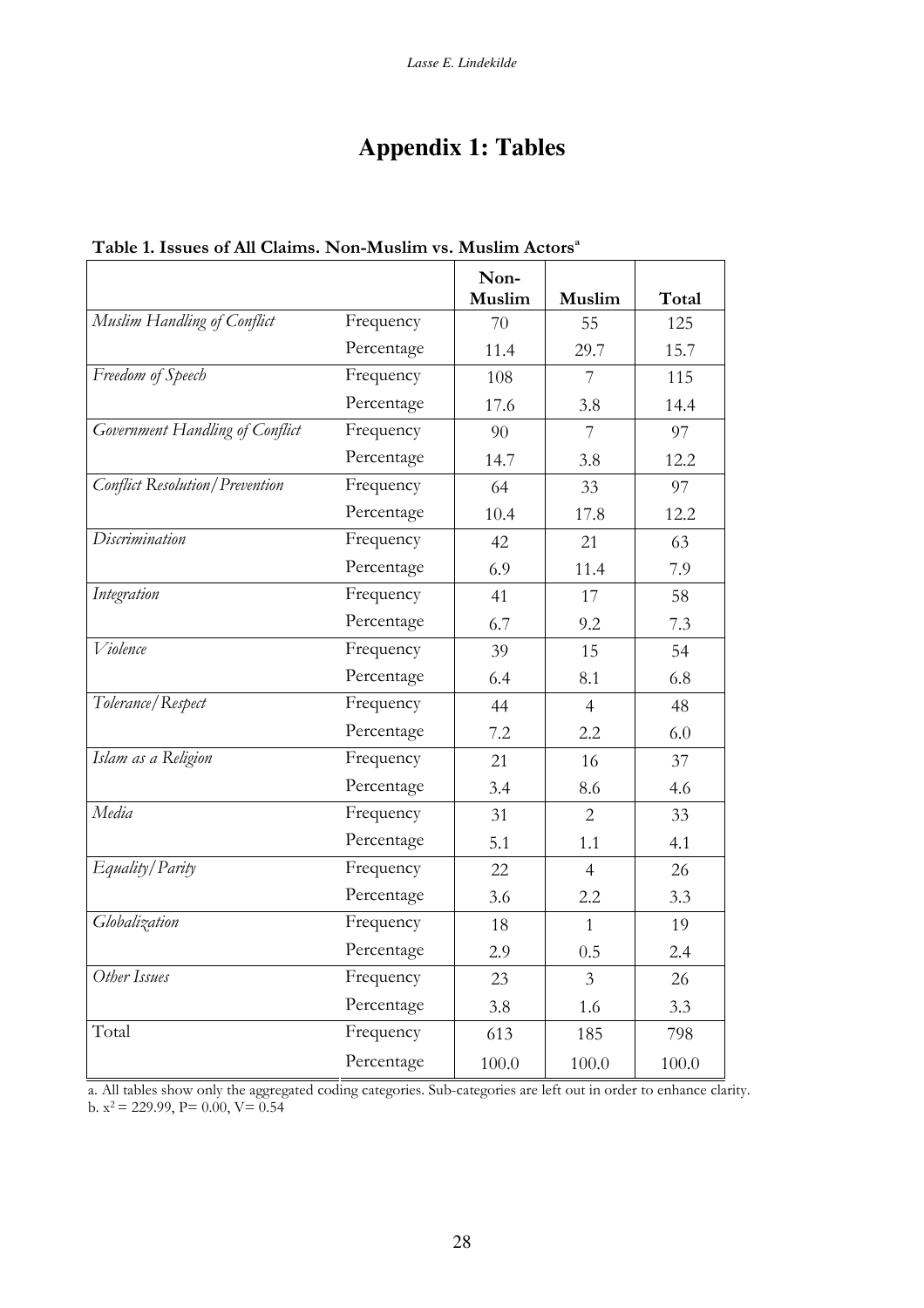|                      |            | Non-<br>Muslim | Muslim         | Total |
|----------------------|------------|----------------|----------------|-------|
| Tolerance/respect    | Frequency  | 58             | 21             | 79    |
|                      | Percentage | 20.4           | 22.1           | 20.8  |
| Freedom of speech    | Frequency  | 52             | 9              | 61    |
|                      | Percentage | 18.3           | 9.5            | 16.1  |
| Government actions   | Frequency  | 49             | 12             | 61    |
|                      | Percentage | 17.3           | 12.6           | 16.1  |
| Muslim actions       | Frequency  | 18             | 28             | 46    |
|                      | Percentage | 6.3            | 29.5           | 12.1  |
| Media actions        | Frequency  | 27             | 11             | 38    |
|                      | Percentage | 9.5            | 11.6           | 10.0  |
| Benchmarking         | Frequency  | 28             | $\overline{3}$ | 31    |
|                      | Percentage | 9.9            | 3.2            | 8.2   |
| Equality/parity      | Frequency  | 14             | 5              | 19    |
|                      | Percentage | 4.9            | 5.3            | 5.0   |
| Discrimination       | Frequency  | 11             | $\overline{2}$ | 13    |
|                      | Percentage | 3.9            | 2.1            | 3.4   |
| Puclic investigation | Frequency  | 13             | $\Omega$       | 13    |
|                      | Percentage | 4.6            | 0.0            | 3.4   |
| Integration          | Frequency  | 6              | $\overline{2}$ | 8     |
|                      | Percentage | 2.1            | 2.1            | 2.1   |
| Secularism           | Frequency  | $\overline{4}$ | $\mathbf{1}$   | 5     |
|                      | Percentage | 1.4            | 1.1            | 1.3   |
| Other                | Frequency  | $\overline{4}$ | $\mathbf{1}$   | 5     |
|                      | Percentage | 1.4            | 1.1            | 1.3   |
| Total                | Frequency  | 284            | 95             | 379   |
|                      | Percentage | 100.0          | 100.0          | 100.0 |

Table 2. Prognostic Frames of All Claims. Muslim vs. Non-Muslim Actors<sup>a</sup>

a.  $x^2 = 125.81$ , P= 0.00, V= 0.58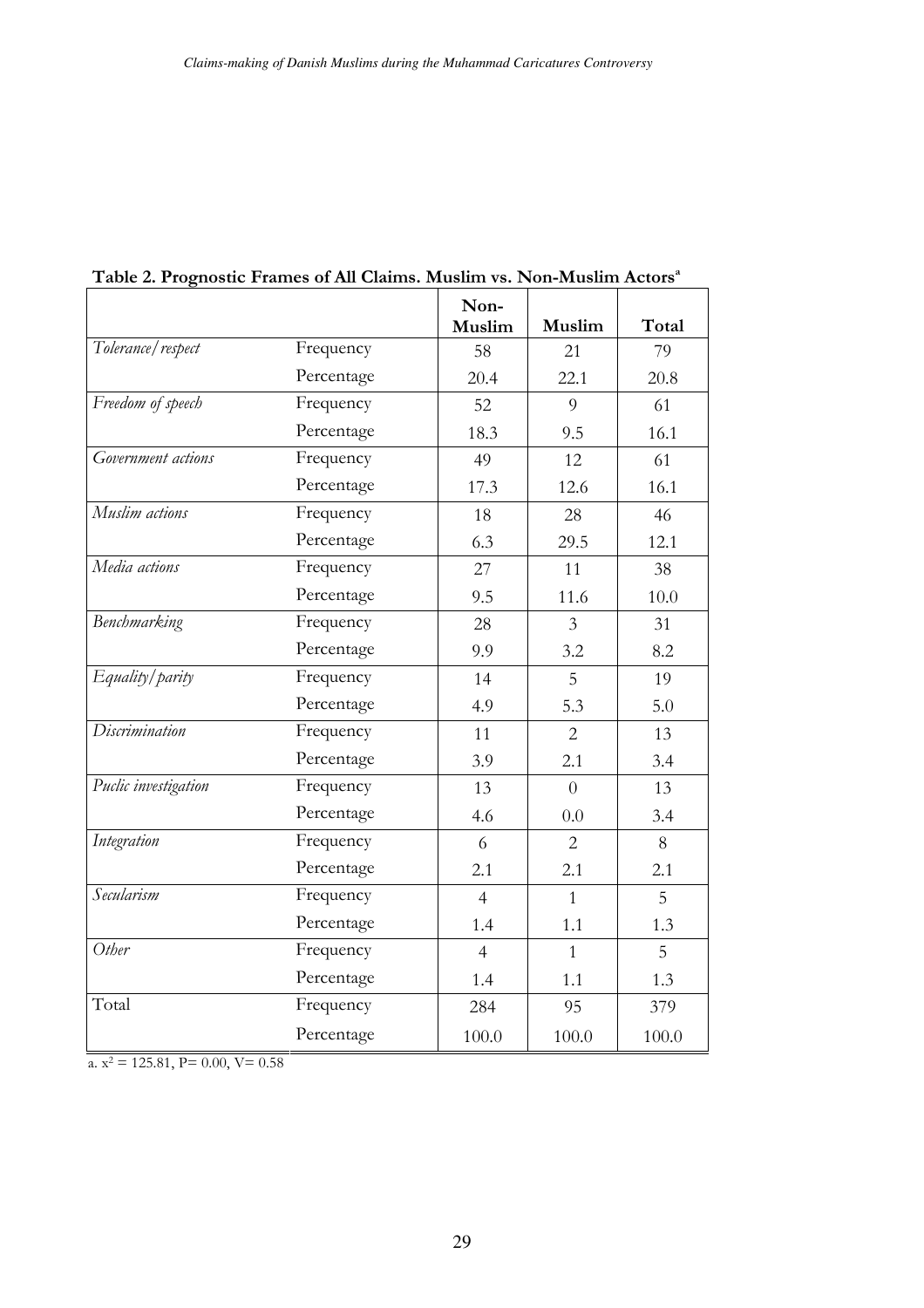|                                      |            | Non-         |                |              |
|--------------------------------------|------------|--------------|----------------|--------------|
|                                      |            | Muslim       | Muslim         | Total        |
| Injustice / victimage                | Frequency  | 38           | 21             | 59           |
|                                      | Percentage | 13.0         | 35.6           | 16.8         |
| Rights-based justification           | Frequency  | 58           | 8              | 66           |
|                                      | Percentage | 19.9         | 13.6           | 18.8         |
| Religious justification              | Frequency  | $\mathbf{1}$ | 17             | 18           |
|                                      | Percentage | 0.3          | 28.8           | 5.1          |
| Cultural justification               | Frequency  | 47           | $\overline{4}$ | 51           |
|                                      | Percentage | 16.1         | 6.8            | 14.5         |
| Economical justification             | Frequency  | 13           | $\Omega$       | 13           |
|                                      | Percentage | 4.5          | 0.0            | 3.7          |
| Historical/traditional justification | Frequency  | 56           | $\overline{0}$ | 56           |
|                                      | Percentage | 19.2         | 0.0            | 16.0         |
| Consequentialist justification       | Frequency  | 45           | 7              | 52           |
|                                      | Percentage | 15.4         | 11.9           | 14.8         |
| Moral/ethical justification          | Frequency  | 33           | $\overline{2}$ | 35           |
|                                      | Percentage | 11.3         | 3.4            | 10.0         |
| Other                                | Frequency  | $\mathbf{1}$ | $\theta$       | $\mathbf{1}$ |
|                                      | Percentage | 0.3          | 0.0            | 0.3          |
| Total                                | Frequency  | 292          | 59             | 351          |
|                                      | Percentage | 100.0        | 100.0          | 100.0        |

# Table 3. Justifications of All Claims. Muslim vs. Non-Muslim Actors<sup>a</sup>

a.  $x^2 = 147.12$ ,  $P = 0.00$ ,  $V = 0.65$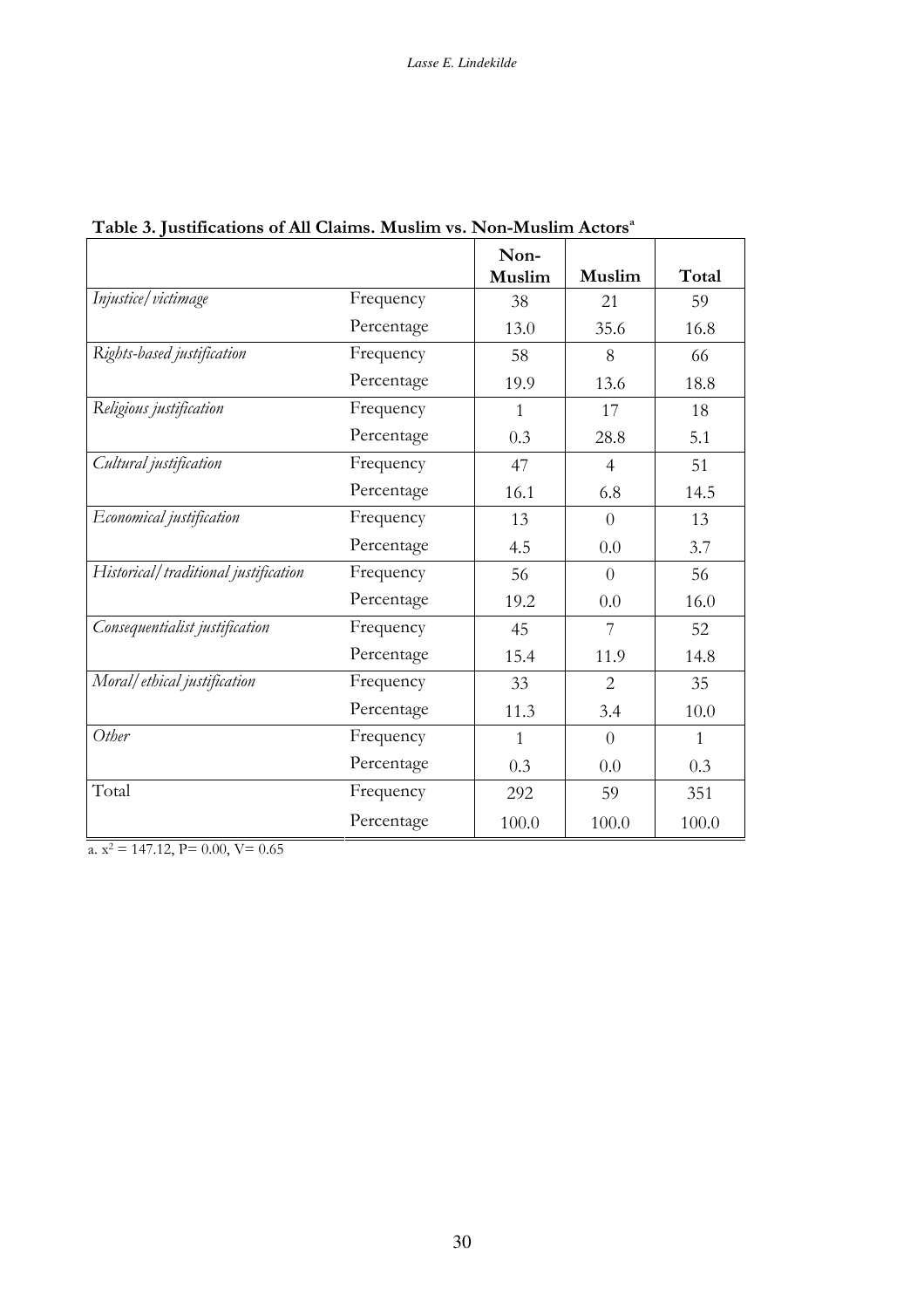|                        |            | Phase 1 <sup>b</sup> | Phase 2         | Phase 3        | Phase 4        | Total |
|------------------------|------------|----------------------|-----------------|----------------|----------------|-------|
| Muslim Handling of     | Frequency  | 11                   | 36              | 27             | 15             | 89    |
| Conflict               | Percentage | 20.0                 | 38.3            | 25.5           | 25.4           | 28.3  |
| Conflict               | Frequency  | 6                    | 20              | 20             | $\overline{4}$ | 50    |
| Resolution/Prevention  | Percentage | 10.9                 | 21.3            | 18.9           | 6.8            | 15.9  |
| Discrimination         | Frequency  | 14                   | $7\overline{ }$ | $\overline{Q}$ | 13             | 43    |
|                        | Percentage | 25.5                 | 7.4             | 8.5            | 22.0           | 13.7  |
| Integration            | Frequency  | $\overline{3}$       | $\overline{3}$  | 15             | 9              | 30    |
|                        | Percentage | 5.5                  | 3.2             | 14.2           | 15.3           | 9.6   |
| Violence               | Frequency  | 8                    | $\overline{2}$  | 13             | $\overline{2}$ | 25    |
|                        | Percentage | 14.5                 | 2.1             | 12.3           | 3.4            | 8.0   |
| Islam as a Religion    | Frequency  | $\overline{3}$       | 5               | 6              | 8              | 22    |
|                        | Percentage | 5.5                  | 5.3             | 5.7            | 13.6           | 7.0   |
| Freedom of Speech      | Frequency  | $\overline{3}$       | 6               | 5              | $\overline{3}$ | 17    |
|                        | Percentage | 5.5                  | 6.4             | 4.7            | 5.1            | 5.4   |
| Government Handling of | Frequency  | $\overline{2}$       | 7               | $\overline{2}$ | $\overline{2}$ | 13    |
| Conflict               | Percentage | 3.6                  | 7.4             | 1.9            | 3.4            | 4.1   |
| Equality/Parity        | Frequency  | $\overline{2}$       | $\overline{4}$  | $\overline{3}$ | $\Omega$       | 9     |
|                        | Percentage | 3.6                  | 4.3             | 2.8            | 0.0            | 2.9   |
| Tolerance/Respect      | Frequency  | $\mathbf{1}$         | $\Omega$        | $\overline{3}$ | $\overline{2}$ | 6     |
|                        | Percentage | 1.8                  | 0.0             | 2.8            | 3.4            | 1.9   |
| Media                  | Frequency  | $\mathbf{1}$         | $\overline{2}$  | $\overline{2}$ | $\Omega$       | 5     |
|                        | Percentage | 1.8                  | 2.1             | 1.9            | 0.0            | 1.6   |
| Other Issues           | Frequency  | $\mathbf{1}$         | $\overline{2}$  | $\mathbf{1}$   | $\mathbf{1}$   | 5     |
|                        | Percentage | 1.8                  | 2.2             | 0.9            | $1.7\%$        | 1.6   |
| Total                  | Frequency  | 55                   | 94              | 106            | 59             | 314   |
|                        | Percentage | 100.0                | 100.0           | 100.0          | 100.0          | 100.0 |

Table 4. Issues of Muslim Claims across Phases of the Controversy<sup>a</sup>

a.  $x^2 = 60.68$ , P= 0.00, V= 0.25

b. Phase 1: 30-09-05 to 25-12-05, Phase 2: 26-12-05 to 03-02-06, Phase 3: 04-02-06 to 25-02-06, Phase 4: 26-02-06 to 20-03-06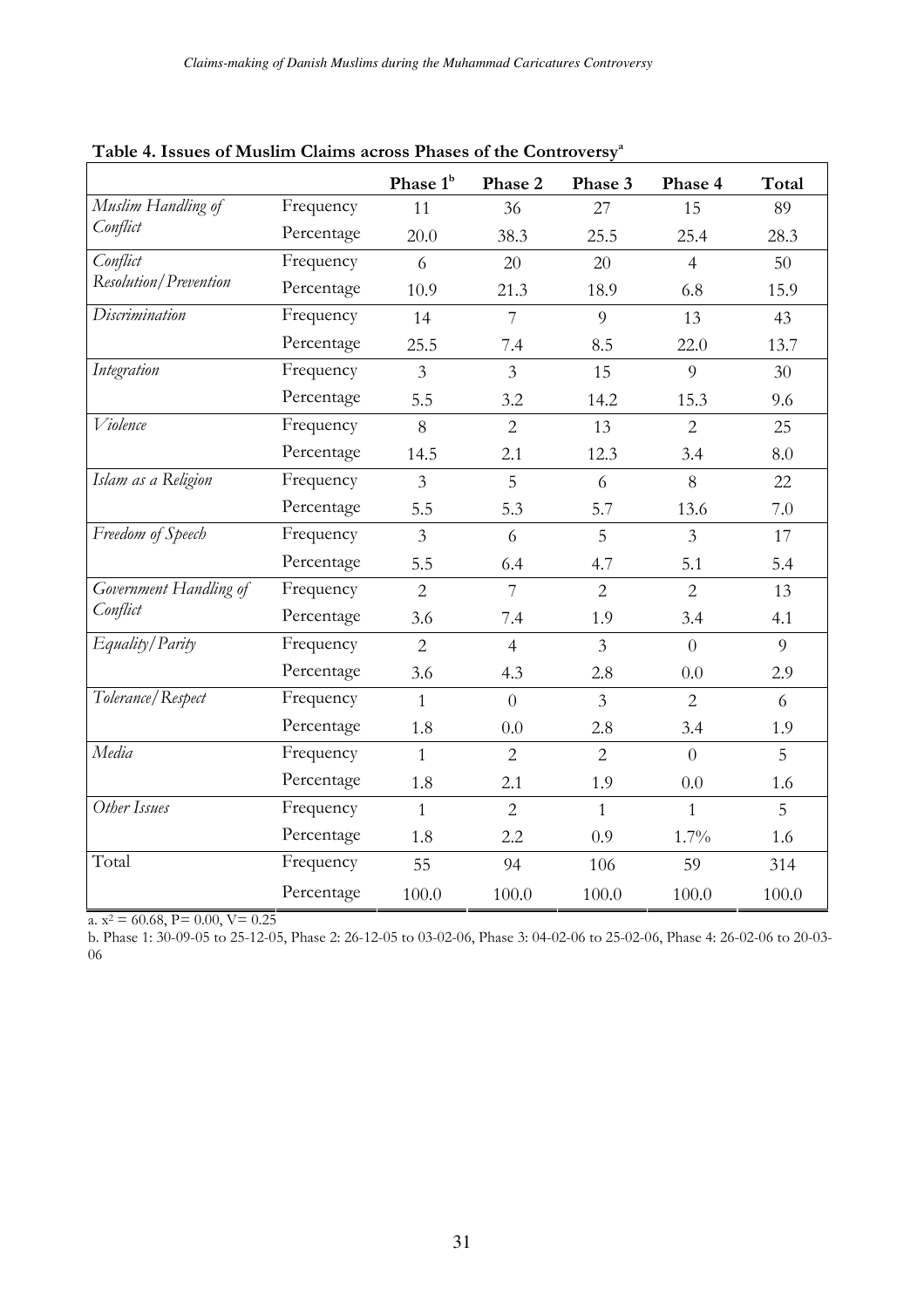|                             |            | Phase 1 <sup>b</sup> | Phase 2        | Phase 3        | Phase 4        | Total          |
|-----------------------------|------------|----------------------|----------------|----------------|----------------|----------------|
| Muslim actions              | Frequency  | 15                   | 21             | 23             | 6              | 65             |
|                             | Percentage | 44.1                 | 31.3           | 36.5           | 20.7           | 33.7           |
| Tolerance/respect           | Frequency  | 5                    | 14             | 15             | 6              | 40             |
|                             | Percentage | 14.7                 | 20.9           | 23.8           | 20.7           | 20.7           |
| Media actions               | Frequency  | 9                    | 8              | $\mathbf{1}$   | $\overline{0}$ | 18             |
|                             | Percentage | 26.5                 | 11.9           | 1.6            | 0.0            | 9.3            |
| Government actions          | Frequency  | $\overline{2}$       | 8              | $\mathfrak{Z}$ | 2              | 15             |
|                             | Percentage | 5.9                  | 11.9           | 4.8            | 6.9            | 7.8            |
| Freedom of speech           | Frequency  | $\overline{2}$       | $\overline{7}$ | 2              | $\overline{3}$ | 14             |
|                             | Percentage | 5.9                  | 10.4           | 3.2            | 10.3           | 7.3            |
| Equality/parity             | Frequency  | $\mathbf{1}$         | $\overline{4}$ | $\overline{3}$ | $\overline{3}$ | 11             |
|                             | Percentage | 2.9                  | 6.0            | 4.8            | 10.3           | 5.7            |
| Benchmarking                | Frequency  | $\overline{0}$       | $\mathbf{1}$   | $\overline{4}$ | $\overline{4}$ | 9              |
|                             | Percentage | 0.0                  | 1.5            | 6.3            | 13.8           | 4.7            |
| Reconstructing the Khalifat | Frequency  | $\overline{0}$       | 2              | 5              | 2              | 9              |
|                             | Percentage | 0.0                  | 3.0            | 7.9            | 6.9            | 4.7            |
| Integration                 | Frequency  | $\overline{0}$       | $\mathbf{1}$   | $\overline{2}$ | $\overline{3}$ | 6              |
|                             | Percentage | 0.0                  | 1.5            | 3.2            | 10.3           | 3.1            |
| Discrimination              | Frequency  | $\overline{0}$       | $\mathbf{1}$   | $\overline{3}$ | $\overline{0}$ | $\overline{4}$ |
|                             | Percentage | 0.0                  | 1.5            | 4.8            | 0.0            | 2.1            |
| Other                       | Frequency  | $\overline{0}$       | $\overline{0}$ | $\overline{2}$ | $\overline{0}$ | $\overline{2}$ |
|                             | Percentage | 0.0                  | 0.0            | 3.2            | 0.0            | 0.5            |
| Total                       | Frequency  | 34                   | 67             | 63             | 29             | 193            |
|                             | Percentage | 100.0                | 100.0          | 100.0          | 100.0          | 100.0          |

Table 5. Prognostic Frames of Muslim Claims across Phases of the Controversy<sup>a</sup>

a.  $x^2 = 55.18$ ,  $P = 0.00$ ,  $V = 0.31$ 

b. Phase 1: 30-09-05 to 25-12-05, Phase 2: 26-12-05 to 03-02-06, Phase 3: 04-02-06 to 25-02-06, Phase 4: 26-02-06 to 20-03- $06\,$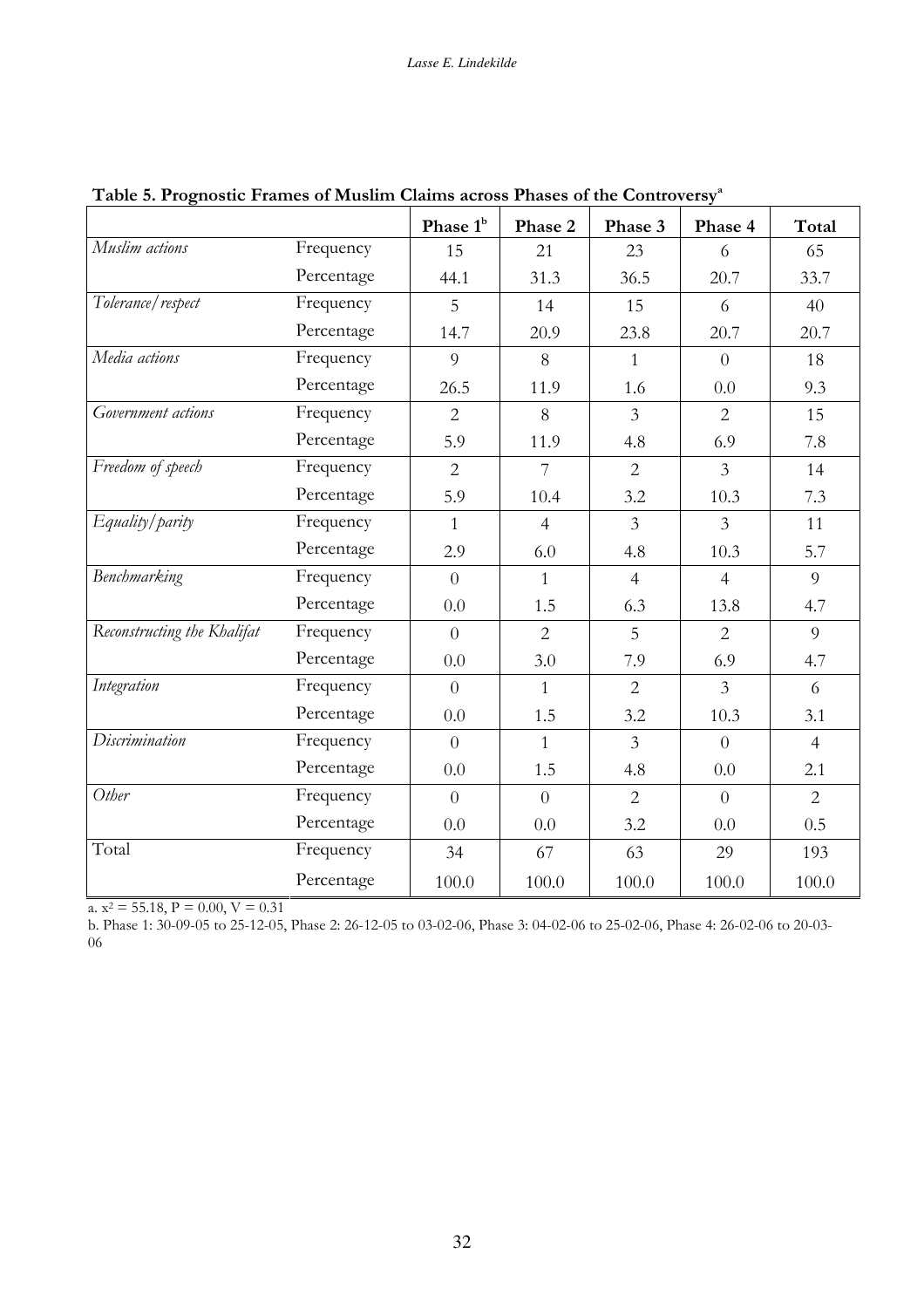|                                |            | Phase 1 <sup>b</sup> | Phase 2        | Phase 3        | Phase 4        | Total |
|--------------------------------|------------|----------------------|----------------|----------------|----------------|-------|
| Religious justification        | Frequency  | 10                   | 13             | 25             | 10             | 58    |
|                                | Percentage | 32.3                 | 25.0           | 50.0           | 25.6           | 33.7  |
| Injustice/victimage            | Frequency  | 13                   | 14             | 7              | 16             | 50    |
|                                | Percentage | 41.9                 | 26.9           | 14.0           | 41.0           | 29.1  |
| Rights-based justification     | Frequency  | 5                    | 12             | 10             | 6              | 33    |
|                                | Percentage | 16.1                 | 23.1           | 20.0           | 15.4           | 19.2  |
| Consequentialist justification | Frequency  | 1                    | 5              | 3              | $\overline{2}$ | 11    |
|                                | Percentage | 3.2                  | 9.6            | 6.0            | 5.1            | 6.4   |
| Historical justification       | Frequency  | 2                    | $\overline{2}$ | 1              | 3              | 8     |
|                                | Percentage | 6.5                  | 3.8            | 2.0            | 7.7            | 4.7   |
| Cultural justification         | Frequency  | $\Omega$             | $\overline{4}$ | $\overline{3}$ | $\Omega$       | 7     |
|                                | Percentage | 0.0                  | 7.7            | 6.0            | 0.0            | 4.1   |
| Moral/ethical justification    | Frequency  | $\Omega$             | $\overline{2}$ | 1              | $\overline{2}$ | 5     |
|                                | Percentage | 0.0                  | 3.8            | 2.0            | 5.1            | 2.9   |
| Total                          | Frequency  | 31                   | 52             | 50             | 39             | 172   |
|                                | Percentage | 100.0                | 100.0          | 100.0          | 100.0          | 100.0 |

Table 6. Iustifications of Muslim Claims across Phases of the Controversy<sup>3</sup>

a.  $x^2 = 24.53$ ,  $P = 0.14$ ,  $V = 0.22$ 

b. Phase 1: 30-09-05 to 25-12-05, Phase 2: 26-12-05 to 03-02-06, Phase 3: 04-02-06 to 25-02-06, Phase 4: 26-02-06 to 20-03-06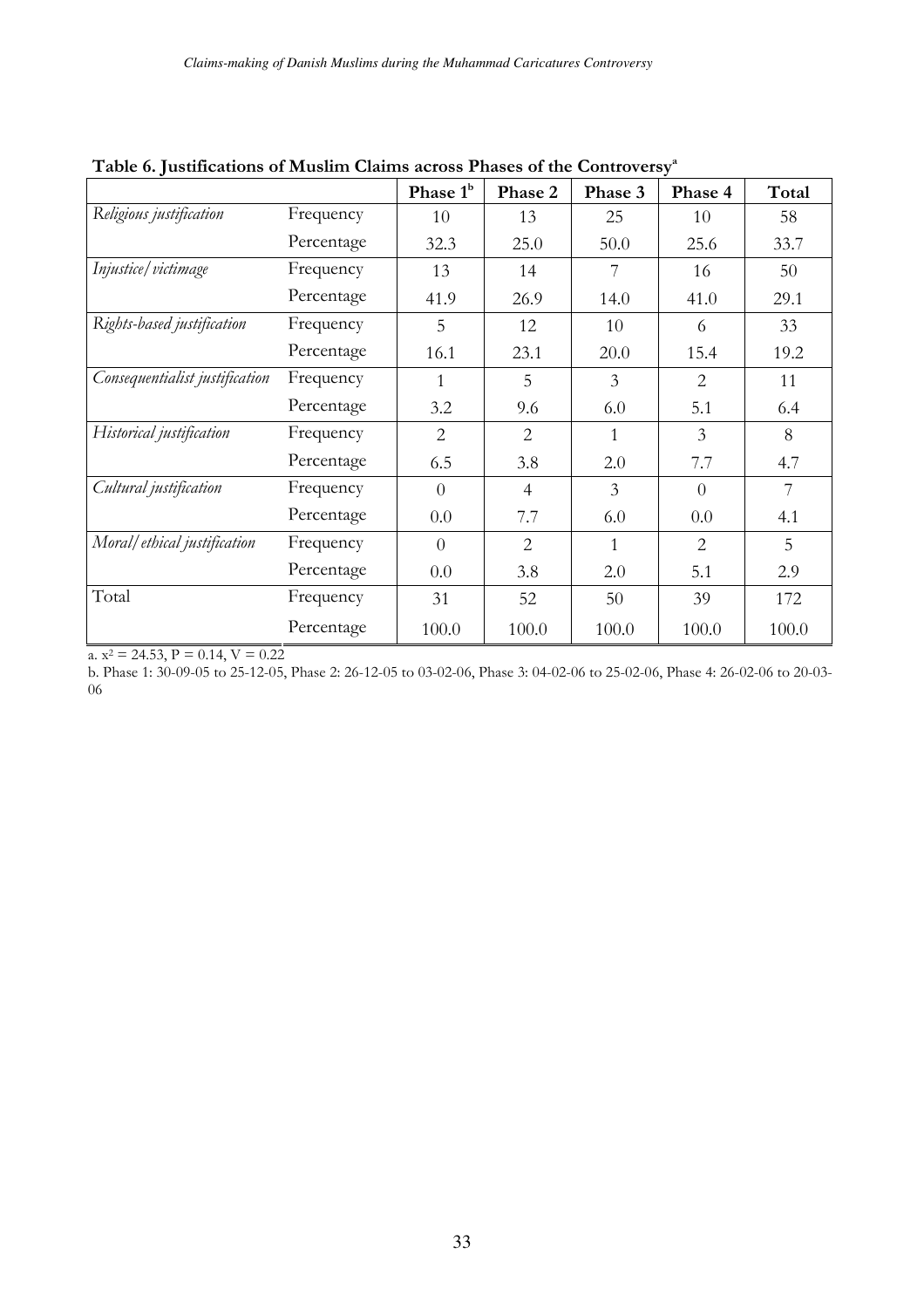|                                           | N              | Muslims in<br>Dialogue<br>$\frac{\partial}{\partial \rho}$ | N              | Critical<br><b>Muslims</b><br>$\frac{\partial}{\partial \theta}$ | N              | Protest<br>coalition<br>$\frac{\partial}{\partial \rho}$ | $\overline{N}$ | Community of<br><b>Islamic Faith</b><br>$\frac{0}{0}$ | Democratic<br><b>Muslims</b><br>$\overline{N}$ | $\frac{o}{o}$ | $\overline{N}$ | Hizb ut-<br>Tahrir<br>$\frac{\partial}{\partial \theta}$ | $\overline{N}$ | The<br><b>Network</b><br>$\frac{\partial}{\partial \rho}$ | $\overline{N}$ | Others<br>$\frac{0}{0}$ | $\overline{N}$ | Total<br>$\frac{0}{0}$ |
|-------------------------------------------|----------------|------------------------------------------------------------|----------------|------------------------------------------------------------------|----------------|----------------------------------------------------------|----------------|-------------------------------------------------------|------------------------------------------------|---------------|----------------|----------------------------------------------------------|----------------|-----------------------------------------------------------|----------------|-------------------------|----------------|------------------------|
| $\overline{M}$ uslim handling of conflict | 8              | 14.5                                                       | 3              | 20.0                                                             | 9              | 22.0                                                     | 23             | 35.4                                                  | 16                                             | 38.1          | 9              | 34.6                                                     | 3              | 27.2                                                      | 7              | 22.6                    | 78             | 27.3                   |
| Conflict<br>resolution/prevention         | 10             | 18.2                                                       | $\overline{2}$ | 13.3                                                             | $\overline{Q}$ | 22.0                                                     | 9              | 13.8                                                  | $\overline{3}$                                 | 7.1           | $\overline{3}$ | 11.5                                                     | 5              | 45.5%                                                     |                | 22.6                    | 48             | 16.8                   |
| Discrimination                            | 8              | 14.5                                                       | 3              | 20.0                                                             | 7              | 17.1                                                     | 7              | 10.8                                                  | $\overline{2}$                                 | 4.8           | 8              | 30.8                                                     | $\Omega$       | 0.0                                                       | 4              | 12.9                    | 39             | 13.6                   |
| Integration                               | 5              | 9.1                                                        |                | 6.7                                                              | $\overline{3}$ | 7.3                                                      | $\overline{4}$ | 6.2                                                   | 10                                             | 23.8          |                | 3.8                                                      | $\overline{2}$ | 18.2                                                      |                | 3.2                     | 27             | 9.4                    |
| Violence                                  | 9              | 16.4                                                       | 2              | 13.3                                                             | 2              | 4.9                                                      | $\overline{4}$ | 6.2                                                   | $\overline{0}$                                 | 0.0           | $\Omega$       | 0.0                                                      | $\Omega$       | 0.0                                                       | 5              | 16.1                    | 22             | 7.7                    |
| Islam as a religion                       | 1              | 1.8                                                        | 3              | 20.0                                                             |                | 2.4                                                      | 6              | 9.2                                                   | 5                                              | 11.9          | 2              | 7.7                                                      | $\theta$       | 0.0                                                       | $\mathfrak{Z}$ | 9.7                     | 21             | 7.3                    |
| Freedom of speech                         | $\mathbf{2}$   | 3.6                                                        | $\Omega$       | 0.0                                                              | 5              | 12.2                                                     | 6              | 9.2                                                   | $\overline{0}$                                 | 0.0           | 3              | 11.5                                                     | $\theta$       | 0.0                                                       | $\Omega$       | 0.0                     | 16             | 5.6                    |
| Gov. handling of conflict                 | 6              | 10.9                                                       | 1              | 6.7                                                              | 2              | 4.9                                                      |                | 1.5                                                   | $\overline{3}$                                 | 7.1           | $\Omega$       | 0.0                                                      | $\theta$       | 0.0                                                       | $\Omega$       | 0.0                     | 13             | 4.5                    |
| Equality/parity                           | $\overline{2}$ | 3.6                                                        | $\Omega$       | 0.0                                                              | 2              | 4.9                                                      | 3              | 4.6                                                   | 1                                              | 2.4           | $\Omega$       | 0.0                                                      | $\Omega$       | 0.0                                                       |                | 3.2                     | 9              | 3.1                    |
| Tolerance/respect                         | $\overline{2}$ | 3.6                                                        | $\Omega$       | 0.0                                                              | $\Omega$       | 0.0                                                      | $\theta$       | 0.0                                                   | $\overline{0}$                                 | 0.0           | $\Omega$       | 0.0                                                      |                | 9.1                                                       | $\overline{2}$ | 6.5                     | 5              | 1.7                    |
| Media                                     | 2              | 3.6                                                        | $\Omega$       | $0.0\,$                                                          |                | 2.4                                                      |                | 1.5                                                   | $\theta$                                       | 0.0           | 0              | 0.0                                                      | $\Omega$       | 0.0                                                       |                | 3.2                     | 5              | 1.7                    |
| Other issues                              | $\theta$       | 0.0                                                        | $\Omega$       | 0.0                                                              | $\Omega$       | 0.0                                                      |                | 1.5                                                   | 2                                              | 4.8           | 0              | 0.0                                                      | $\Omega$       | 0.0                                                       | $\Omega$       | 0.0                     | $\mathfrak{Z}$ | 1.0                    |
| Total                                     | 55             | 100                                                        | 15             | 100                                                              | 41             | 100                                                      | 65             | 100                                                   | 42                                             | 100           | 26             | 100                                                      | 11             | 100                                                       | 31             | 100                     | 286            | 100                    |

## Table 7. Issues of Muslim Claims by different Muslim Organisations<sup>a</sup>

a.  $x^2$  = 114.50, P = 0.00, V = 0.24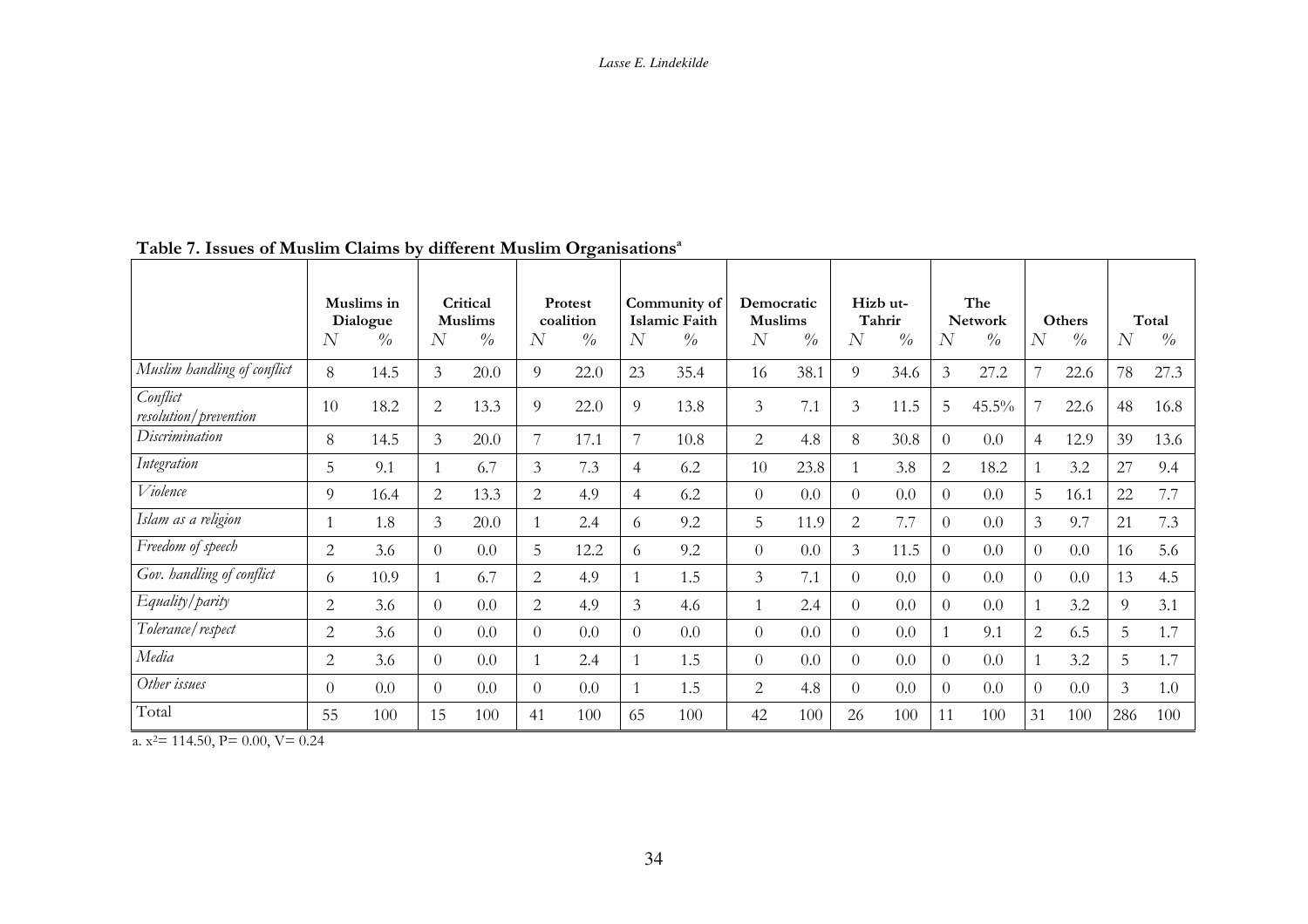|                              |          | Muslims in<br>Dialogue |          | Critical<br><b>Muslims</b> |          | Protest<br>coalition               |                | Community of<br>Islamic Faith |                | Democratic<br><b>Muslims</b>       |          | Hizb ut-<br>Tahrir                 |                | The<br><b>Network</b> |                | Others        |          | Total |
|------------------------------|----------|------------------------|----------|----------------------------|----------|------------------------------------|----------------|-------------------------------|----------------|------------------------------------|----------|------------------------------------|----------------|-----------------------|----------------|---------------|----------|-------|
|                              | N        | $\%$                   | N        | $\frac{0}{0}$              | N        | $\frac{\partial}{\partial \theta}$ | $\overline{N}$ | $\frac{0}{0}$                 | $\overline{N}$ | $\frac{\partial}{\partial \theta}$ | N        | $\frac{\partial}{\partial \theta}$ | $\overline{N}$ | $\frac{0}{0}$         | $\overline{N}$ | $\frac{0}{0}$ | N        | $\%$  |
| Muslim actions               | 12       | 31.6                   | 3        | 60.0                       | 8        | 22.9                               | 14             | 32.6                          | 12             | 48.0                               | 5        | 26.3                               | 2              | 22.2                  | $\Omega$       | 54.5          | 62       | 33.5  |
| Tolerance/respect            | 10       | 26.3                   |          | 20.0                       |          | 20.0                               | 10             | 23.3                          | 2              | 8.0                                | $\Omega$ | 0.0                                | 5              | 55.6                  | 3              | 27.3          | 38       | 20.5  |
| Media actions                |          | 2.6                    | $\Omega$ | 0.0                        | 10       | 28.6                               | 5              | 11.6                          | $\theta$       | 0.0                                | $\Omega$ | 0.0                                | $\Omega$       | 0.0                   | $\Omega$       | 0.0           | 16       | 8.6   |
| Government actions           | 3        | 7.9                    |          | 20.0                       | 3        | 8.6                                | 3              | 7.0                           | 3              | 12.0                               |          | 5.3                                | $\theta$       | 0.0                   |                | 9.1           | 15       | 8.1   |
| Freedom of speech            |          | 7.1                    | $\Omega$ | 0.0                        | 5        | 14.3                               | 7              | 16.3                          | $\theta$       | 0.0                                |          | 5.3                                | $\Omega$       | 0.0                   | $\Omega$       | 0.0           | 14       | 7.6   |
| Equality/parity              | 3        | 7.9                    | $\Omega$ | 0.0                        | 2        | 5.7                                | 2              | 4.7                           | 3              | 12.0                               |          | 5.3                                | $\theta$       | 0.0                   | $\theta$       | 0.0           |          | 5.9   |
| Reconstructing the Caliphate | $\theta$ | 0.0                    | $\Omega$ | 0.0                        | $\Omega$ | 0.0                                | $\Omega$       | 0.0                           | $\theta$       | 0.0                                | 9        | 47.4                               | $\Omega$       | 0.0                   | $\Omega$       | 0.0           | 9        | 4.9   |
| Benchmarking                 | 3        | 7.9                    | $\Omega$ | 0.0                        | $\Omega$ | 0.0                                | 2              | 4.7                           | 1              | 4.0                                | $\Omega$ | 0.0                                | 2              | 22.2                  | $\theta$       | 0.0           | 8        | 4.3   |
| Integration                  | 3        | 7.9                    | $\Omega$ | 0.0                        | $\Omega$ | 0.0                                | $\Omega$       | 0.0                           | 3              | 12.0                               | $\Omega$ | 0.0                                | $\Omega$       | 0.0                   | $\Omega$       | 0.0           | $\Omega$ | 3.2   |
| Discrimination               | 2        | 5.3                    | $\theta$ | 0.0                        | $\Omega$ | 0.0                                | $\overline{0}$ | 0.0                           | $\overline{0}$ | 0.0                                |          | 5.3                                | $\theta$       | 0.0                   |                | 9.1           | 4        | 2.2   |
| Other                        | 0        | 0.0                    | $\theta$ | 0.0                        | $\Omega$ | 0.0                                | $\Omega$       | 0.0                           | 1              | 4.0                                |          | 5.3                                | $\Omega$       | 0.0                   | $\Omega$       | 0.0           | 2        | 1.1   |
| Total                        | 38       | 100.0                  | 5.       | 100.0                      | 35       | 100.0                              | 43             | 100.0                         | 25             | 100.0                              | 19       | 100.0                              | 9              | 100.0                 | 11             | 100.0         | 185      | 100.0 |

Table 8. Prognosis of Muslim Claims by different Muslim Organisations<sup>a</sup>

a.  $x^2 = 175.45$ ,  $P = 0.00$ ,  $V = 0.37$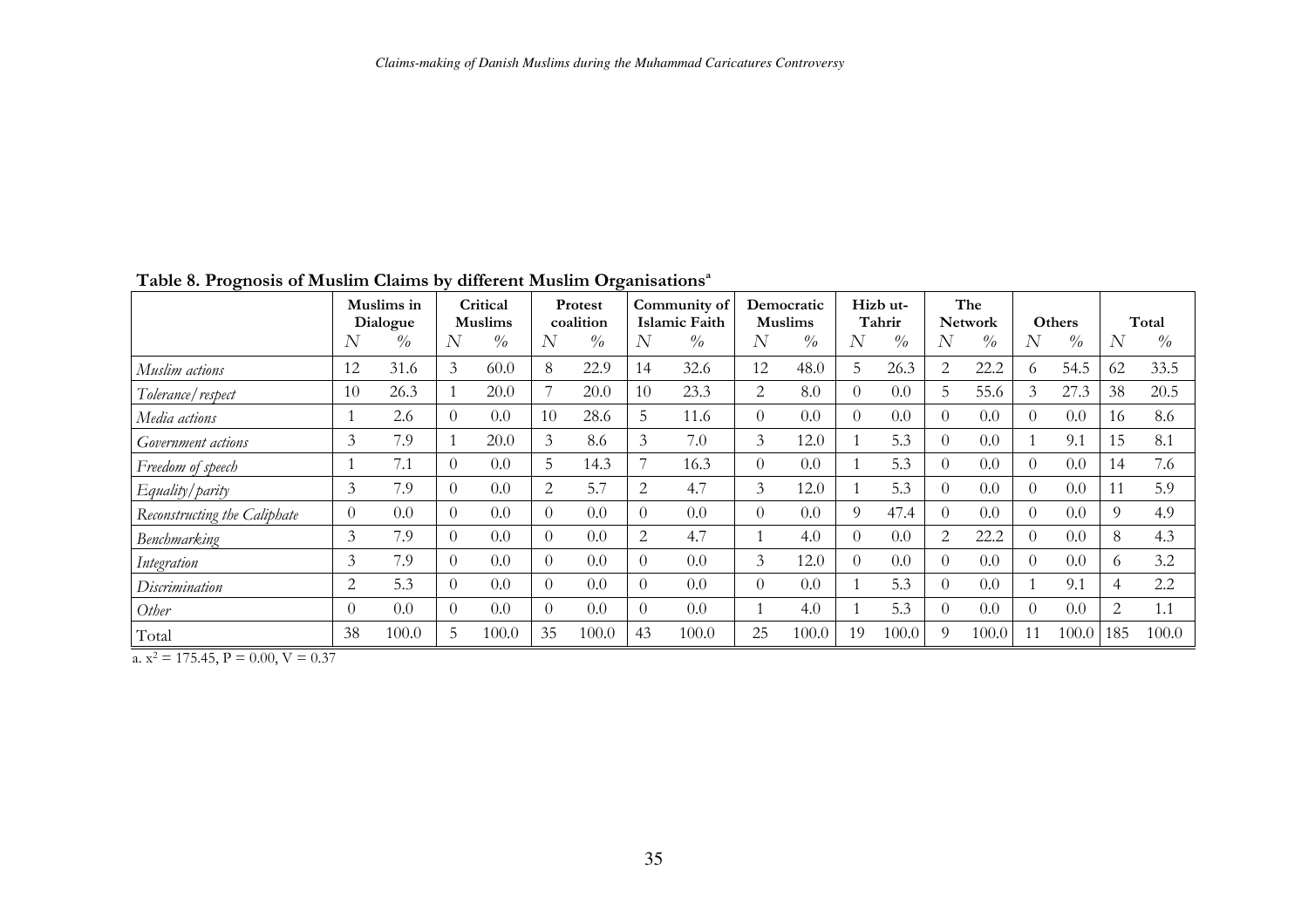Lasse E. Lindekilde

| I abic 9. Justifications of musulif Claims by<br>unciclit musulli Organisations |                        |         |                            |       |                             |       |                               |       |                              |       |                    |       |                       |       |        |       |       |       |
|---------------------------------------------------------------------------------|------------------------|---------|----------------------------|-------|-----------------------------|-------|-------------------------------|-------|------------------------------|-------|--------------------|-------|-----------------------|-------|--------|-------|-------|-------|
|                                                                                 | Muslims in<br>Dialogue |         | Critical<br><b>Muslims</b> |       | <b>Protest</b><br>coalition |       | Community of<br>Islamic Faith |       | Democratic<br><b>Muslims</b> |       | Hizb ut-<br>Tahrir |       | The<br><b>Network</b> |       | Others |       | Total |       |
|                                                                                 | N                      | $\%$    |                            | $\%$  | N                           | $\%$  | N                             | $\%$  |                              | $\%$  |                    | $\%$  |                       | $\%$  |        | $\%$  | N     | $\%$  |
| Religious justification                                                         |                        | 20.0    |                            | 70.0  | 8                           | 25.8  | 16                            | 37.2  |                              | 14.3  | 15                 | 21.7  |                       | 50.0  |        | 40.0  | 58    | 34.9  |
| Injustice/victimage                                                             |                        | 35.0    |                            | 0.0   |                             | 54.8  | 15                            | 34.9  |                              | 4.8   |                    | 20.   |                       | 0.0   |        | 30.0  | 49    | 29.5  |
| Rights-based justification                                                      |                        | 15.0    |                            | 20.0  |                             | 9.7   |                               | 20.9  | 12                           | 57.1  |                    | 0.0   |                       | 50.0  |        | 0.0   | 30    | 18.1  |
| Consequentialist justification                                                  |                        | 15.0    |                            | 10.0  |                             | 3.2   |                               | 2.3   |                              | 9.5   |                    | 0.0   |                       | 0.0   |        | 30.0  | 11    | 6.6   |
| Historical justification                                                        |                        | 5.0     |                            | 0.0   |                             | 0.0   |                               | 2.3   |                              | 4.8   |                    | 17.2  |                       | 0.0   |        | 0.0   | 8     | 4.8   |
| Cultural justification                                                          | $\Omega$               | $0.0\,$ |                            | 0.0   |                             | 3.2   |                               | 0.0   |                              | 4.8   | 3                  | 10.3  |                       | 0.0   |        | 0.0   |       | 3.0   |
| Moral/ethical justification                                                     |                        | 10.0    |                            | 0.0   |                             | 3.2   |                               | 2.3   |                              | 4.8   |                    | 0.0   |                       | 0.0   |        | 0.0   |       | 3.0   |
| Total                                                                           | <b>20</b>              | 100.0   | 10                         | 100.0 | 31                          | 100.0 | 43                            | 100.0 | 21                           | 100.0 | 29                 | 100.0 | 2                     | 100.0 | -10    | 100.0 | 166   | 100.0 |

Table 9. Iustifications of Muslim Claims by different Muslim Organisations<sup>a</sup>

 $\overline{a_x x^2} = 94.18$ ,  $P = 0.00$ ,  $V = 0.31$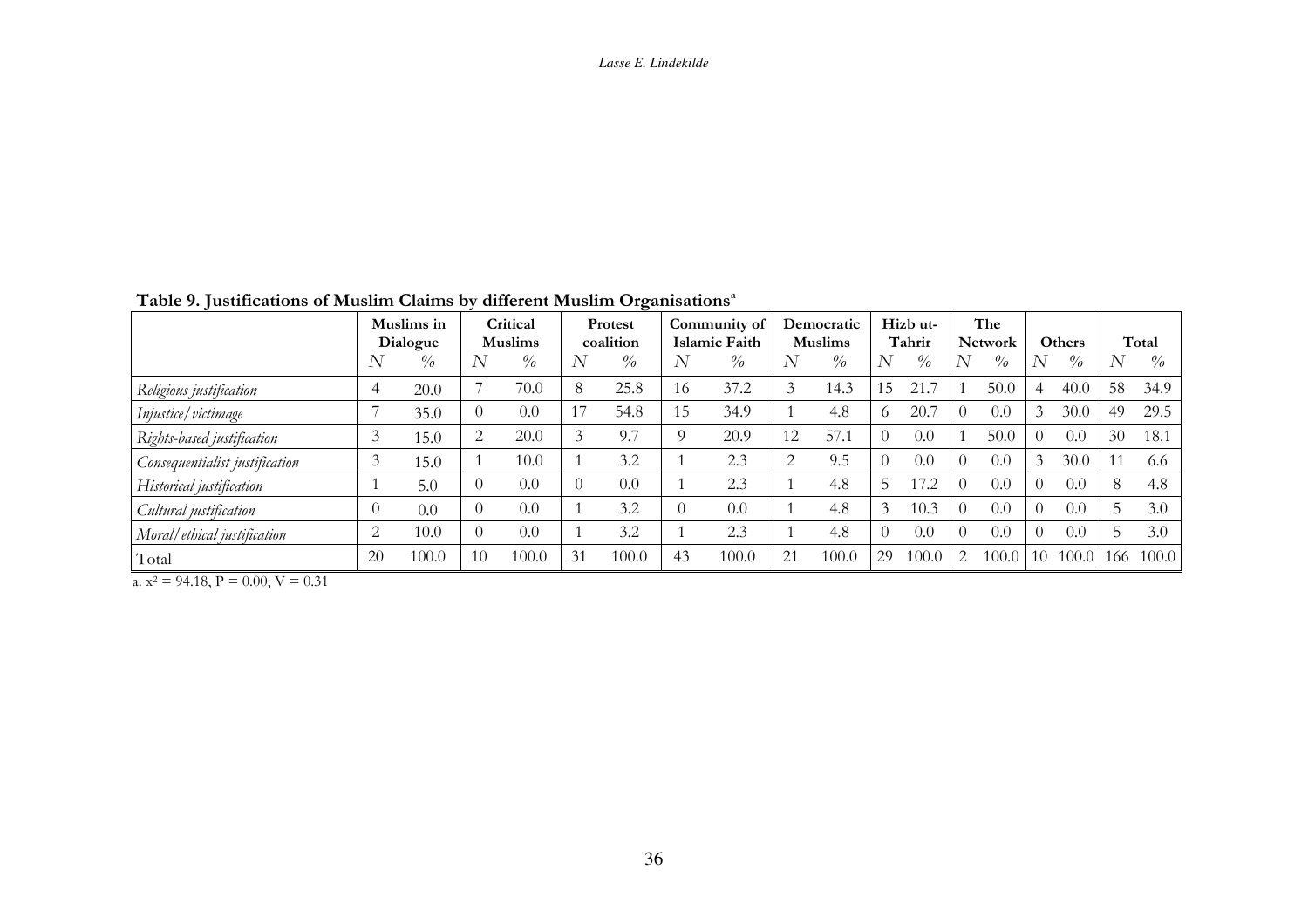|                                |            | Berlingske<br><b>Tidende</b> | Organisational<br>Material | Total |
|--------------------------------|------------|------------------------------|----------------------------|-------|
| Muslim Handling of             | Frequency  | 55                           | 34                         | 89    |
| Conflict                       | Percentage | 29.7                         | 26.4                       | 28.3  |
| Conflict                       | Frequency  | 33                           | 17                         | 50    |
| <b>Resolution</b> / Prevention | Percentage | 17.8                         | 13.2                       | 15.9  |
| Discrimination                 | Frequency  | 21                           | 22                         | 43    |
|                                | Percentage | 11.4                         | 17.1                       | 13.7  |
| Integration                    | Frequency  | 17                           | 13                         | 30    |
|                                | Percentage | 9.2                          | 10.1                       | 9.6   |
| Violence                       | Frequency  | 15                           | 10                         | 25    |
|                                | Percentage | 8.1                          | 7.8                        | 8.0   |
| Islam as a Religion            | Frequency  | 16                           | 6                          | 22    |
|                                | Percentage | 8.6                          | 4.7                        | 7.0   |
| Freedom of Speech              | Frequency  | $\overline{7}$               | 10                         | 17    |
|                                | Percentage | 3.8                          | 7.8                        | 5.4   |
| Government Handling            | Frequency  | 7                            | 6                          | 13    |
| of Conflict                    | Percentage | 3.8                          | 4.7                        | 4.1   |
| Equality/Parity                | Frequency  | $\overline{4}$               | 5                          | 9     |
|                                | Percentage | 2.2                          | 3.9                        | 2.9   |
| Tolerance/Respect              | Frequency  | $\overline{4}$               | $\overline{2}$             | 6     |
|                                | Percentage | 2.2                          | 1.6                        | 1.9   |
| Media                          | Frequency  | $\overline{2}$               | $\overline{3}$             | 5     |
|                                | Percentage | 1.1                          | 2.3                        | 1.6   |
| Other Issues                   | Frequency  | $\overline{4}$               | $\mathbf{1}$               | 5     |
|                                | Percentage | 2.1                          | 0.8                        | 1.6   |
| Total                          | Frequency  | 185                          | 129                        | 314   |
|                                | Percentage | 100.0                        | 100.0                      | 100.0 |

Table 10. Issues of Muslim Claims by different Arenas of Claims-making<sup>a</sup>

a.  $x^2 = 9.89$ ,  $P = 0.54$ ,  $V = 0.18$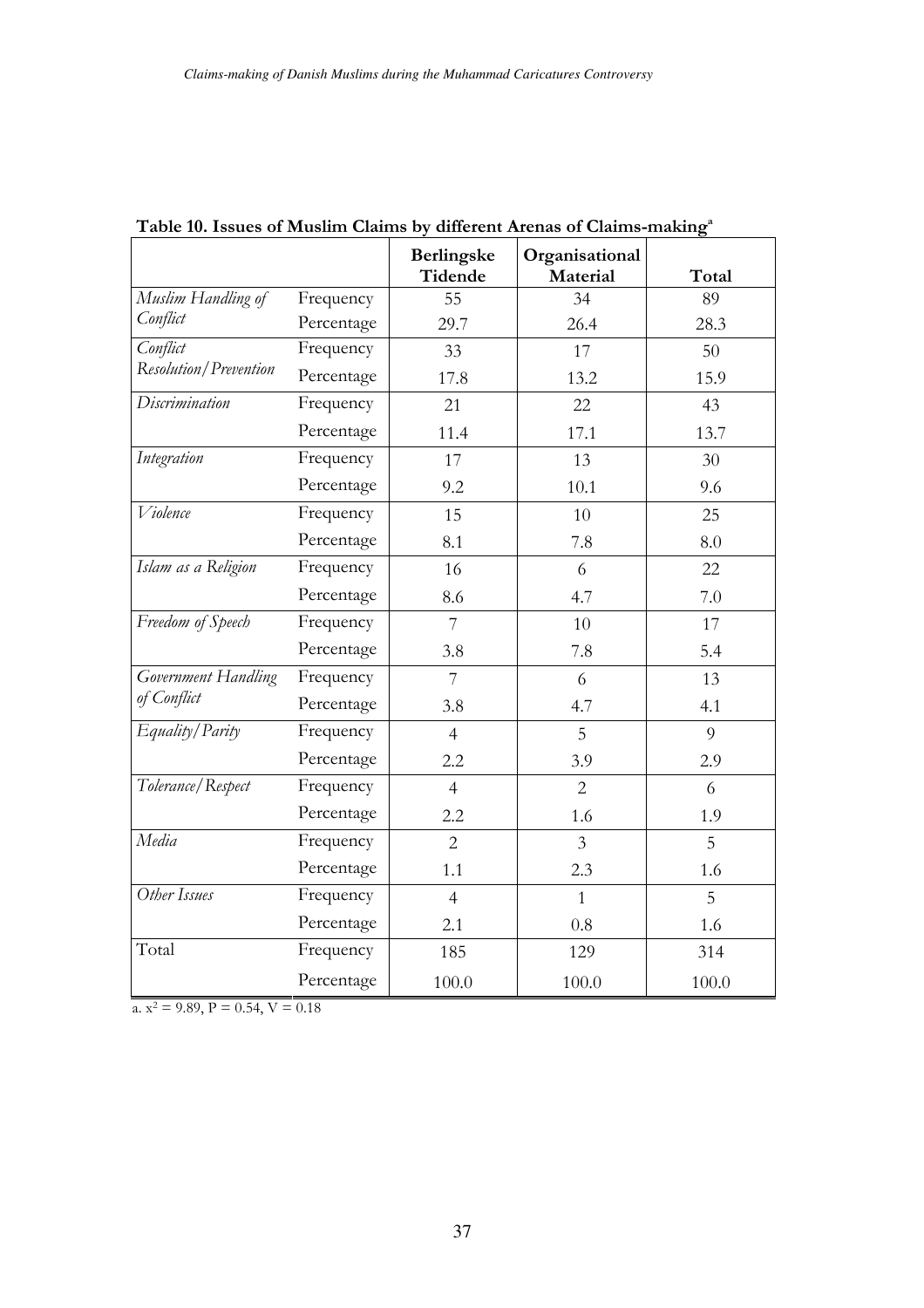|                    |            | Berlingske<br>Tidende | Organisational<br>Material | Total          |
|--------------------|------------|-----------------------|----------------------------|----------------|
| Muslim actions     | Frequency  | 28                    | 37                         | 65             |
|                    | Percentage | 29.5                  | 37.8                       | 33.7           |
| Tolerance/respect  | Frequency  | 21                    | 19                         | 40             |
|                    | Percentage | 22.1                  | 19.4                       | 20.7           |
| Media actions      | Frequency  | 11                    | 7                          | 18             |
|                    | Percentage | 11.6                  | 7.1                        | 9.3            |
| Government actions | Frequency  | 12                    | $\overline{3}$             | 15             |
|                    | Percentage | 12.6                  | 3.1                        | 7.8            |
| Freedom of speech  | Frequency  | 9                     | 5                          | 14             |
|                    | Percentage | 9.5                   | 5.1                        | 7.3            |
| Equality/parity    | Frequency  | 5                     | 6                          | 11             |
|                    | Percentage | 5.3                   | 6.1                        | 5.7            |
| Benchmarking       | Frequency  | $\mathfrak{Z}$        | 6                          | 9              |
|                    | Percentage | 3.2                   | 6.1                        | 4.7            |
| Reconstructing the | Frequency  | $\overline{0}$        | $\overline{Q}$             | $\overline{Q}$ |
| Khalifat           | Percentage | 0.0                   | 9.2                        | 4.7            |
| Integration        | Frequency  | $\overline{2}$        | $\overline{4}$             | 6              |
|                    | Percentage | 2.1                   | 4.1                        | 3.1            |
| Discrimination     | Frequency  | $\overline{2}$        | $\overline{2}$             | $\overline{4}$ |
|                    | Percentage | 2.1                   | 2.0                        | 2.1            |
| Other              | Frequency  | $\overline{2}$        | $\theta$                   | $\overline{2}$ |
|                    | Percentage | 2.1                   | 0.0                        | 1.0            |
| Total              | Frequency  | 95                    | 98                         | 193            |
|                    | Percentage | 100.0                 | 100.0                      | 100.0          |

Table 11. Prognostic Frames of Muslim Claims within different Arenas of  $Claims-making<sup>a</sup>$ 

a.  $x^2 = 21.49$ ,  $P = 0.01$ ,  $V = 0.33$